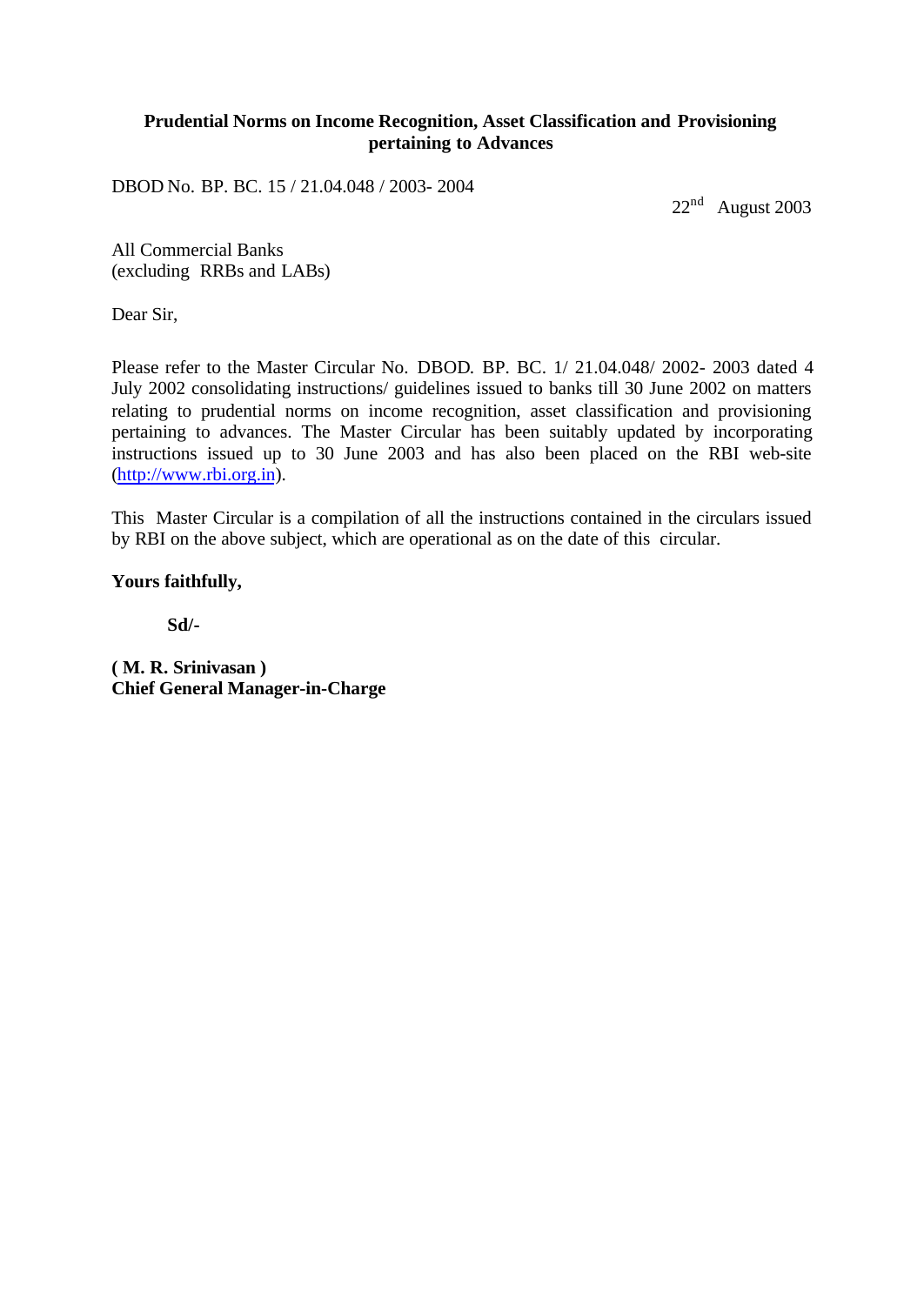## **Table of Contents**

## **1. General**

- **2. Definitions**
- **3. Income Recognition**
- **4. Asset Classification**
- **5. Provisioning Norms**
- **6. Writing-Off Of Npas**

## **Prudential Norms on Income Recognition, Asset Classification and Provisioning pertaining to Advances**

## **1. GENERAL**

1.1 In line with the international practices and as per the recommendations made by the Committee on the Financial System (Chairman Shri M. Narasimham), the Reserve Bank of India has introduced, in a phased manner, prudential norms for income recognition, asset classification and provisioning for the advances portfolio of the banks so as to move towards greater consistency and transparency in the published accounts.

1.2 The policy of income recognition should be objective and based on record of recovery rather than on any subjective considerations. Likewise, the classification of assets of banks has to be done on the basis of objective criteria which would ensure a uniform and consistent application of the norms. Also, the provisioning should be made on the basis of the classification of assets based on the period for which the asset has remained non-performing and the availability of security and the realisable value thereof.

1.3 With the introduction of prudential norms, the Health Code-based system for classification of advances has ceased to be a subject of supervisory interest. As such, all related reporting requirements, etc. under the Health Code system also cease to be a supervisory requirement. Banks may, however, continue the system at their discretion as a management information tool.

## **2. DEFINITIONS**

2.1 Non-performing assets

2.1.1 An asset, including a leased asset, becomes non-performing when it ceases to generate income for the bank. A 'non-performing asset' (NPA) was defined as a credit facility in respect of which the interest and/ or instalment of principal has remained 'past due' for a specified period of time. The specified period was reduced in a phased manner as under:

| <b>Year ending March 31</b> | <b>Specified period</b> |
|-----------------------------|-------------------------|
| 1993                        | four quarters           |
| 1994                        | three quarters          |
| 1995 onwards                | two quarters            |

2.1.2 An amount due under any credit facility is treated as "past due" when it has not been paid within 30 days from the due date. Due to the improvements in the payment and settlement systems, recovery climate, upgradation of technology in the banking system, etc.,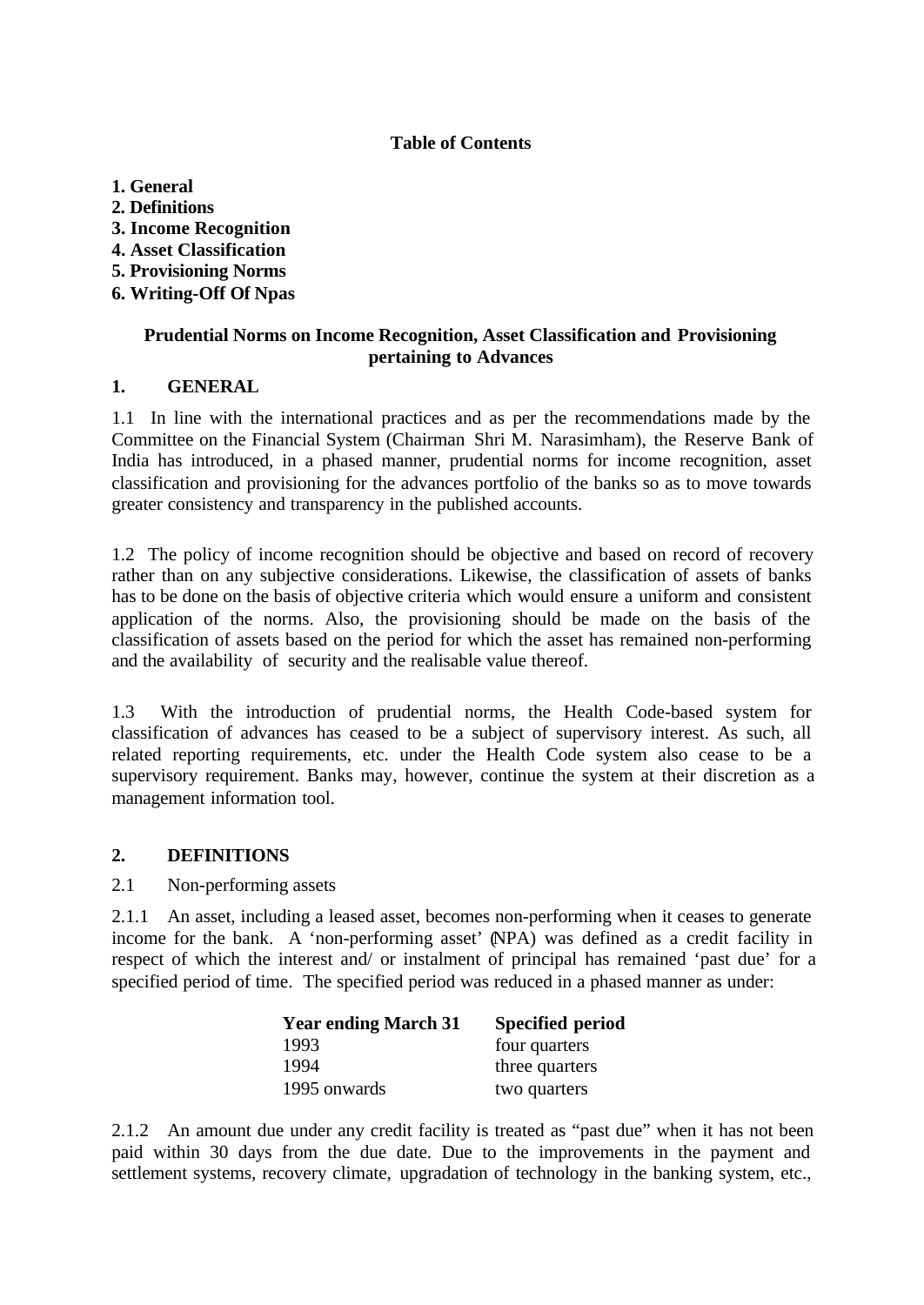it was decided to dispense with 'past due' concept, with effect from March 31, 2001. Accordingly, as from that date, a Non-performing Asset (NPA) shall be an advance where

- i) interest and/or instalment of principal remain overdue for a period of more than 180 days in respect of a Term Loan,
- ii) the account remains 'out of order' as indicated at paragraph 2.2 below, in respect of an Overdraft/Cash Credit (OD/CC),
- iii) the bill remains overdue for a period of more than 180 days in the case of bills purchased and discounted,
- iv) interest and/or instalment of principal remains overdue for two harvest seasons but for a period not exceeding two half years in the case of an advance granted for agricultural purposes, and
- v) any amount to be received remains overdue for a period of more than 180 days in respect of other accounts.

2.1.3 With a view to moving towards international best practices and to ensure greater transparency, it has been decided to adopt the '90 days' overdue' norm for identification of NPAs, from the year ending March 31, 2004. Accordingly, with effect from March 31, 2004, a non-performing asset (NPA) shall be a loan or an advance where;

- i) interest and/ or instalment of principal remain overdue for a period of more than 90 days in respect of a term loan,
- ii) the account remains 'out of order' as indicated at paragraph 2.2 below, in respect of an Overdraft/Cash Credit (OD/CC),
- iii) the bill remains overdue for a period of more than 90 days in the case of bills purchased and discounted,
- iv) interest and/or instalment of principal remains overdue for two harvest seasons but for a period not exceeding two half years in the case of an advance granted for agricultural purposes, and
- v) any amount to be received remains overdue for a period of more than 90 days in respect of other accounts.

As a facilitating measure for smooth transition to 90 days norm, banks have been advised to move over to charging of interest at monthly rests, by April 1, 2002. However, the date of classification of an advance as NPA should not be changed on account of charging of interest at monthly rests. Banks should, therefore, continue to classify an account as NPA only if the interest charged during any quarter is not serviced fully within 180 days from the end of the quarter with effect from April 1, 2002 and 90 days from the end of the quarter with effect from March 31, 2004.

2.2 'Out of Order' status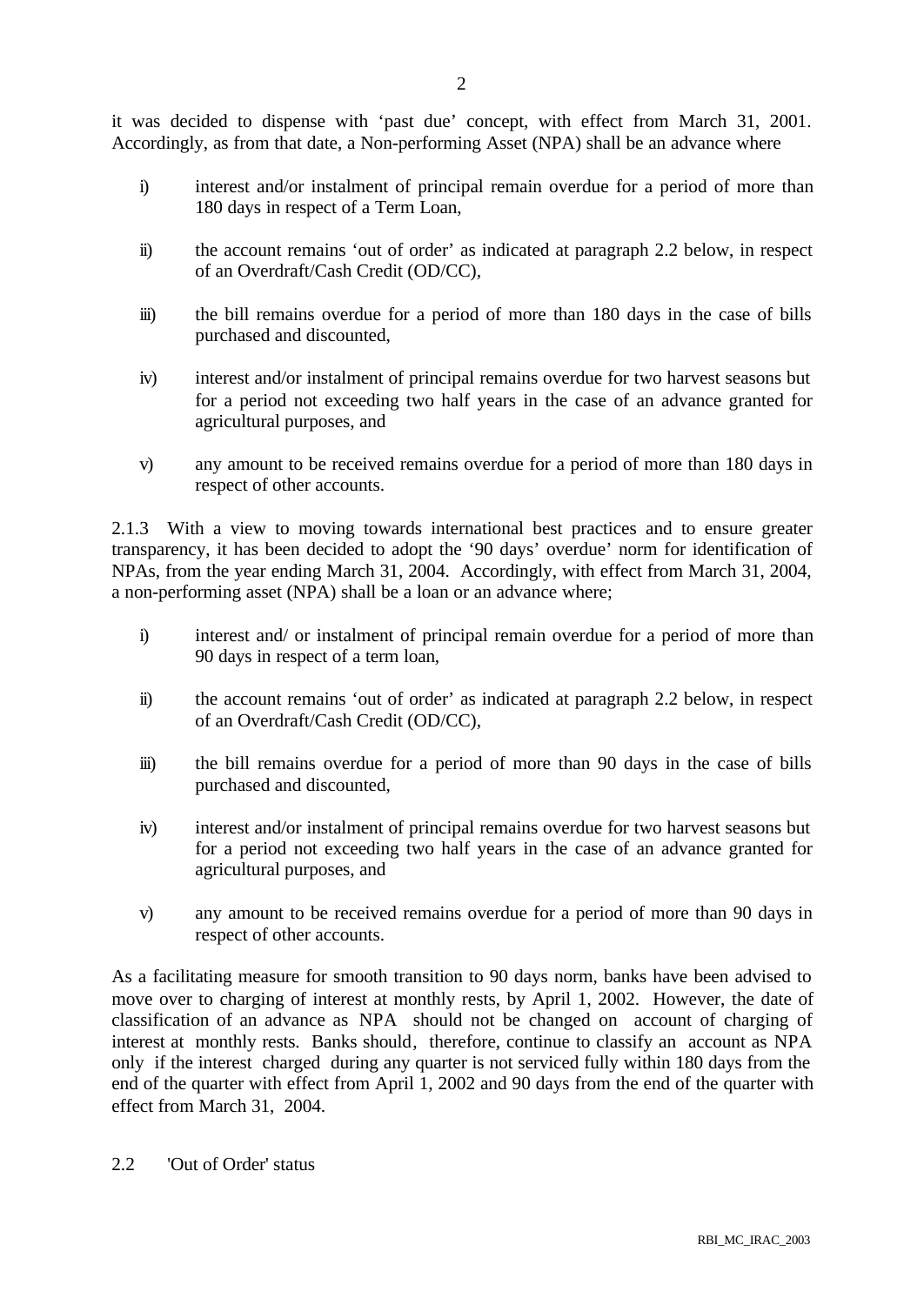An account should be treated as **'out of order'** if the outstanding balance remains continuously in excess of the sanctioned limit/drawing power. In cases where the outstanding balance in the principal operating account is less than the sanctioned limit/drawing power, but there are no credits continuously for 180 days (to be reduced to 90 days, with effect from March 31, 2004) as on the date of Balance Sheet or credits are not enough to cover the interest debited during the same period, these accounts should be treated as **'out of order'**.

## 2.3 'Overdue'

Any amount due to the bank under any credit facility is 'overdue' if it is not paid on the due date fixed by the bank.

#### **3. INCOME RECOGNITION**

3.1 Income recognition - Policy

3.1.1 The policy of income recognition has to be objective and based on the record of recovery. Internationally income from non-performing assets (NPA) is not recognised on accrual basis but is booked as income only when it is actually received. Therefore, the banks should not charge and take to income account interest on any NPA.

3.1.2 However, interest on advances against term deposits, NSCs, IVPs, KVPs and Life policies may be taken to income account on the due date, provided adequate margin is available in the accounts.

3.1.3 Fees and commissions earned by the banks as a result of re-negotiations or rescheduling of outstanding debts should be recognised on an accrual basis over the period of time covered by the re-negotiated or rescheduled extension of credit.

3.1.4 If Government guaranteed advances become NPA, the interest on such advances should **not** be taken to income account unless the interest has been realised.

#### 3.2 Reversal of income

3.2.1 If any advance, including bills purchased and discounted, becomes NPA as at the close of any year, interest accrued and credited to income account in the corresponding previous year, should be reversed or provided for if the same is not realised. **This will apply to Government guaranteed accounts also**.

3.2.2 In respect of NPAs, fees, commission and similar income that have accrued should cease to accrue in the current period and should be reversed or provided for with respect to past periods, if uncollected.

#### 3.2.3 Leased Assets

i) The net lease rentals (finance charge) on the leased asset accrued and credited to income account before the asset became non-performing, and remaining unrealised, should be reversed or provided for in the current accounting period.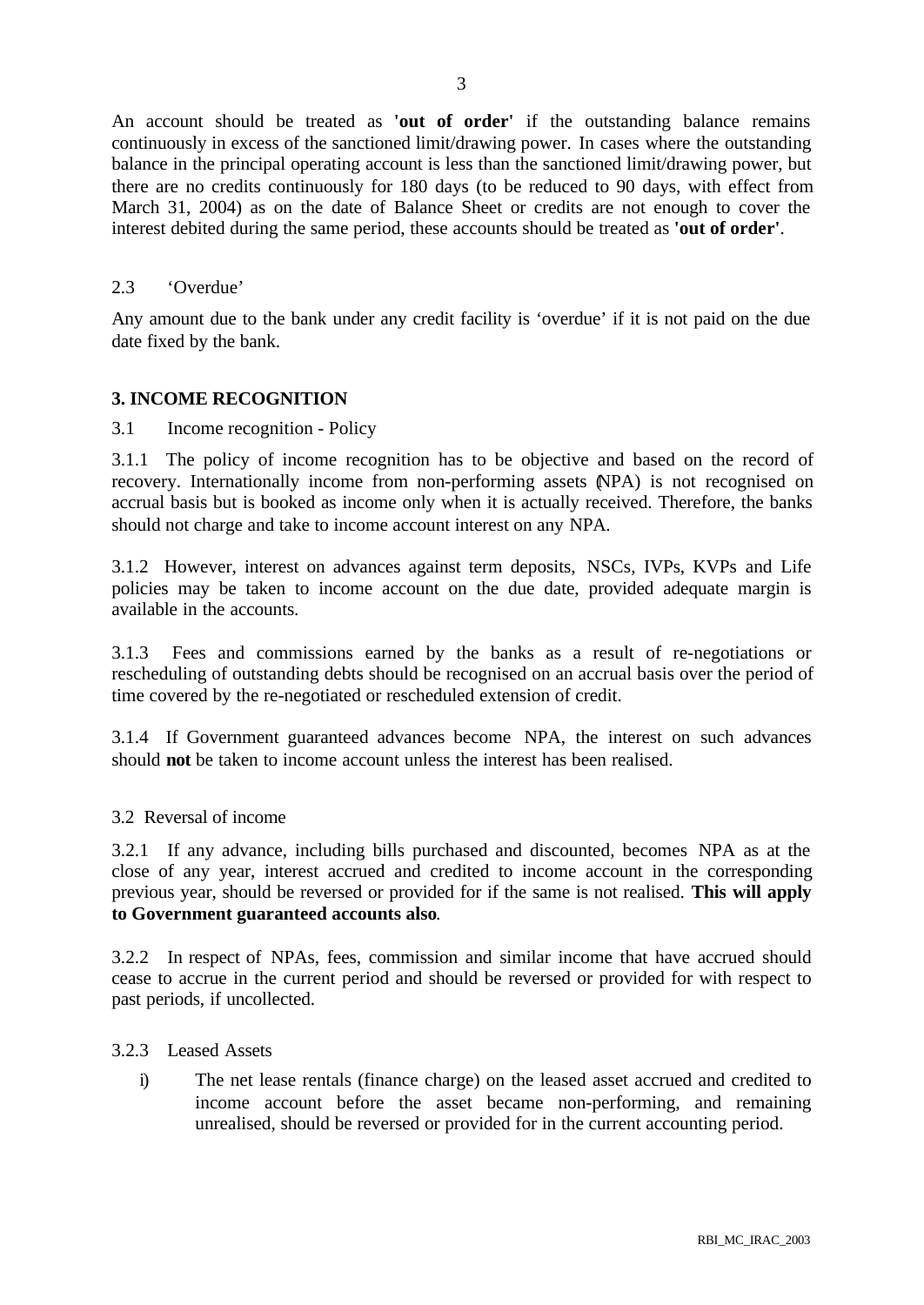- ii) The term 'net lease rentals' would mean the amount of finance charge taken to the credit of Profit & Loss Account and would be worked out as gross lease rentals adjusted by amount of statutory depreciation and lease equalisation account.
- *iii)* As per the **'Guidance Note on Accounting for Leases'** issued by the Council of the Institute of Chartered Accountants of India (ICAI), a separate Lease Equalisation Account should be opened by the banks with a corresponding debit or credit to Lease Adjustment Account, as the case may be. Further, Lease Equalisation Account should be transferred every year to the Profit & Loss Account and disclosed separately as a deduction from/addition to gross value of lease rentals shown under the head 'Gross Income'.

## 3.3 Appropriation of recovery in NPAs

3.3.1 Interest realised on NPAs may be taken to income account provided the credits in the accounts towards interest are not out of fresh/ additional credit facilities sanctioned to the borrower concerned.

3.3.2 In the absence of a clear agreement between the bank and the borrower for the purpose of appropriation of recoveries in NPAs (i.e. towards principal or interest due), banks should adopt an accounting principle and exercise the right of appropriation of recoveries in a uniform and consistent manner.

#### 3.4 Interest Application

There is no objection to the banks using their own discretion in debiting interest to an NPA account taking the same to Interest Suspense Account or maintaining only a record of such interest in proforma accounts.

## 3.5 Reporting of NPAs

3.5.1 Banks are required to furnish a Report on NPAs as on  $31<sup>st</sup>$  March each year after completion of audit. The NPAs would relate to the banks' global portfolio, including the advances at the foreign branches. The Report should be furnished as per the prescribed format given in the Annexure I.

3.5.2 While reporting NPA figures to RBI, the amount held in interest suspense account, should be shown as a deduction from gross NPAs as well as gross advances while arriving at the net NPAs. Banks which do not maintain Interest Suspense account for parking interest due on non-performing advance accounts, may furnish the amount of interest receivable on NPAs as a foot note to the Report.

3.5.3 Whenever NPAs are reported to RBI, the amount of technical write off, if any, should be reduced from the outstanding gross advances and gross NPAs to eliminate any distortion in the quantum of NPAs being reported.

## **4.ASSET CLASSIFICATION**

4.1 Categories of NPAs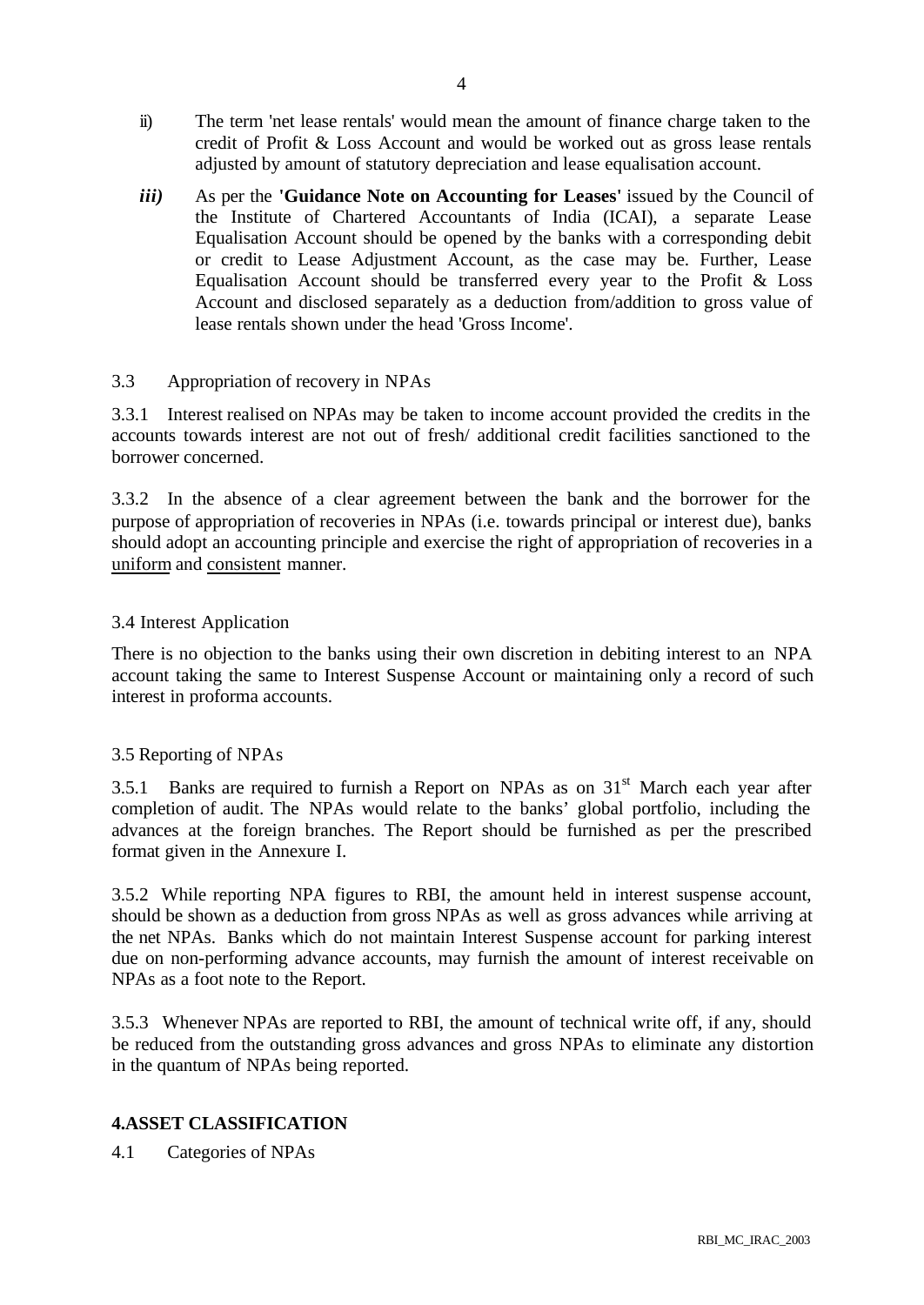Banks are required to classify non-performing assets further into the following three categories based on the period for which the asset has remained non-performing and the realisability of the dues:

- a) Sub-standard Assets
- b) Doubtful Assets
- c) Loss Assets

#### 4.1.1 Sub-standard Assets

A sub-standard asset was one, which was classified as NPA for a period not exceeding two years. With effect from 31 March 2001, a sub-standard asset is one, which has remained **NPA for a period less than or equal to 18 months**. In such cases, the current net worth of the borrower/ guarantor or the current market value of the security charged is not enough to ensure recovery of the dues to the banks in full. In other words, such an asset will have well defined credit weaknesses that jeopardise the liquidation of the debt and are characterised by the distinct possibility that the banks will sustain some loss, if deficiencies are not corrected**.**

With effect from 31 March 2005, a sub-standard asset would be one, which has remained NPA for a period less than or equal to 12 months.

#### 4.1.2 Doubtful Assets

A doubtful asset was one, which remained NPA for a period exceeding two years. With effect from 31 March 2001, an asset is to be classified as doubtful, if it has remained **NPA for a period exceeding 18 months**. A loan classified as doubtful has all the weaknesses inherent in assets that were classified as sub-standard, with the added characteristic that the weaknesses make collection or liquidation in full, – on the basis of currently known facts, conditions and values – highly questionable and improbable.

With effect from March 31, 2005, an asset would be classified as doubtful if it remained in the sub-standard category for 12 months.

#### 4.1.3 Loss Assets

A loss asset is one where loss has been identified by the bank or internal or external auditors or the RBI inspection but the amount has not been written off wholly. In other words, such an asset is considered uncollectible and of such little value that its continuance as a bankable asset is not warranted although there may be some salvage or recovery value.

## 4.2 Guidelines for classification of assets

4.2.1 Broadly speaking, classification of assets into above categories should be done taking into account the degree of well-defined credit weaknesses and the extent of dependence on collateral security for realisation of dues.

4.2.2 Banks should establish appropriate internal systems to eliminate the tendency to delay or postpone the identification of NPAs, especially in respect of high value accounts. The banks may fix a minimum cut off point to decide what would constitute a high value account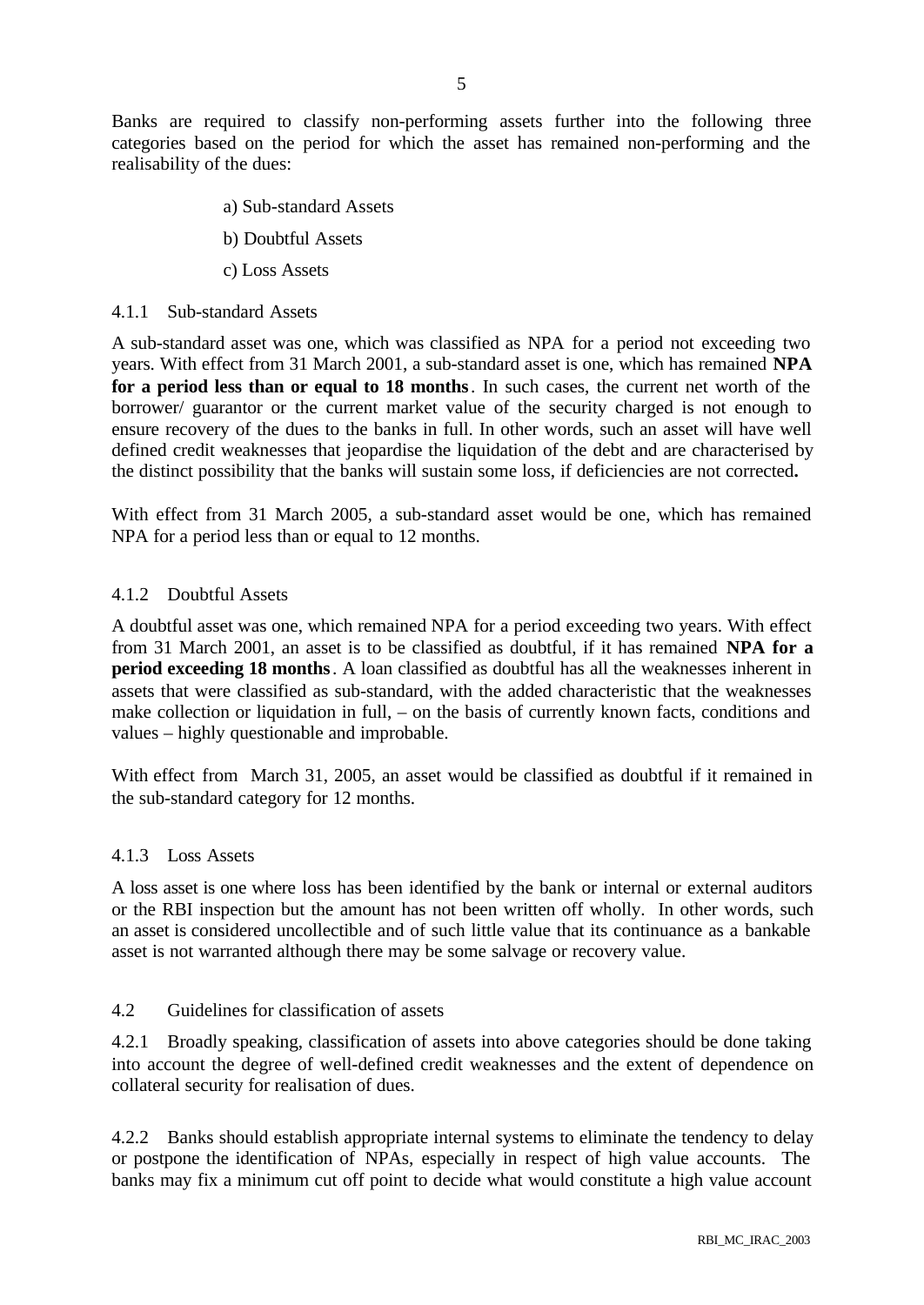depending upon their respective business levels. The cut off point should be valid for the entire accounting year. Responsibility and validation levels for ensuring proper asset classification may be fixed by the banks. The system should ensure that doubts in asset classification due to any reason are settled through specified internal channels within one month from the date on which the account would have been classified as NPA as per extant guidelines.

## 4.2.3 Accounts with temporary deficiencies

The classification of an asset as NPA should be based on the record of recovery. Bank should not classify an advance account as NPA merely due to the existence of some deficiencies which are temporary in nature such as non-availability of adequate drawing power based on the latest available stock statement, balance outstanding exceeding the limit temporarily, nonsubmission of stock statements and non-renewal of the limits on the due date, etc. In the matter of classification of accounts with such deficiencies banks may follow the following guidelines:

a) Banks should ensure that drawings in the working capital accounts are covered by the adequacy of current assets, since current assets are first appropriated in times of distress. Drawing power is required to be arrived at based on the stock statement which is current. However, considering the difficulties of large borrowers, stock statements relied upon by the banks for determining drawing power should not be older than three months. The outstanding in the account based on drawing power calculated from stock statements older than three months, would be deemed as irregular. A working capital borrowal account will become NPA if such irregular drawings are permitted in the account for a continuous period of 180 days even though the unit may be working or the borrower's financial position is satisfactory.

With effect from March 31, 2004, a working capital borrowal account will become NPA if such irregular drawings are permitted in the account for a continuous period of 90 days even though the unit may be working or the borrower's financial position is satisfactory.

b) Regular and ad hoc credit limits need to be reviewed/ regularised not later than three months from the due date/date of ad hoc sanction. In case of constraints such as non-availability of financial statements and other data from the borrowers, the branch should furnish evidence to show that renewal/ review of credit limits is already on and would be completed soon. In any case, delay beyond six months is not considered desirable as a general discipline. Hence, an account where the regular/ ad hoc credit limits have not been reviewed/ renewed within 180 days from the due date/ date of ad hoc sanction will be treated as NPA.

## 4.2.4 Upgradation of loan accounts classified as NPAs

If arrears of interest and principal are paid by the borrower in the case of loan accounts classified as NPAs, the account should no longer be treated as non-performing and may be classified as 'standard' accounts.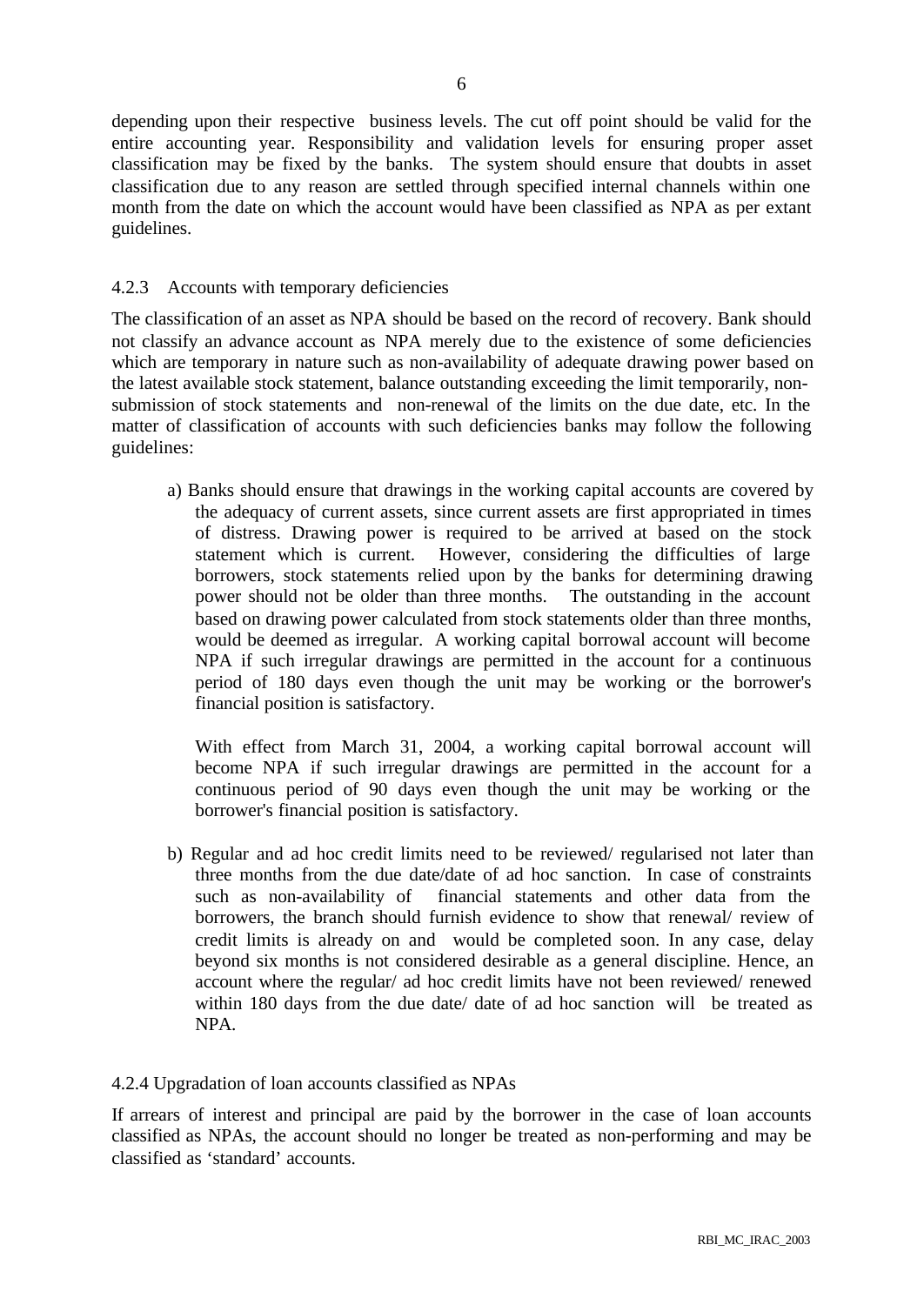#### 4.2.5 Accounts regularised near about the balance sheet date

The asset classification of borrowal accounts where a solitary or a few credits are recorded before the balance sheet date should be handled with care and without scope for subjectivity. Where the account indicates inherent weakness on the basis of the data available, the account should be deemed as a NPA. In other genuine cases, the banks must furnish satisfactory evidence to the Statutory Auditors/Inspecting Officers about the manner of regularisation of the account to eliminate doubts on their performing status.

#### 4.2.6 Asset Classification to be borrower-wise and not facility-wise

- i) It is difficult to envisage a situation when only one facility to a borrower becomes a problem credit and not others. Therefore, all the facilities granted by a bank to a borrower will have to be treated as NPA and not the particular facility or part thereof which has become irregular.
- ii) If the debits arising out of devolvement of letters of credit or invoked guarantees are parked in a separate account, the balance outstanding in that account also should be treated as a part of the borrower's principal operating account for the purpose of application of prudential norms on income recognition, asset classification and provisioning.

#### 4.2.7 Advances under consortium arrangements

Asset classification of accounts under consortium should be based on the **record of recovery of the individual member banks** and other aspects having a bearing on the recoverability of the advances**.** Where the remittances by the borrower under consortium lending arrangements are pooled with one bank and/or where the bank receiving remittances is not parting with the share of other member banks, the account will be treated as not serviced in the books of the other member banks and therefore, be treated as NPA. The banks participating in the consortium should, therefore, arrange to get their share of recovery transferred from the lead bank or get an express consent from the lead bank for the transfer of their share of recovery, to ensure proper asset classification in their respective books.

#### 4.2.8 Accounts where there is erosion in the value of security

- i) A NPA need not go through the various stages of classification in cases of serious credit impairment and such assets should be straightaway classified as doubtful or loss asset as appropriate. Erosion in the value of security can be reckoned as significant when the realisable value of the security is less than 50 per cent of the value assessed by the bank or accepted by RBI at the time of last inspection, as the case may be. Such NPAs may be straightaway classified under doubtful category and provisioning should be made as applicable to doubtful assets.
- ii) If the realisable value of the security, as assessed by the bank/ approved valuers/ RBI is less than 10 per cent of the outstanding in the borrowal accounts, the existence of security should be ignored and the asset should be straightaway classified as loss asset. It may be either written off or fully provided for by the bank.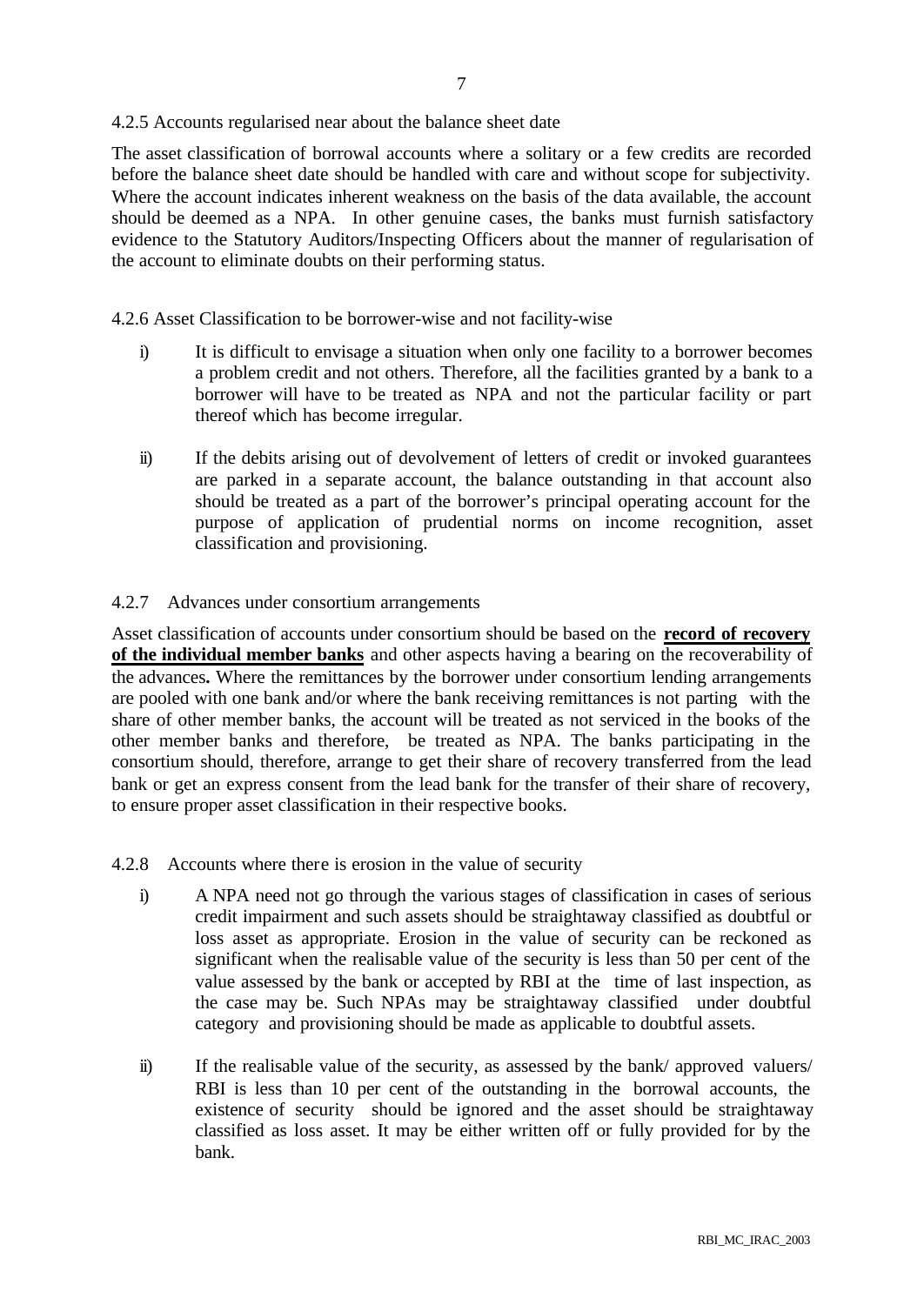## 4.2.9 Advances to PACS/FSS ceded to Commercial Banks

In respect of agricultural advances as well as advances for other purposes granted by banks to ceded PACS/ FSS under the on-lending system, only that particular credit facility granted to PACS/ FSS which is in default for a period of two harvest seasons (not exceeding two half years)/two quarters, as the case may be, after it has become due will be classified as NPA and not all the credit facilities sanctioned to a PACS/ FSS. The other direct loans & advances, if any, granted by the bank to the member borrower of a PACS/ FSS outside the on-lending arrangement will become NPA even if one of the credit facilities granted to the same borrower becomes NPA.

## 4.2.10 Advances against Term Deposits, NSCs, KVP/IVP, etc

Advances against term deposits, NSCs eligible for surrender, IVPs, KVPs and life policies need not be treated as NPAs. Advances against gold ornaments, government securities and all other securities are not covered by this exemption.

#### 4.2.11 Loans with moratorium for payment of interest

- i) In the case of bank finance given for industrial projects or for agricultural plantations etc. where moratorium is available for payment of interest, payment of interest becomes 'due' only after the moratorium or gestation period is over. Therefore, such amounts of interest do not become overdue and hence NPA, with reference to the date of debit of interest. They become overdue after due date for payment of interest, if uncollected.
- ii) In the case of housing loan or similar advances granted to staff members where interest is payable after recovery of principal, interest need not be considered as overdue from the first quarter onwards. Such loans/advances should be classified as NPA only when there is a default in repayment of instalment of principal or payment of interest on the respective due dates

## 4.2.12 Agricultural advances

- i) i) In respect of advances granted for agricultural purpose where interest and/or instalment of principal remains unpaid after it has become past due for two harvest seasons but for a period not exceeding two half-years, such an advance should be treated as NPA. The above norms should be made applicable to all direct agricultural advances as listed at items 1.1, 1.1.2 (i) to (vii), 1.1.2  $(viii)(a)(1)$  and  $1.1.2$   $(viii)(b)(1)$  and  $1.1.2$   $(viii)(b)(8)$  of Master Circular on lending to priority sector No. RPCD. PLAN. BC. 42A /04.09.01/ 2002- 2003 dated 11 November 2002. An extract of the list of these items is furnished in the Annexure II. In respect of agricultural loans, other than those specified above, identification of NPAs would be done on the same basis as non agricultural advances which, at present, is the 180 days delinquency norm. The delinquency norm would become 90 days with effect from March 31, 2004.
- ii) Where natural calamities impair the repaying capacity of agricultural borrowers, banks may decide on their own as a relief measure - conversion of the short-term production loan into a term loan or re-schedulement of the repayment period; and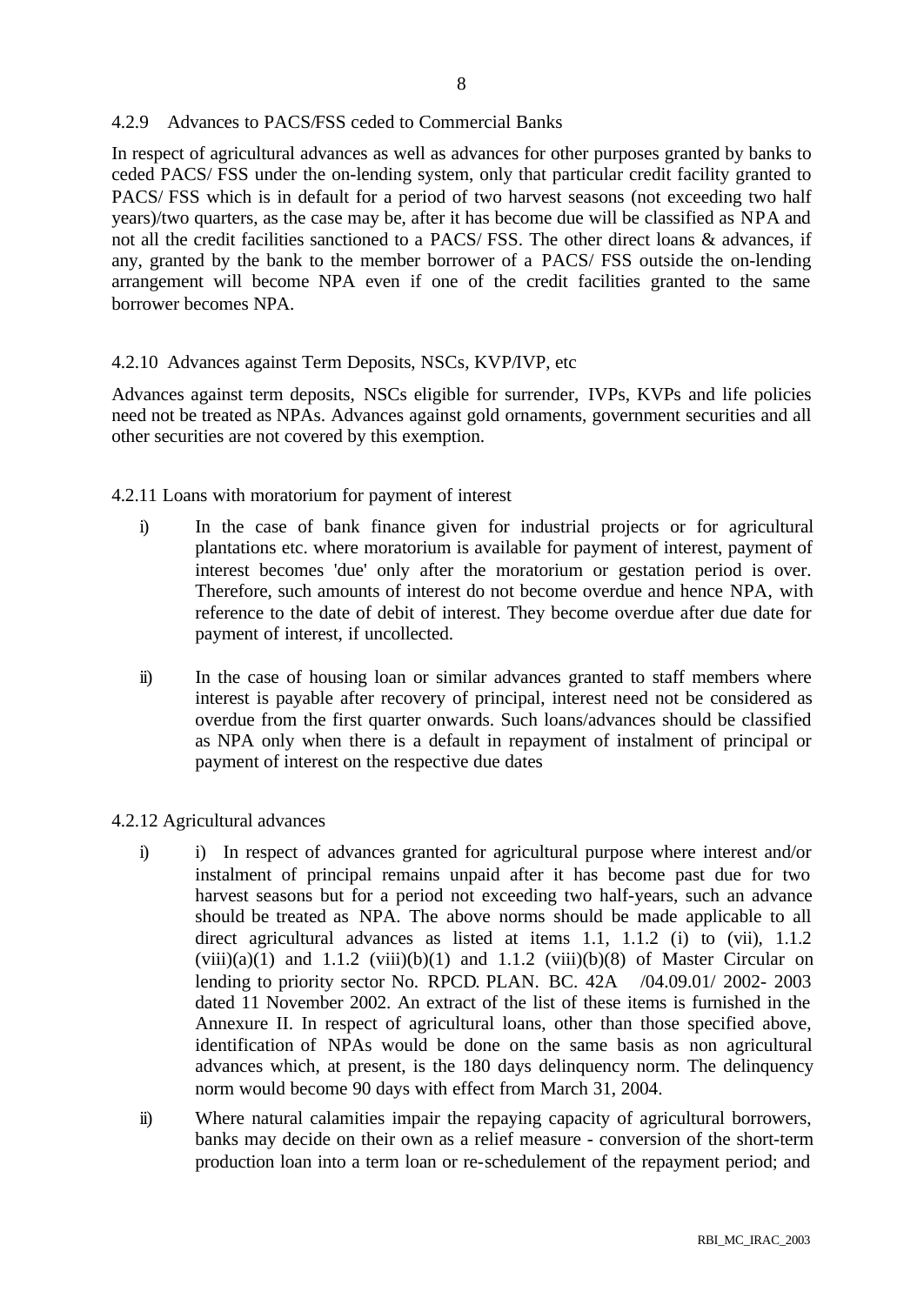the sanctioning of fresh short-term loan, subject to various guidelines contained in RBI circulars RPCD. No.PLFS.BC.128/ 05.04.02/ 97-98 dated 20.06.98 and RPCD.No.PLFS.BC.9/ 05.01.04/ 98-99 dated 21.07.98.

- iii) In such cases of conversion or re-schedulement, the term loan as well as fresh short-term loan may be treated as current dues and need not be classified as NPA. The asset classification of these loans would thereafter be governed by the revised terms & conditions and would be treated as NPA if interest and/or instalment of principal remains unpaid, for two harvest seasons but for a period not exceeding two half years.
- iv) In case of Kharif crop loans in the districts affected by failure of the South-West monsoon as notified by the State Government, recovery of any amount either by way of principal or interest during the financial year 2002-03 need not be effected. Further, the principal amount of crop loans in such cases should be converted into term loans and will be recovered over a period of minimum 5 years in case of small and marginal farmers and 4 years in case of other farmers. Interest due in the financial year 2002-03 on crop loans should also be deferred and no interest should be charged on the deferred interest. In such cases of conversion or reschedulement of crop loans into term loans, the term loans may be treated as current dues and need not be classified as NPA. The asset classification of these loans would thereafter be governed by the revised terms and conditions and would be treated as NPA if interest and / or instalment of principal remain unpaid for two harvest seasons, not exceeding two half years.

#### 4.2.13 Government guaranteed advances

The credit facilities backed by guarantee of the Central Government though overdue may be treated as NPA only when the Government repudiates its guarantee when invoked. This exemption from classification of Government guaranteed advances as NPA is not for the purpose of recognition of income. With effect from 1st April 2000, advances sanctioned against State Government guarantees should be classified as NPA in the normal course, if the guarantee is invoked and remains in default for more than two quarters. With effect from March 31, 2001 the period of default is revised as more than 180 days, and with effect from March 31, 2004 the period of default would be revised as more than 90 days.

## 4.2.14Restructuring/ Rescheduling of Loans

i) A standard asset where the terms of the loan agreement regarding interest and principal have been renegotiated or rescheduled after commencement of production should be classified as sub-standard and should remain in such category for at least one year of satisfactory performance under the renegotiated or rescheduled terms. In the case of substandard and doubtful assets also, rescheduling does not entitle a bank to upgrade the quality of advance automatically unless there is satisfactory performance under the rescheduled / renegotiated terms. Following representations from banks that the foregoing stipulations deter the banks from restructuring of standard and sub-standard loan assets even though the modification of terms might not jeopardise the assurance of repayment of dues from the borrower, the norms relating to restructuring of standard and sub-standard assets were reviewed in March 2001. In the context of restructuring of the accounts, the following stages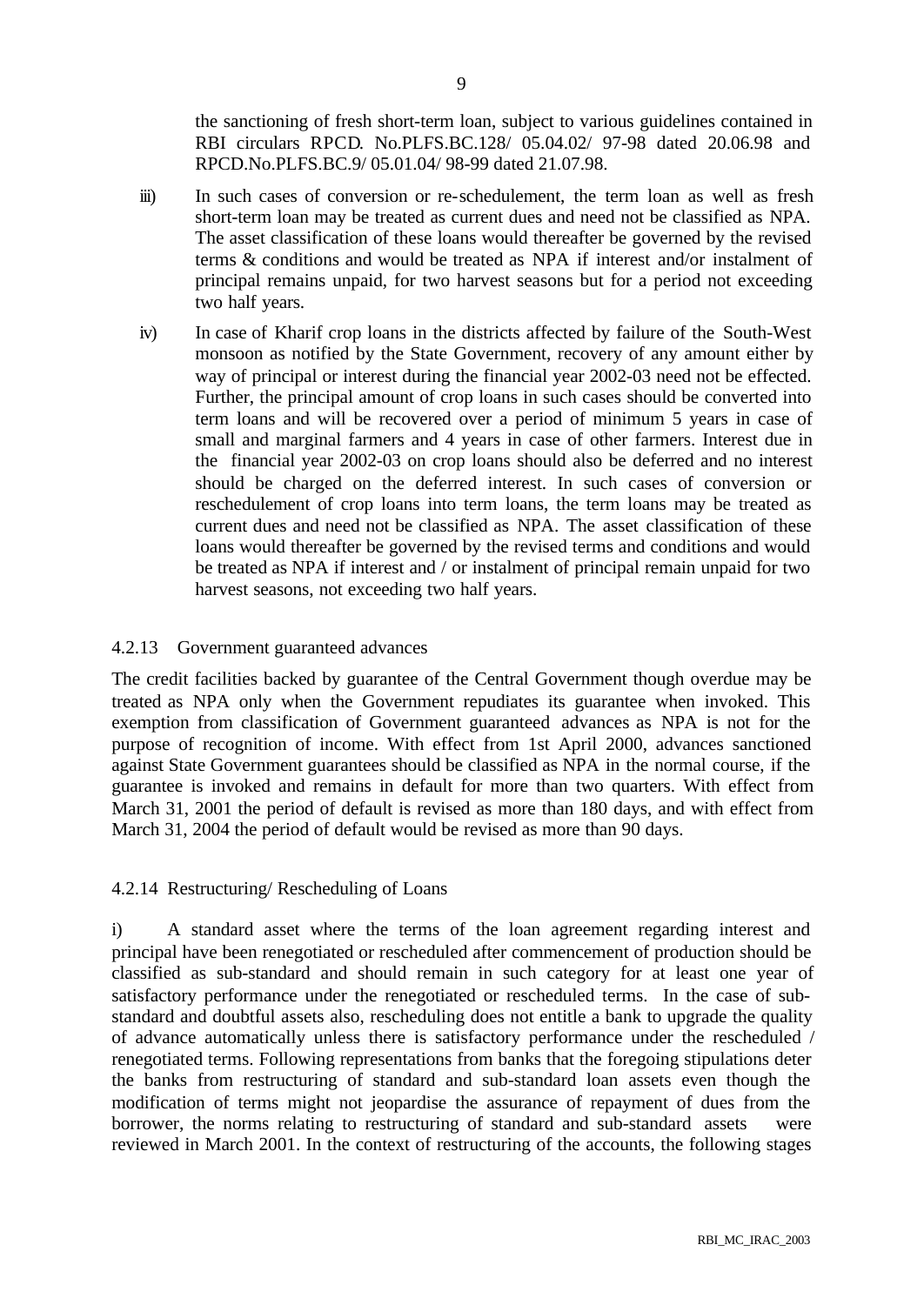at which the restructuring / rescheduling / renegotiation of the terms of loan agreement could take place, can be identified:

- a) before commencement of commercial production;
- b) after commencement of commercial production but before the asset has been classified as sub standard,
- c) after commencement of commercial production and after the asset has been classified as sub standard.

In each of the foregoing three stages, the rescheduling, etc., of principal and/or of interest could take place, with or without sacrifice, as part of the restructuring package evolved.

- ii) Treatment of Restructured Standard Accounts
	- a) A rescheduling of the instalments of principal alone, at any of the aforesaid first two stages would not cause a standard asset to be classified in the sub standard category provided the loan/credit facility is fully secured.
	- b) A rescheduling of interest element at any of the foregoing first two stages would not cause an asset to be downgraded to sub standard category subject to the condition that the amount of sacrifice, if any, in the element of interest, measured in present value terms, is either written off or provision is made to the extent of the sacrifice involved. For the purpose, the future interest due as per the original loan agreement in respect of an account should be discounted to the present value at a rate appropriate to the risk category of the borrower (i.e., current PLR+ the appropriate credit risk premium for the borrower-category) and compared with the present value of the dues expected to be received under the restructuring package, discounted on the same basis.
	- c) In case there is a sacrifice involved in the amount of interest in present value terms, as at (b) above, the amount of sacrifice should either be written off or provision made to the extent of the sacrifice involved.
- iii) Treatment of restructured sub-standard accounts
	- a) A rescheduling of the instalments of principal alone, would render a sub-standard asset eligible to be continued in the sub-standard category for the specified period, provided the loan/credit facility is fully secured.
	- b) A rescheduling of interest element would render a sub-standard asset eligible to be continued to be classified in sub standard category for the specified period subject to the condition that the amount of sacrifice, if any, in the element of interest, measured in present value terms, is either written off or provision is made to the extent of the sacrifice involved. For the purpose, the future interest due as per the original loan agreement in respect of an account should be discounted to the present value at a rate appropriate to the risk category of the borrower (i.e., current PLR  $+$ the appropriate credit risk premium for the borrower-category) and compared with the present value of the dues expected to be received under the restructuring package, discounted on the same basis.
	- c) In case there is a sacrifice involved in the amount of interest in present value terms, as at (b) above, the amount of sacrifice should either be written off or provision made to the extent of the sacrifice involved. Even in cases where the sacrifice is by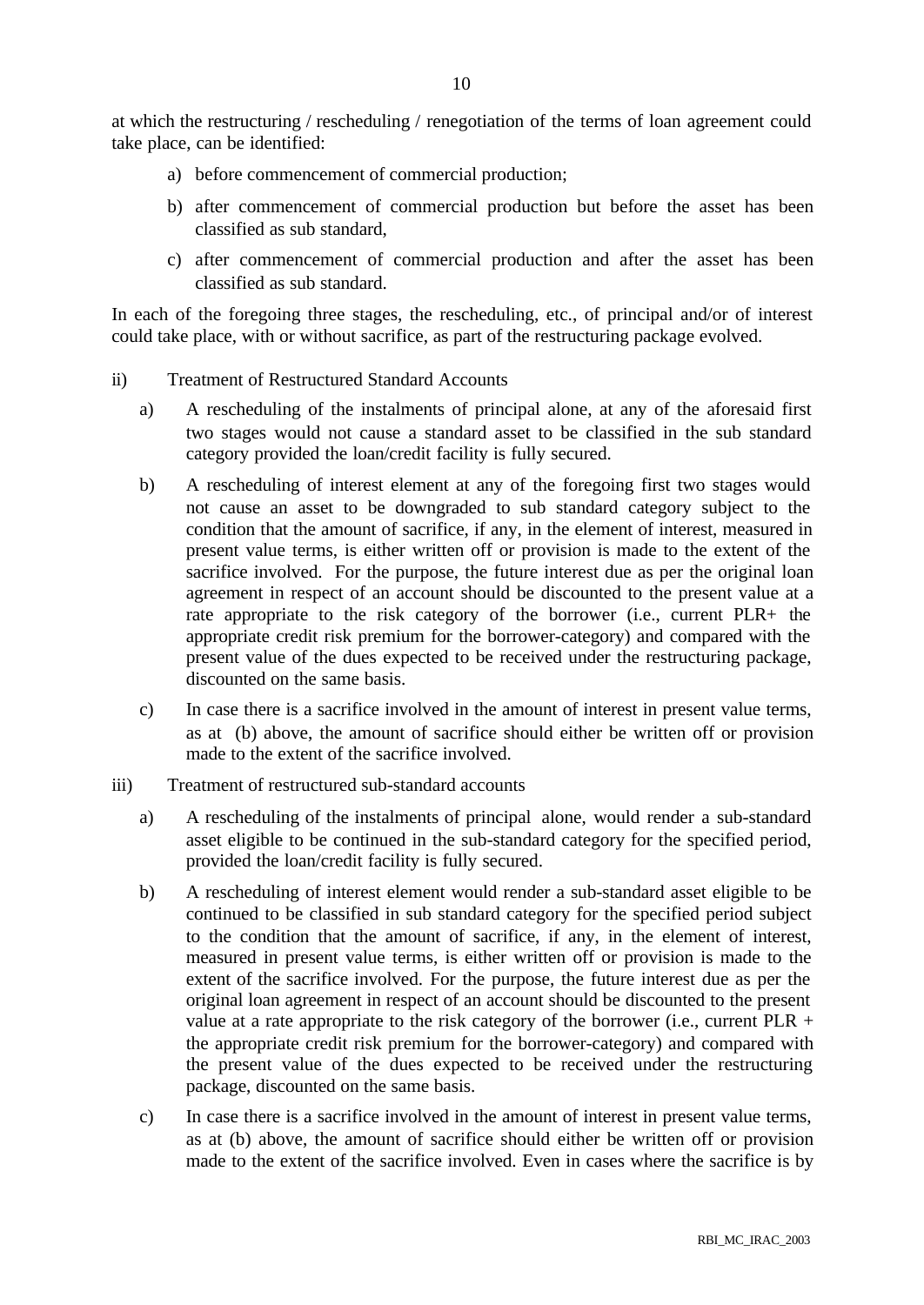way of write off of the past interest dues, the asset should continue to be treated as sub-standard.

(iv) Upgradation of restructured accounts

The sub-standard accounts which have been subjected to restructuring etc., whether in respect of principal instalment or interest amount, by whatever modality, would be eligible to be upgraded to the standard category only after the specified period i.e., a period of one year after the date when first payment of interest or of principal, whichever is earlier, falls due, subject to satisfactory performance during the period. The amount of provision made earlier, net of the amount provided for the sacrifice in the interest amount in present value terms as aforesaid, could also be reversed after the one year period. During this one year period, the sub-standard asset will not deteriorate in its classification if satisfactory performance of the account is demonstrated during the period. In case, however, the satisfactory performance during the one year period is not evidenced, the asset classification of the restructured account would be governed as per the applicable prudential norms with reference to the prerestructuring payment schedule.

- (v) General
	- (a) These instructions would be applicable to all type of credit facilities including working capital limits, extended to industrial units, provided they are fully covered by tangible securities.
	- (b) As trading involves only buying and selling of commodities and the problems associated with manufacturing units such as bottleneck in commercial production, time and cost escalation etc. are not applicable to them, these guidelines should not be applied to restructuring/ rescheduling of credit facilities extended to traders.
	- (c) While assessing the extent of security cover available to the credit facilities, which are being restructured/ rescheduled, collateral security would also be reckoned, provided such collateral is a tangible security properly charged to the bank and is not in the intangible form like guarantee etc. of the promoter/ others.

## 4.2.15 Corporate Debt Restructuring (CDR System)

#### A. Background

- i) Inspite of their best efforts and intentions, sometimes corporates find themselves in financial difficulty because of factors beyond their control and also due to certain internal reasons. For the revival of the corporates as well as for the safety of the money lent by the banks and FIs, timely support through restructuring in genuine cases is called for. However, delay in agreement amongst different lending institutions often comes in the way of such endeavours.
- ii) Based on the experience in other countries like the U.K., Thailand, Korea, etc. of putting in place institutional mechanism for restructuring of corporate debt and need for a similar mechanism in India, a Corporate Debt Restructuring System was evolved, and detailed guidelines were issued vide circular DBOD No. BP.BC. 15/21.04.114/2000-01 dated August 23, 2001 for implementation by banks. Based on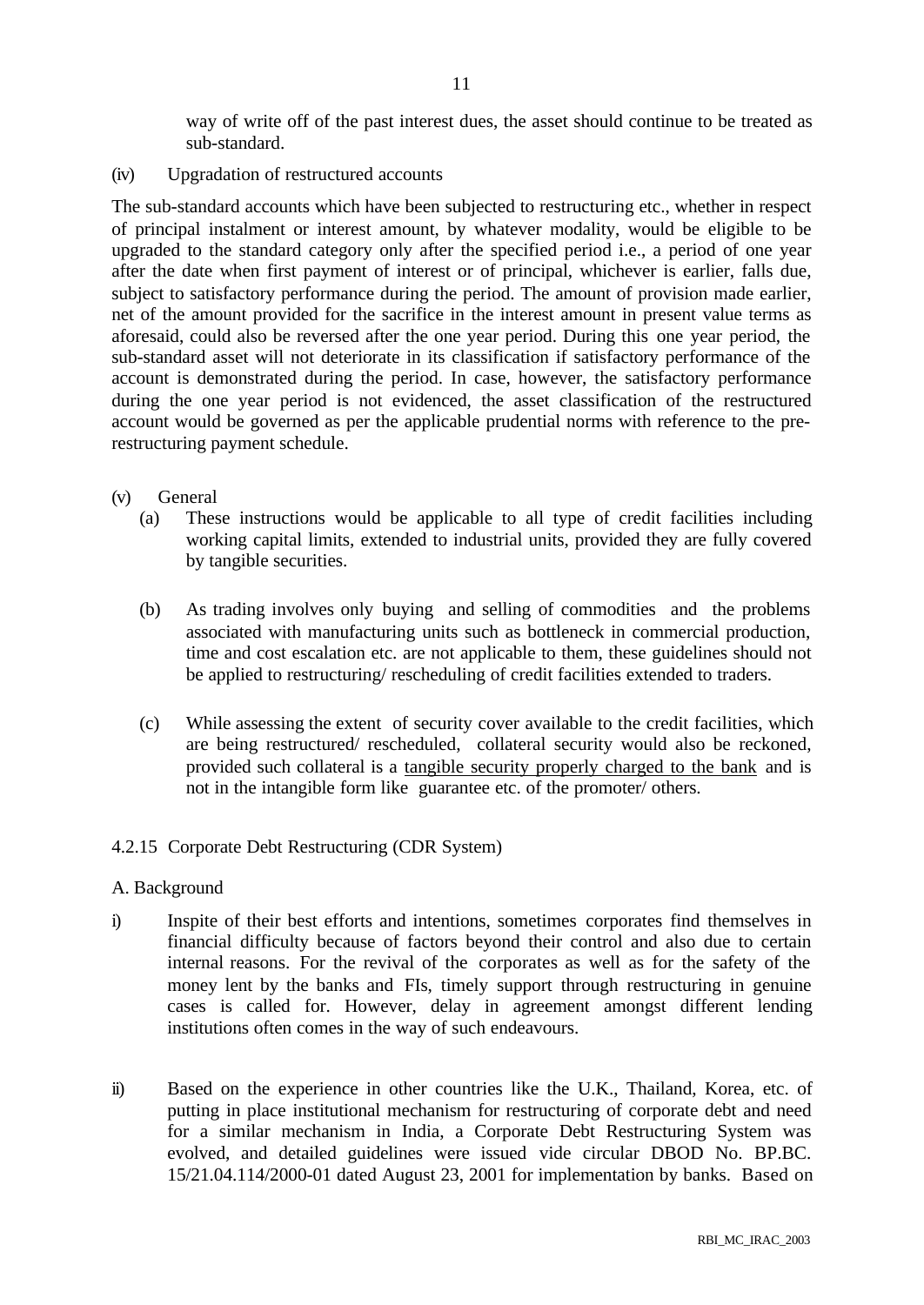the recommendations made by the Working Group to make the operations of the CDR mechanism more efficient (Chairman: Shri Vepa Kamesam, Deputy Governor, RBI), which was constituted pursuant to the announcement made by the Finance Minister in the Union Budget 2002-2003, and consultations with the Government, the guidelines of Corporate Debt Restructuring system have since been revised and detailed hereunder for implementation by banks/ FIs. The revised guidelines are in supersession of the guidelines outlined in the aforesaid circular dated August 23, 2001.

iii) One of the main features of the revised guidelines is the provision of two categories of debt restructuring under the CDR system. Accounts, which are classified as 'standard' and 'sub-standard' in the books of the lenders, will be restructured under the first category (Category 1). Accounts which are classified as 'doubtful' in the books of the lenders would be restructured under the second category (Category 2).

The main features of the CDR system are given below:

#### B. Objective

The objective of the Corporate Debt Restructuring (CDR) framework is to ensure timely and transparent mechanism for restructuring the corporate debts of viable entities facing problems, outside the purview of BIFR, DRT and other legal proceedings, for the benefit of all concerned. In particular, the framework will aim at preserving viable corporates that are affected by certain internal and external factors and minimize the losses to the creditors and other stakeholders through an orderly and coordinated restructuring programme.

#### C. Structure

CDR system in the country will have a three tier structure:

- CDR Standing Forum and its Core Group
- CDR Empowered Group
- CDR Cell

i) CDR Standing Forum

- a) The CDR Standing Forum would be the representative general body of all financial institutions and banks participating in CDR system. All financial institutions and banks should participate in the system in their own interest. CDR Standing Forum will be a self- empowered body, which will lay down policies and guidelines, and monitor the progress of corporate debt restructuring.
- b) The Forum will also provide an official platform for both the creditors and borrowers (by consultation) to amicably and collectively evolve policies and guidelines for working out debt restructuring plans in the interests of all concerned.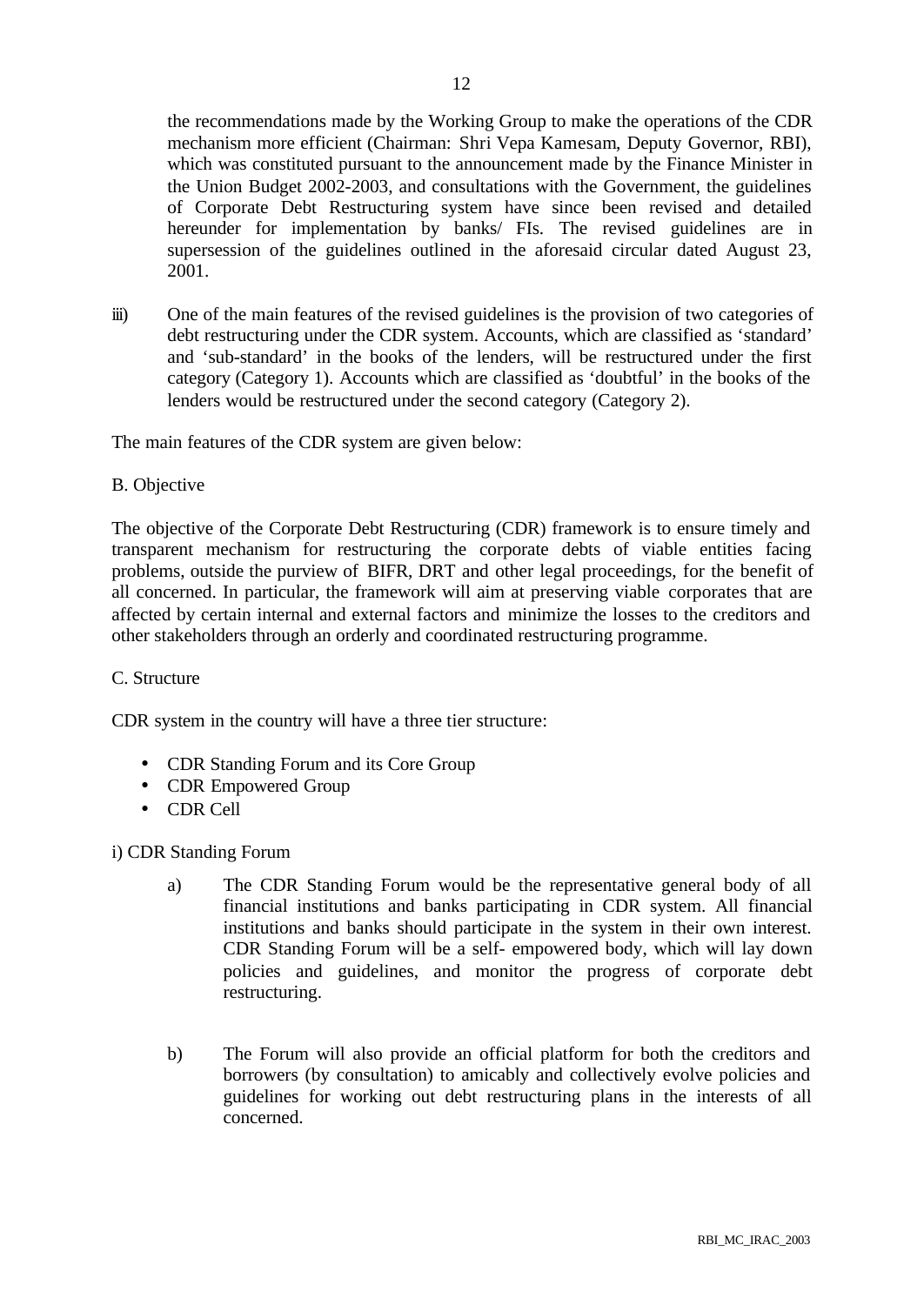- c) The CDR Standing Forum shall comprise of Chairman & Managing Director, Industrial Development Bank of India; Chairman, State Bank of India; Chairman, ICICI Bank Limited; Chairman, Indian Banks' Association and Executive Director, Reserve Bank of India as well as Chairmen and Managing Directors of all banks and financial institutions participating as permanent members in the system. Since institutions like Unit Trust of India, General Insurance Corporation, Life Insurance Corporation may have assumed exposures on certain borrowers, these institutions may participate in the CDR system. The Forum will elect its Chairman for a period of one year and the principle of rotation will be followed in the subsequent years. However, the Forum may decide to have a Working Chairman as a whole-time officer to guide and carry out the decisions of the CDR Standing Forum.
- d) The CDR Standing Forum shall meet at least once every six months and would review and monitor the progress of corporate debt restructuring system. The Forum would also lay down the policies and guidelines to be followed by the CDR Empowered Group and CDR Cell for debt restructuring and would ensure their smooth functioning and adherence to the prescribed time schedules for debt restructuring. It can also review any individual decisions of the CDR Empowered Group and CDR Cell. The CDR Standing Forum may also formulate guidelines for dispensing special treatment to those cases which are complicated and are likely to be delayed beyond the time frame prescribed for processing.
- e) A CDR Core Group will be carved out of the CDR Standing Forum to assist the Standing Forum in convening the meetings and taking decisions relating to policy, on behalf of the Standing Forum. The Core Group will consist of Chief Executives of IDBI, SBI, ICICI Bank Limited, Bank of Baroda, Bank of India, Punjab National Bank, Indian Banks' Association, Deputy Chairman of Indian Banks' Association representing foreign banks in India and a representative of Reserve Bank of India.
- f) The CDR Core Group would lay down the policies and guidelines to be followed by the CDR Empowered Group and CDR Cell for debt restructuring. These guidelines shall also suitably address the operational difficulties experienced in the functioning of the CDR Empowered Group. The CDR Core Group shall also prescribe the PERT chart for processing of cases referred to the CDR system and decide on the modalities for enforcement of the time frame. The CDR Core Group shall also lay down guidelines to ensure that over-optimistic projections are not assumed while preparing / approving restructuring proposals especially with regard to capacity utilization, price of products, profit margin, demand, availability of raw materials, input-output ratio and likely impact of imports / international cost competitiveness.
- ii) CDR Empowered Group
	- a) The individual cases of corporate debt restructuring shall be decided by the CDR Empowered Group, consisting of ED level representatives of IDBI,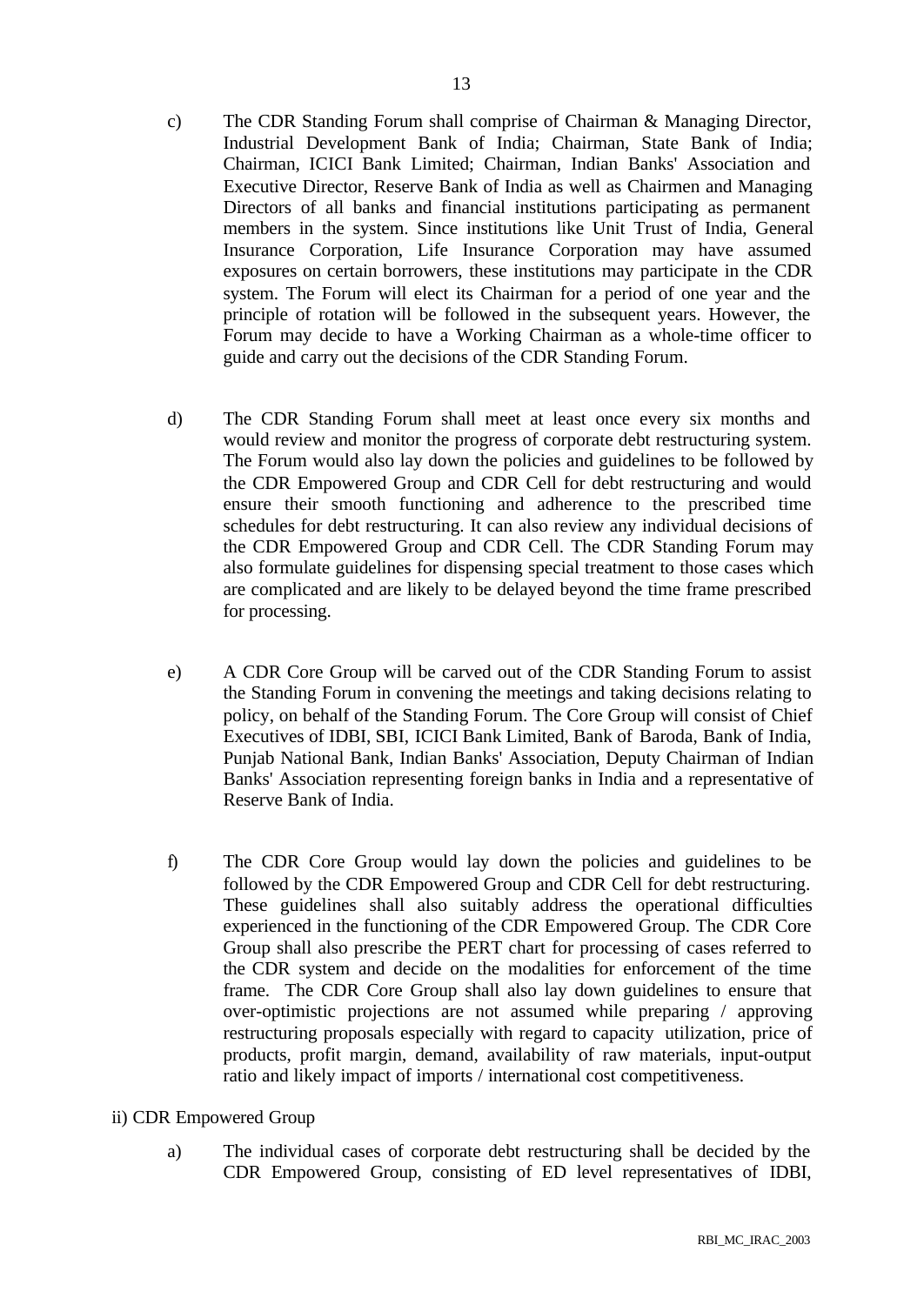ICICI Bank Ltd. and SBI as standing members, in addition to ED level representatives of financial institutions and banks who have an exposure to the concerned company. While the standing members will facilitate the conduct of the Group's meetings, voting will be in proportion to the exposure of the lenders only. In order to make the CDR Empowered Group effective and broad based and operate efficiently and smoothly, it would have to be ensured that participating institutions / banks approve a panel of senior officers to represent them in the CDR Empowered Group and ensure that they depute officials only from among the panel to attend the meetings of CDR Empowered Group. Further, nominees who attend the meeting pertaining to one account should invariably attend all the meetings pertaining to that account instead of deputing their representatives.

- b) The level of representation of banks/ financial institutions on the CDR Empowered Group should be at a sufficiently senior level to ensure that concerned bank / FI abides by the necessary commitments including sacrifices, made towards debt restructuring. There should be a general authorisation by the respective Boards of the participating institutions / banks in favour of their representatives on the CDR Empowered Group, authorising them to take decisions on behalf of their organization, regarding restructuring of debts of individual corporates.
- c) The CDR Empowered Group will consider the preliminary report of all cases of requests of restructuring, submitted to it by the CDR Cell. After the Empowered Group decides that restructuring of the company is prima-facie feasible and the enterprise is potentially viable in terms of the policies and guidelines evolved by Standing Forum, the detailed restructuring package will be worked out by the CDR Cell in conjunction with the Lead Institution. However, if the lead institution faces difficulties in working out the detailed restructuring package, the participating banks / financial institutions should decide upon the alternate institution / bank which would work out the detailed restructuring package at the first meeting of the Empowered Group when the preliminary report of the CDR Cell comes up for consideration.
- d) The CDR Empowered Group would be mandated to look into each case of debt restructuring, examine the viability and rehabilitation potential of the Company and approve the restructuring package within a specified time frame of 90 days, or at best within 180 days of reference to the Empowered Group. The CDR Empowered Group shall decide on the acceptable viability benchmark levels on the following illustrative parameters, which may be applied on a case-by-case basis, based on the merits of each case:
	- Return on Capital Employed (ROCE),
	- Debt Service Coverage Ratio (DSCR),
	- Gap between the Internal Rate of Return (IRR) and the Cost of Fund (CoF),
	- Extent of sacrifice.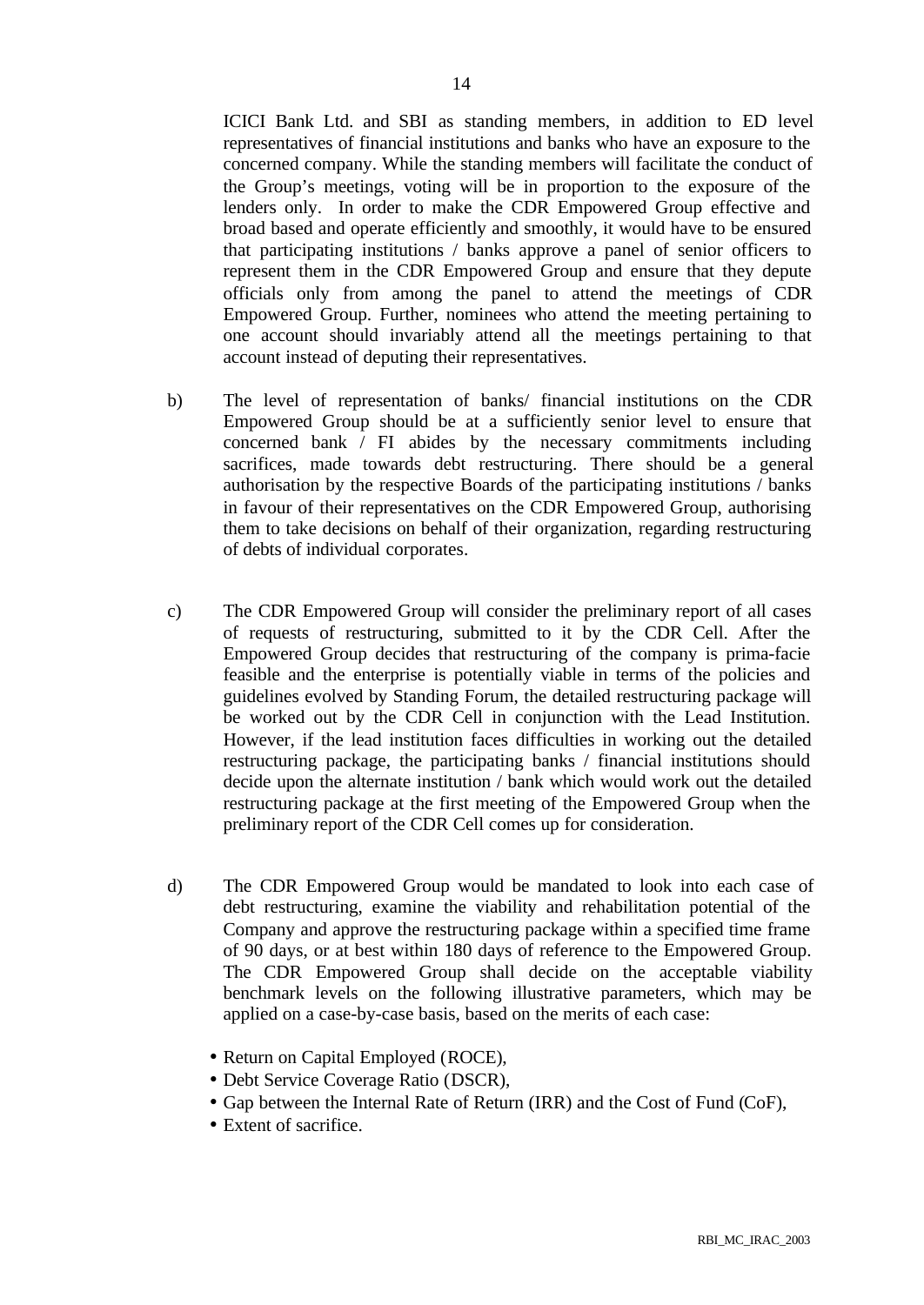- e) The Boards of each bank / FI should authorise its Chief Executive Officer (CEO) and / or Executive Director (ED) to decide on the restructuring package in respect of cases referred to the CDR system, with the requisite requirements to meet the control needs. CDR Empowered Group will meet on two or three occasions in respect of each borrowal account. This will provide an opportunity to the participating members to seek proper authorisations from their CEO / ED, in case of need, in respect of those cases where the critical parameters of restructuring are beyond the authority delegated to him / her.
- f) The decisions of the CDR Empowered Group shall be final. If restructuring of debt is found to be viable and feasible and approved by the Empowered Group, the company would be put on the restructuring mode. If restructuring is not found viable, the creditors would then be free to take necessary steps for immediate recovery of dues and / or liquidation or winding up of the company, collectively or individually.
- iii) CDR Cell
	- a) The CDR Standing Forum and the CDR Empowered Group will be assisted by a CDR Cell in all their functions. The CDR Cell will make the initial scrutiny of the proposals received from borrowers / lenders, by calling for proposed rehabilitation plan and other information and put up the matter before the CDR Empowered Group, within one month to decide whether rehabilitation is prima facie feasible. If found feasible, the CDR Cell will proceed to prepare detailed Rehabilitation Plan with the help of lenders and, if necessary, experts to be engaged from outside. If not found prima facie feasible, the lenders may start action for recovery of their dues.
	- b) All references for corporate debt restructuring by lenders or borrowers will be made to the CDR Cell. It shall be the responsibility of the lead institution / major stakeholder to the corporate, to work out a preliminary restructuring plan in consultation with other stakeholders and submit to the CDR Cell within one month. The CDR Cell will prepare the restructuring plan in terms of the general policies and guidelines approved by the CDR Standing Forum and place for consideration of the Empowered Group within 30 days for decision. The Empowered Group can approve or suggest modifications but ensure that a final decision is taken within a total period of 90 days. However, for sufficient reasons the period can be extended up to a maximum of 180 days from the date of reference to the CDR Cell.
	- c) The CDR Standing Forum, the CDR Empowered Group and CDR Cell shall be initially housed in IDBI and thereafter at a place as may be decided by the Standing Forum. The administrative and other costs shall be shared by all financial institutions and banks. The sharing pattern shall be as determined by the Standing Forum.
	- d) CDR Cell will have adequate members of staff deputed from banks and financial institutions. The CDR Cell may also take outside professional help. The initial cost in operating the CDR mechanism including CDR Cell will be met by IDBI initially for one year and then from contribution from the financial institutions and banks in the Core Group at the rate of Rs.50 lakh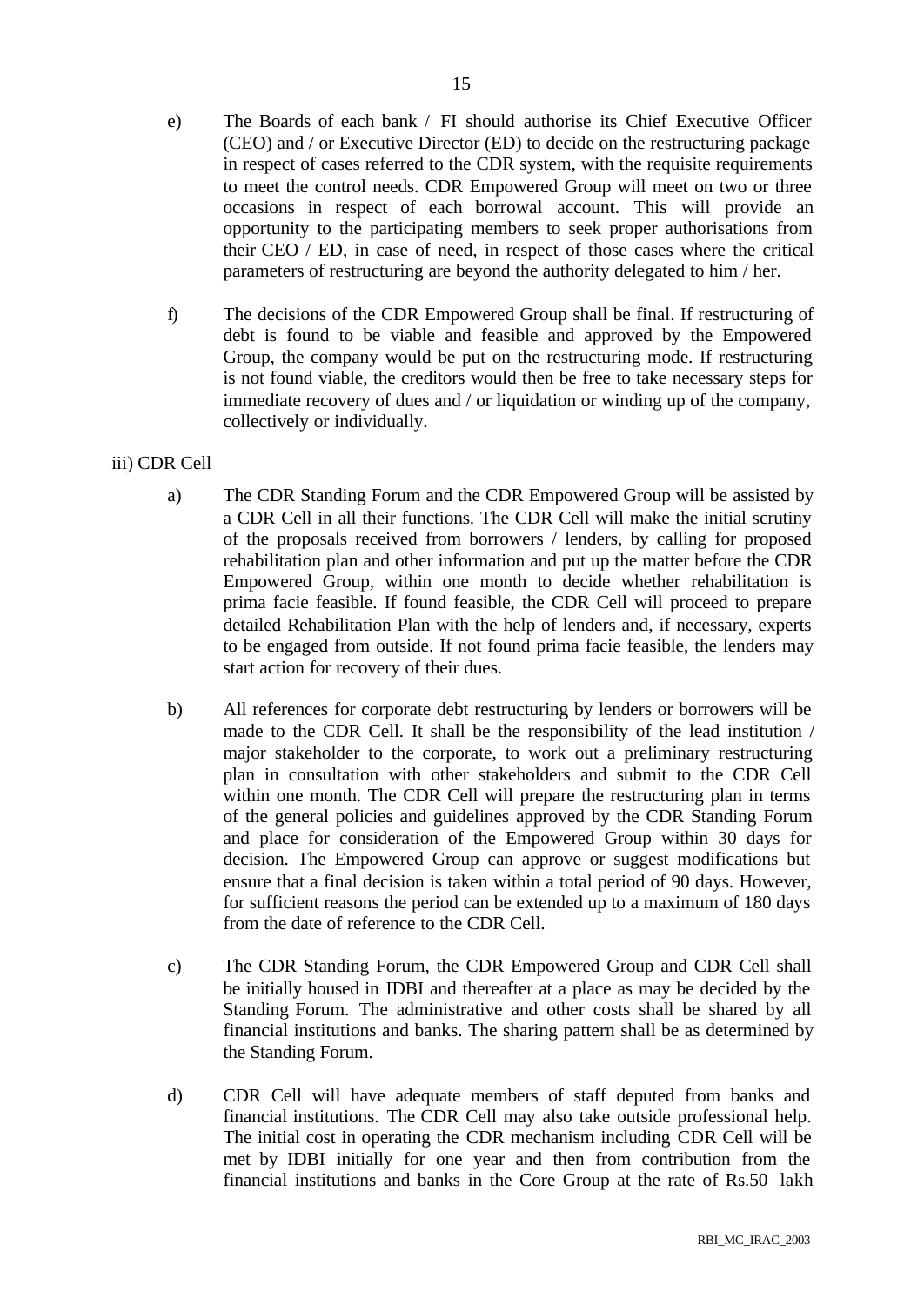each and contribution from other institutions and banks at the rate of Rs.5 lakh each.

## D. Other features

- i) Eligibility criteria
	- a) The scheme will not apply to accounts involving only one financial institution or one bank. The CDR mechanism will cover only multiple banking accounts / syndication / consortium accounts with outstanding exposure of Rs.20 crore and above by banks and institutions.
	- b) The Category 1 CDR system will be applicable only to accounts classified as 'standard' and 'sub-standard'. There may be a situation where a small portion of debt by a bank might be classified as doubtful. In that situation, if the account has been classified as 'standard'/ 'substandard' in the books of at least 90% of lenders (by value), the same would be treated as standard / substandard, only for the purpose of judging the account as eligibile for CDR, in the books of the remaining 10% of lenders. There would be no requirement of the account / company being sick, NPA or being in default for a specified period before reference to the CDR system. However, potentially viable cases of NPAs will get priority. This approach would provide the necessary flexibility and facilitate timely intervention for debt restructuring. Prescribing any milestone(s) may not be necessary, since the debt restructuring exercise is being triggered by banks and financial institutions or with their consent.
	- c) In no case, the requests of any corporate indulging in wilful default, fraud or misfeasance, even in a single bank*,* will be considered for restructuring under CDR system.
	- d) The accounts where recovery suits have been filed by the lenders against the company, may be eligible for consideration under the CDR system provided, the initiative to resolve the case under the CDR system is taken by at least 75% of the lenders (by value). However, for restructuring of such accounts under the CDR system, it should be ensured that the account meets the basic criteria for becoming eligible under the CDR mechanism.
	- e) BIFR cases are not eligible for restructuring under the CDR system. However, large value BIFR cases, may be eligible for restructuring under the CDR system if specifically recommended by the CDR Core Group. The Core Group shall recommend exceptional BIFR cases on a case-to-case basis for consideration under the CDR system. It should be ensured that the lending institutions complete all the formalities in seeking the approval from BIFR before implementing the package.

ii) Reference to CDR system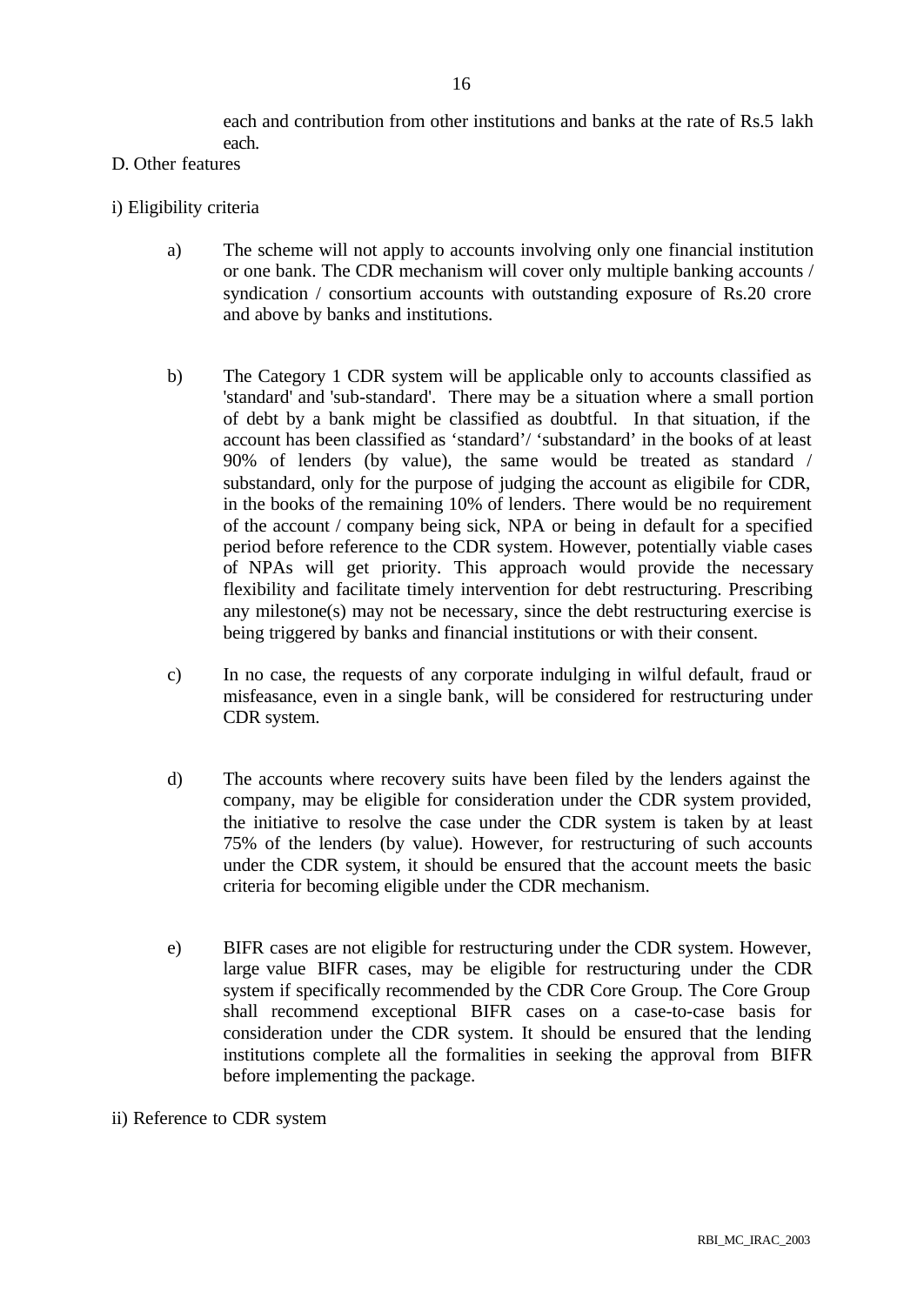- a) Reference to Corporate Debt Restructuring System could be triggered by (i) any or more of the creditor who have minimum 20% share in either working capital or term finance, or (ii) by the concerned corporate, if supported by a bank or financial institution having stake as in (i) above.
- b) Though flexibility is available whereby the lenders could either consider restructuring outside the purview of the CDR system or even initiate legal proceedings where warranted, banks / FIs should review all eligible cases where the exposure of the financial system is more than Rs.100 crore and decide about referring the case to CDR system or to proceed under the new Securitisation and Reconstruction of Financial Assets and Enforcement of Securities Interest Act, 2002 or to file a suit in DRT etc.
- iii) Legal Basis
	- a) CDR will be a non-statutory mechanism which will be a voluntary system based on Debtor-Creditor Agreement (DCA) and Inter-Creditor Agreement  $(ICA).$
	- b) The Debtor-Creditor Agreement (DCA) and the Inter-Creditor Agreement (ICA) shall provide the legal basis to the CDR mechanism. The debtors shall have to accede to the DCA, either at the time of original loan documentation (for future cases) or at the time of reference to Corporate Debt Restructuring Cell. Similarly, all participants in the CDR mechanism through their membership of the Standing Forum shall have to enter into a legally binding agreement, with necessary enforcement and penal clauses, to operate the System through laid-down policies and guidelines. The ICA signed by the creditors will be initially valid for a period of 3 years and subject to renewal for further periods of 3 years thereafter. The lenders in foreign currency outside the country are not a part of CDR system. Such lenders and also lenders like GIC, LIC, UTI, etc., and other third parties who have not joined the CDR system, could join CDR mechanism of a particular corporate by signing transaction to transaction ICA, wherever they have exposure to such corporate.
	- c) The Inter-Creditor Agreement would be a legally binding agreement amongst the creditors, with necessary enforcement and penal clauses, wherein the creditors would commit themselves to abide by the various elements of CDR system. Further, the creditors shall agree that if 75 per cent of creditors by value, agree to a restructuring package of an existing debt (i.e., debt outstanding), the same would be binding on the remaining creditors. Since Category 1 CDR Scheme covers only standard and sub-standard accounts, which in the opinion of 75 per cent of the creditors, are likely to become performing after introduction of the CDR package, it is expected that all other creditors (i.e., those outside the minimum 75 per cent) would be willing to participate in the entire CDR package, including the agreed additional financing. However, in case for any internal reason, any creditor (outside the minimum 75 per cent) does not wish to commit additional financing, that creditor will have the option. At the same time, in order to avoid the "free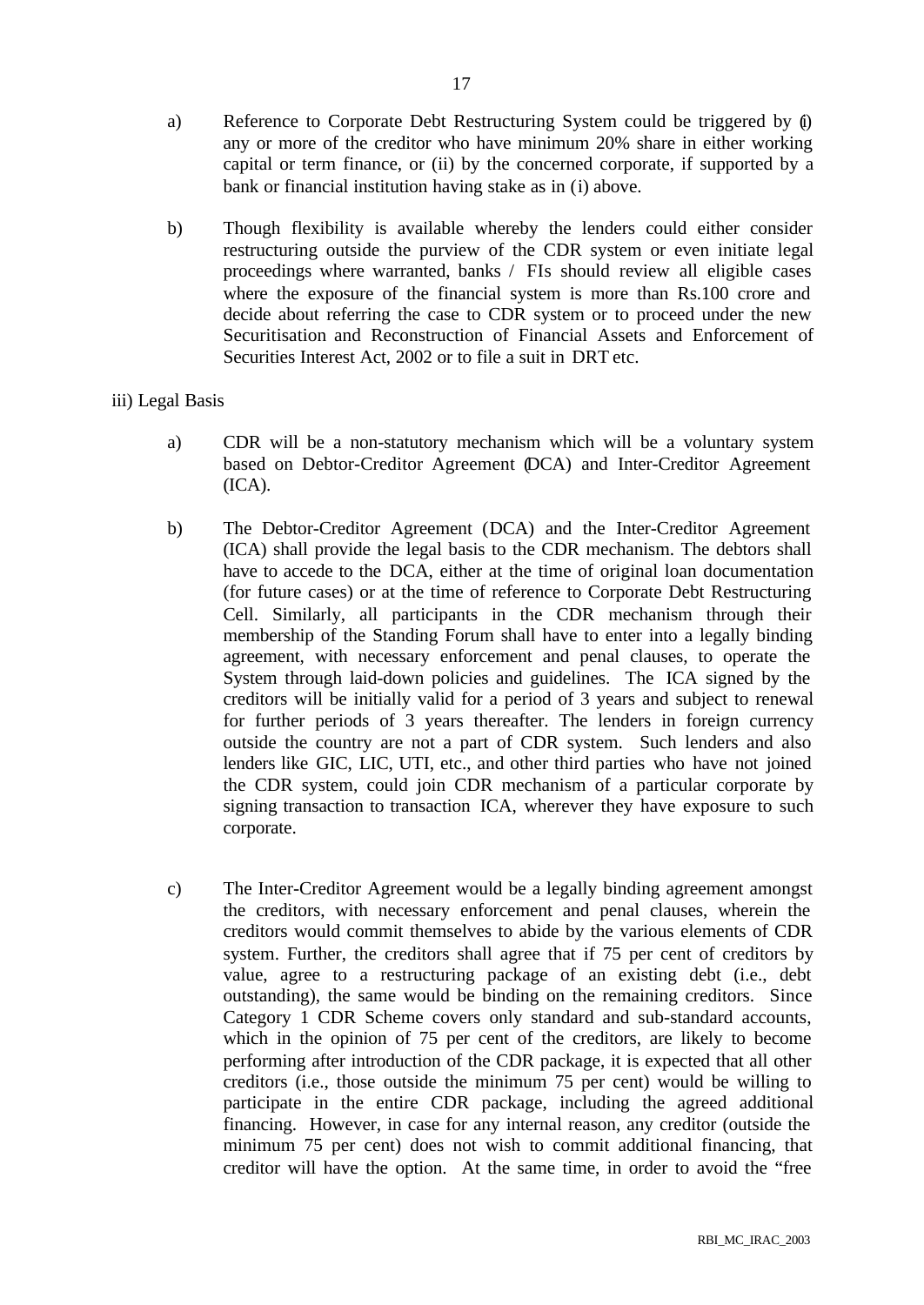rider" problem, it is necessary to provide some disincentive to the creditor who wishes to exercise this option. Such creditor can either (a) arrange for his share of additional financing to be provided by a new or existing creditor, or (b) agree to deferment of the first year's interest due to him after the CDR package becomes effective. The first year's deferred interest as mentioned above, without compounding, will be payable along with the last instalment of the principal due to the creditor.

#### iv) Stand-Still Clause

- a) One of the most important elements of Debtor-Creditor Agreement would be 'stand still' agreement binding for 90 days, or 180 days by both sides. Under this clause, both the debtor and creditor(s) shall agree to a legally binding 'stand-still' whereby both the parties commit themselves not to taking recourse to any other legal action during the 'stand-still' period, this would be necessary for enabling the CDR System to undertake the necessary debt restructuring exercise without any outside intervention, judicial or otherwise. However, the stand-still clause will be applicable only to any civil action either by the borrower or any lender against the other party and will not cover any criminal action. Further, during the stand-still period, outstanding foreign exchange forward contracts, derivative products, etc., can be crystallised, provided the borrower is agreeable to such crystallisation. The borrower will additionally undertake that during the stand-still period the documents will stand extended for the purpose of limitation and also that he will not approach any other authority for any relief and the directors of the borrowing company will not resign from the Board of Directors during the stand-still period.
- b) During pendency of the case with the CDR system, the usual asset classification norms would continue to apply. The process of reclassification of an asset should not stop merely because the case is referred to the CDR Cell. However, if restructuring under the CDR system takes place, the asset classification status should be restored to the position which existed when the reference to the Cell was made. Consequently, any additional provisions made by banks towards deterioration in the asset classification status during the pendency of the case with the CDR system may be reversed.

## v) Additional finance

- a) The providers of additional finance, whether existing lenders or new lenders, shall have a preferential claim, to be worked out under the restructuring package, over the providers of existing finance with respect to the cash flows out of recoveries, in respect of the additional exposure.
- b) The additional finance extended to borrowers in terms of restructuring packages approved under the CDR system may be exempted from provisioning requirement for the specified period as defined at paragraph 5.2.3 below.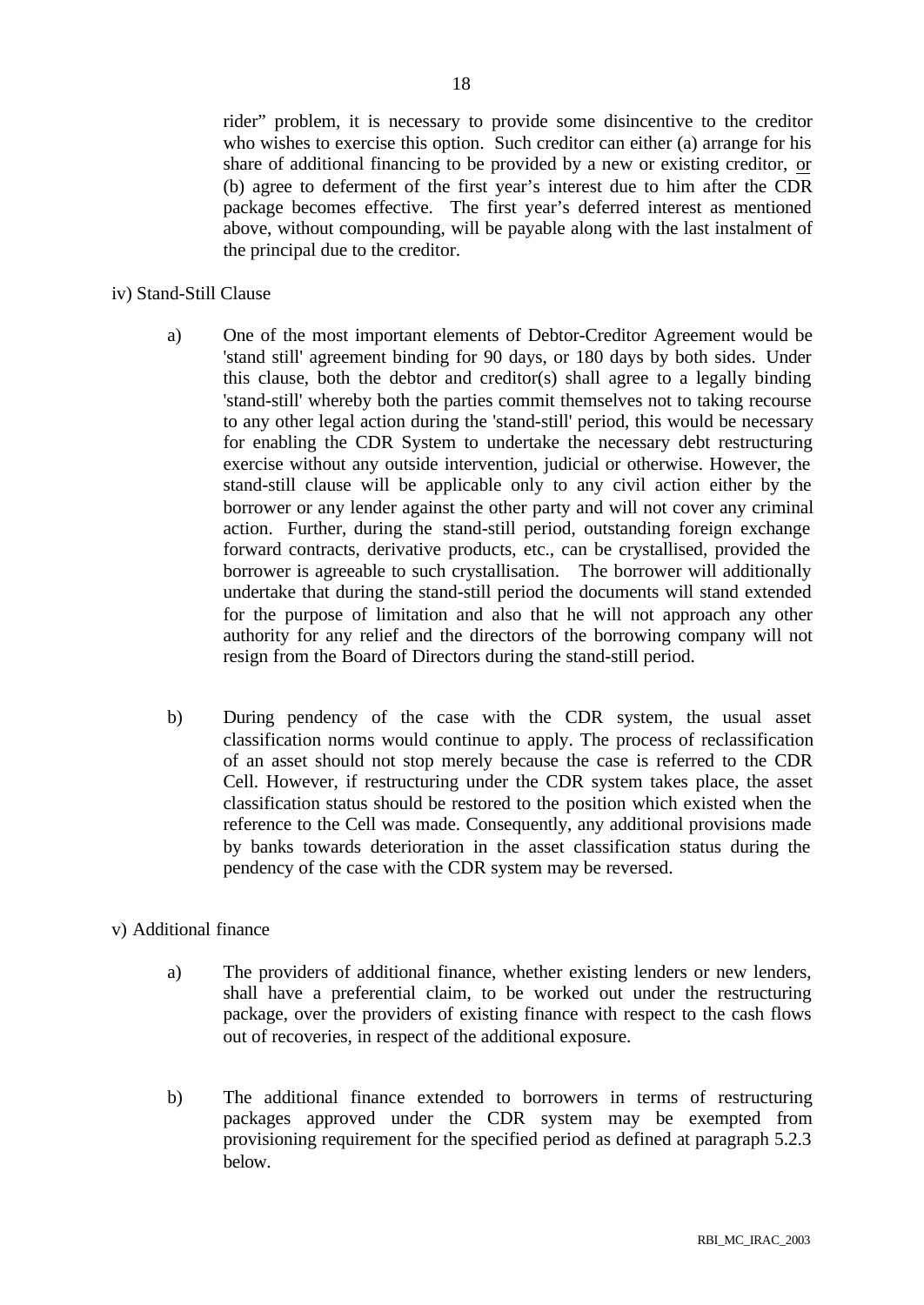#### vi) Exit Option

- a) As mentioned in paragraph 4.3.3 above, the proposals for restructuring package should provide for option to a particular lender or lenders (outside the minimum 75 per cent who have agreed for restructuring) who for any internal reason, does/do not fully abide by the CDR Empowered Group's decision on restructuring. The lenders who wish to exit from the package would have the option to sell their existing share to either the existing lenders or fresh lenders, at an appropriate price, which would be decided mutually between the exiting lender and the taking over lender. The new lenders shall rank on par with the existing lenders for repayment and servicing of the dues since they have taken over the existing dues to the exiting lender. In addition, the 'exit option' will also be available to all other lenders within the minimum 75 per cent, provided the purchaser agrees to abide by the restructuring package approved by the Empowered Group.
- b) The exiting lenders may be allowed to continue with their existing level of exposure to the borrower provided they tie up with either the existing lenders or fresh lenders for taking up their share of additional finance.

#### vii) Conversion option

- a) The CDR Empowered Group, while deciding the restructuring package, should decide on the issue regarding convertibility (into equity) option as a part of restructuring exercise whereby the banks / financial institutions shall have the right to convert a portion of the restructured amount into equity, keeping in view the statutory requirement under Section 19 of the Banking Regulation Act, 1949, (in the case of banks) and relevant SEBI regulations.
- b) Exemptions from the capital market exposure ceilings prescribed by RBI in respect of such equity acquisitions should be obtained from RBI on a case-tocase basis by the concerned lenders.

## viii) Category 2 CDR System

- a) There have been instances where the projects have been found to be viable by the lenders but the accounts could not be taken up for restructuring under the CDR system as they fell under 'doubtful' category. Hence, a second category of CDR is introduced for cases where the accounts have been classified as 'doubtful' in the books of lenders, and if a minimum of 75% (by value) of the lenders satisfy themselves of the viability of the account and consent for such restructuring, subject to the following conditions:
	- (i) It will not be binding on the creditors to take up additional financing worked out under the debt restructuring package and the decision to lend or not to lend will depend on each creditor bank / FI separately. In other words, under the proposed second category of the CDR mechanism, the existing loans will only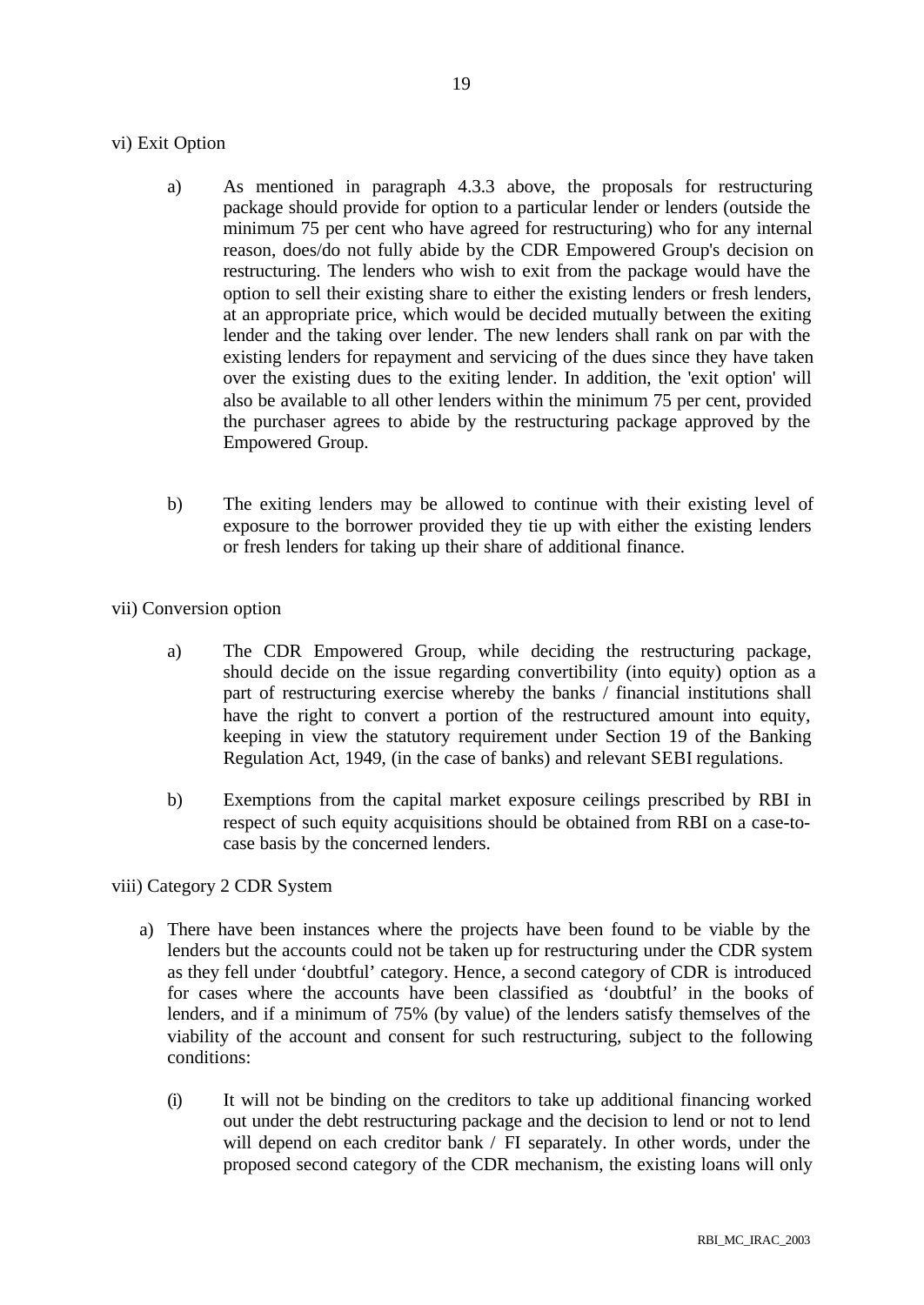be restructured and it would be up to the promoter to firm up additional financing arrangement with new or existing lenders individually.

- (ii) All other norms under the CDR mechanism such as the standstill clause, asset classification status during the pendency of restructuring under CDR, etc., will continue to be applicable to this category also.
- b) No individual case should be referred to RBI. CDR Core Group may take a final decision whether a particular case falls under the CDR guidelines or it does not.
- c) All the other features of the CDR system as applicable to the First Category will also be applicable to cases restructured under the Second Category.
- E. Accounting treatment for restructured accounts
- i) The accounting treatment of accounts restructured under CDR system, including accounts classified as 'doubtful' under Category 2 CDR, would be governed by the prudential norms indicated in circular DBOD.BP.BC.98/21.04.048/2000-01 dated March 30, 2001. Restructuring of corporate debts under CDR system could take place in the following stages:
	- a. before commencement of commercial production;
	- b. after commencement of commercial production but before the asset has been classified as 'sub-standard';
	- c. after commencement of commercial production and the asset has been classified as 'sub-standard' or 'doubtful'.
- ii) The prudential treatment of the accounts, subjected to restructuring under CDR system, would be governed by the following norms:
- iii) Treatment of 'standard' accounts restructured under CDR

a. A rescheduling of the instalments of principal alone, at any of the aforesaid first two stages [paragraph E.1(a) and E.1(b) above] would not cause a standard asset to be classified in the sub-standard category, provided the loan / credit facility is fully secured.

b. A rescheduling of interest element at any of the foregoing first two stages would not cause an asset to be downgraded to sub-standard category subject to the condition that the amount of sacrifice, if any, in the element of interest, measured in present value terms, is either written off or provision is made to the extent of the sacrifice involved. For the purpose, the future interest due as per the original loan agreement in respect of an account should be discounted to the present value at a rate appropriate to the risk category of the borrower (i.e. current  $PLR +$  the appropriate credit risk premium for the borrower-category) and compared with the present value of the dues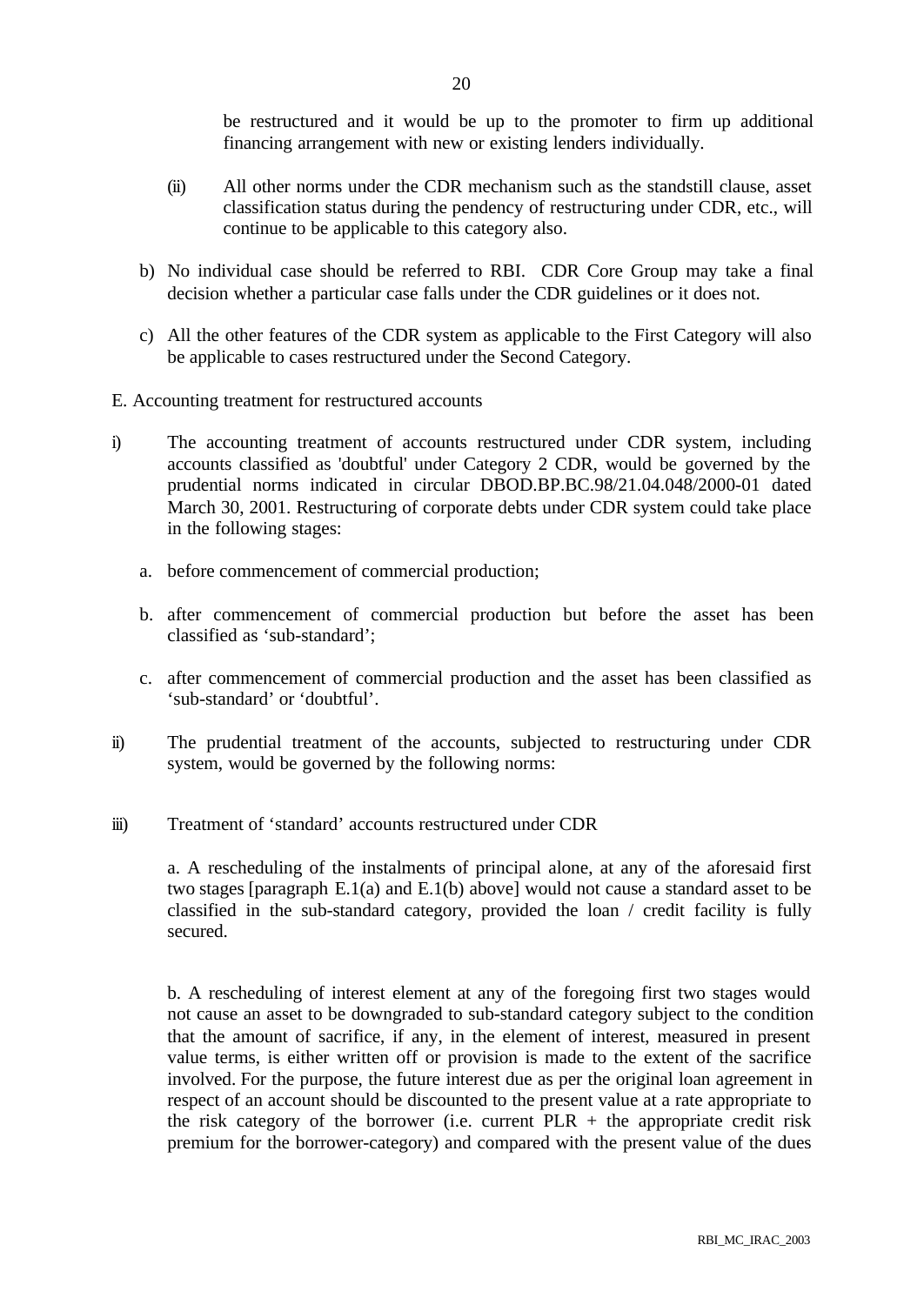expected to be received under the restructuring package, discounted on the same basis.

c. In case there is a sacrifice involved in the amount of interest in present value terms, as at (b) above, the amount of sacrifice should either be written off or provision made to the extent of the sacrifice involved.

## iv) Treatment of 'sub-standard' / 'doubtful' accounts restructured under CDR

a. A rescheduling of the instalments of principal alone, would render a sub-standard / 'doubtful' asset eligible to be continued in the sub-standard / 'doubtful' category for the specified period, provided the loan / credit facility is fully secured.

b. A rescheduling of interest element would render a sub-standard / 'doubtful' asset eligible to be continued to be classified in sub-standard / 'doubtful' category for the specified period subject to the condition that the amount of sacrifice, if any, in the element of interest, measured in present value terms, is either written off or provision is made to the extent of the sacrifice involved. For the purpose, the future interest due as per the original loan agreement in respect of an account should be discounted to the present value at a rate appropriate to the risk category of the borrower (i.e., current PLR + the appropriate credit risk premium for the borrower-category) and compared with the present value of the dues expected to be received under the restructuring package, discounted on the same basis.

c. In case there is a sacrifice involved in the amount of interest in present value terms, as at (b) above, the amount of sacrifice should either be written off or provision made to the extent of the sacrifice involved. Even in cases where the sacrifice is by way of write off of the past interest dues, the asset should continue to be treated as substandard / 'doubtful'.

- v) The sub-standard / doubtful accounts at E. iv (a), (b) and (c) above, which have been subjected to restructuring, etc. whether in respect of principal instalment or interest amount, by whatever modality, would be eligible to be upgraded to the standard category only after the specified period, i.e., a period of one year after the date when first payment of interest or of principal, whichever is earlier, falls due under the rescheduled terms, subject to satisfactory performance during the period. The amount of provision made earlier, net of the amount provided for the sacrifice in the interest amount in present value terms as aforesaid, could also be reversed after the one-year period.
- vi) During this one-year period, the sub-standard / doubtful asset will not deteriorate in its classification if satisfactory performance of the account is demonstrated during the period. In case, however, the satisfactory performance during the one year period is not evidenced, the asset classification of the restructured account would be governed as per the applicable prudential norms with reference to the pre-restructuring payment schedule.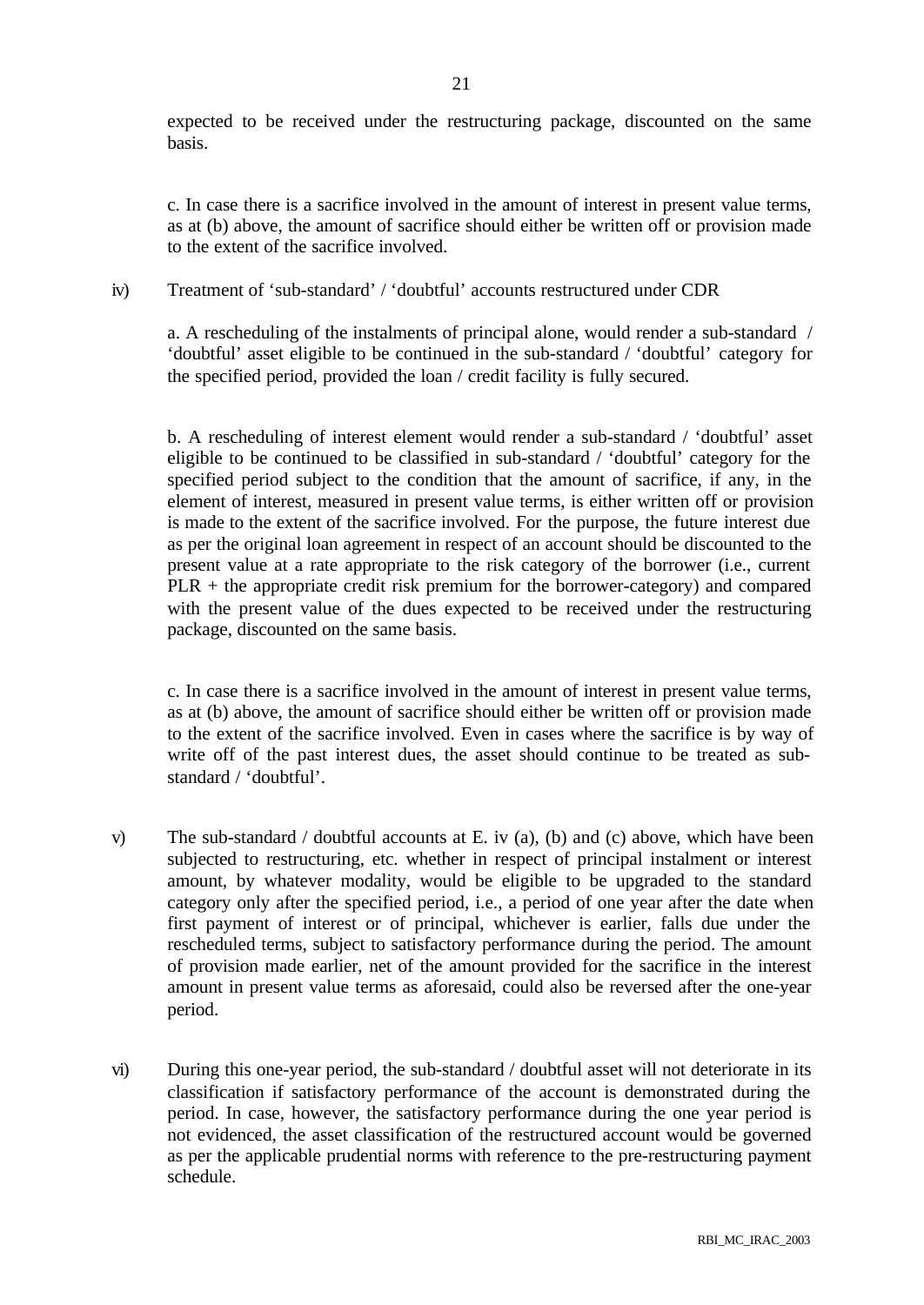vii) The asset classification under CDR would continue to be bank-specific based on record of recovery of each bank, as per the existing prudential norms applicable to banks.

### F. Disclosure

Banks / FIs should also disclose in their published annual Balance Sheets, under "Notes on Accounts", the following information in respect of corporate debt restructuring undertaken during the year:

- (a) Total amount of loan assets subjected to restructuring under CDR.
	- $[(a) = (b)+(c)+(d)]$
- (b) The amount of standard assets subjected to CDR.
- (c) The amount of sub-standard assets subjected to CDR.
- (d) The amount of doubtful assets subjected to CDR.

## G. Implementation of the revised guidelines

The above guidelines will be implemented with prospective effect. The ICA and DCA will have to be suitable amended for incorporating the changes introduced in the scheme.

### 4.2.16 Projects under implementation

It was observed that there were instances, where despite substantial time overrun in the projects under implementation, the underlying loan assets remained classified in the standard category merely because the project continued to be under implementation. Recognising that unduly long time overrun in a project adversely affected its viability and the quality of the asset deteriorated, a need was felt to evolve an objective and definite time-frame for completion of projects so as to ensure that the loan assets relating to projects under implementation were appropriately classified and asset quality correctly reflected. In the light of the above background, it was decided to extend the norms detailed below on income recognition, asset classification and provisioning to banks with respect to industrial projects under implementation, which involve time overrun.

(i) The projects under implementation are grouped into three categories for the purpose of determining the date when the project ought to be completed:

Category I: Projects where financial closure had been achieved and formally documented.

Category II: Projects sanctioned before 1997 with original project cost of Rs.100 crore or more where financial closure was not formally documented.

Category: III: Projects sanctioned before 1997 with original project cost of less than Rs.100 crore where financial closure was not formally documented.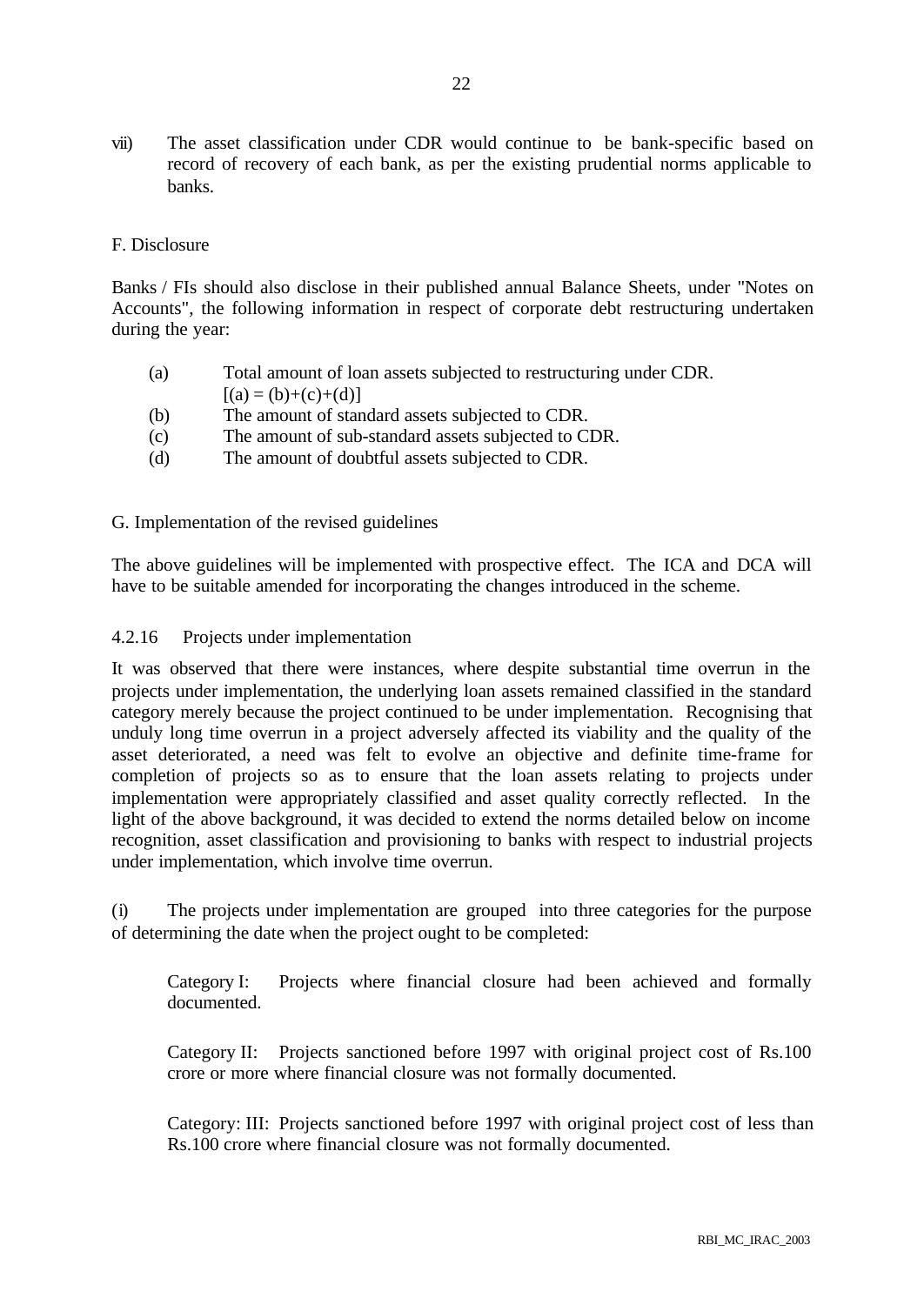Asset classification

(ii) In case of each of the three categories, the date when the project ought to be completed and the classification of the underlying loan asset should be determined in the following manner:

Category I (Projects where financial closure had been achieved and formally documented): In such cases the date of completion of the project should be as envisaged at the time of original financial closure. In all such cases, the asset may be treated as *standard asset for a period not exceeding two years beyond the date of completion of the project, as originally envisaged at the time of initial financial closure of the project*.

In case, however, in respect of a project financed after 1997, the financial closure had not been formally documented, the norms enumerated for category III below, would apply.

Category II (Projects sanctioned before 1997 with original project cost of Rs.100 crore or more where financial closure was not formally documented): For such projects sanctioned prior to 1997, where the date of financial closure had not been formally documented, an independent Group was constituted with experts from the term lending institutions as well as outside experts in the field to decide on the deemed date of completion of projects. The Group, based on all material and relevant facts and circumstances, has decided the deemed date of completion of the project, on a project-by-project basis. In such cases, the asset may be treated as *standard asset for a period not exceeding two years beyond the deemed date of completion of the project, as decided by the Group*. Banks, which have extended finance towards such projects, may approach the lead financial institutions to which a copy of the independent Group's report has been furnished for obtaining the particulars relating to the deemed date of completion of project concerned.

Category III (Projects sanctioned before 1997 with original project cost of less than Rs.100 crore where financial closure was not formally documented): In these cases, sanctioned prior to 1997, where the financial closure was not formally documented, the date of completion of the project would be as originally envisaged at the time of sanction. In such cases, *the asset may be treated as standard asset only for a period not exceeding two years beyond the date of completion of the project as originally envisaged at the time of sanction.*

(iii) In all the three foregoing categories, in case of time overruns beyond the aforesaid period of two years, the asset should be classified as sub-standard regardless of the record of recovery and provided for accordingly.

(iv) As regards the projects to be financed by the FIs/ banks in future, the date of completion of the project should be clearly spelt out at the time of financial closure of the project. In such cases, if the date of commencement of commercial production extends beyond a period of six months after the date of completion of the project, as originally envisaged at the time of initial financial closure of the project, the account should be treated as a sub-standard asset.

## Income recognition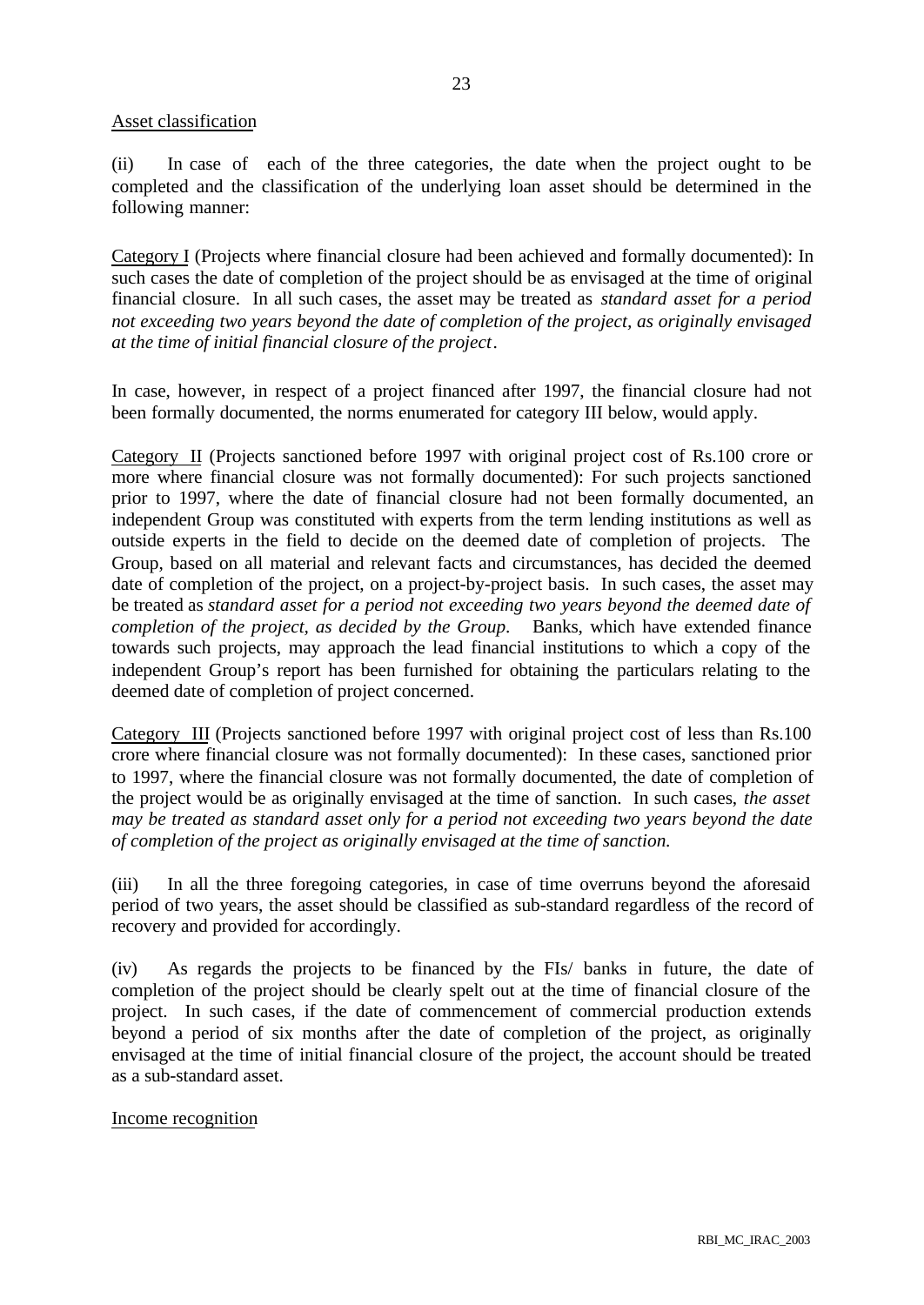(v) Banks may recognise income on accrual basis in respect of the above three categories of projects under implementation, which are classified as 'standard'.

(vi) Banks should not recognise income on accrual basis in respect of the above three categories of projects under implementation which are classified as a 'substandard' asset. Banks may recognise income in such accounts only on realisation on cash basis.

Consequently, banks which have wrongly recognised income in the past should reverse the interest if it was recognised as income during the current year or make a provision for an equivalent amount if it was recognised as income in the previous year(s). As regards the regulatory treatment of 'funded interest' recognised as income and 'conversion into equity, debentures or any other instrument' banks should adopt the following:

a) Funded Interest: Income recognition in respect of the NPAs, regardless of whether these are or are not subjected to restructuring/ rescheduling/ renegotiation of terms of the loan agreement, should be done strictly on cash basis, only on realisation and not if the amount of interest overdue has been funded. If, however, the amount of funded interest is recognised as income, a provision for an equal amount should also be made simultaneously. In other words, any funding of interest in respect of NPAs, if recognised as income, should be fully provided for.

b) Conversion into equity, debentures or any other instrument: The amount outstanding converted into other instruments would normally comprise principal and the interest components. If the amount of interest dues is converted into equity or any other instrument, and income is recognised in consequence, full provision should be made for the amount of income so recognised to offset the effect of such income recognition. Such provision would be in addition to the amount of provision that may be necessary for the depreciation in the value of the equity or other instruments, as per the investment valuation norms. However, if the conversion of interest is into equity which is quoted, interest income can be recognised at market value of equity, as on the date of conversion, not exceeding the amount of interest converted to equity. Such equity must thereafter be classified in the "available for sale" category and valued at lower of cost or market value. In case of conversion of principal and /or interest in respect of NPAs into debentures, such debentures should be treated as NPA, *ab initio*, in the same asset classification as was applicable to loan just before conversion and provision made as per norms. This norm would also apply to zero coupon bonds or other instruments which seek to defer the liability of the issuer. On such debentures, income should be recognised only on realisation basis. The income in respect of unrealised interest which is converted into debentures or any other fixed maturity instrument should be recognised only on redemption of such instrument. Subject to the above, the equity shares or other instruments arising from conversion of the principal amount of loan would also be subject to the usual prudential valuation norms as applicable to such instruments.

## Provisioning

(vii) While there will be no change in the extant norms on provisioning for NPAs, banks which are already holding provisions against some of the accounts, which may now be classified as 'standard', shall continue to hold the provisions and shall not reverse the same.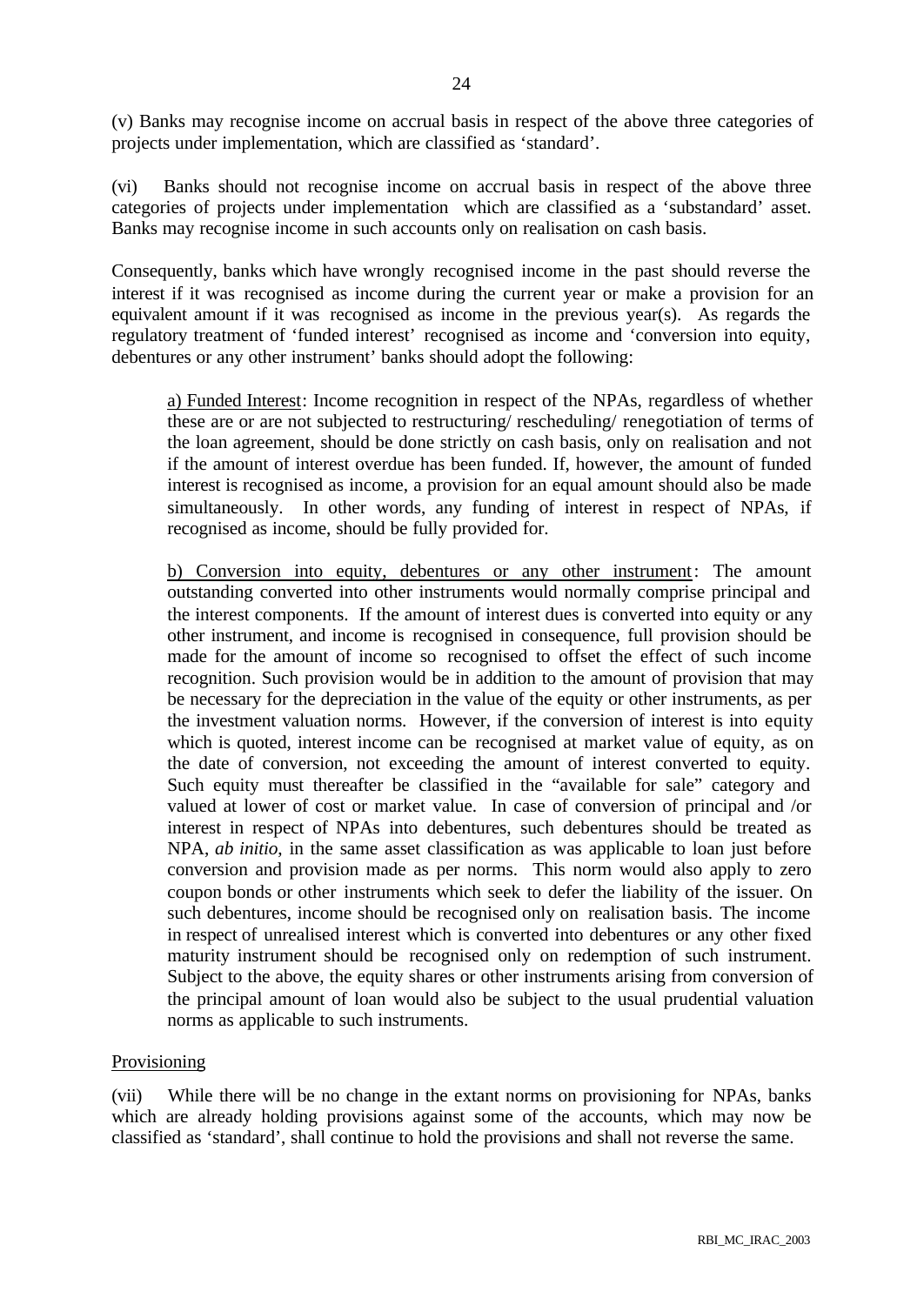### 4.2.17 Availability of security / net worth of borrower/ guarantor

The availability of security or net worth of borrower/ guarantor should not be taken into account for the propose of treating an advance as NPA or otherwise, as income recognition is based on record of recovery.

#### 4.2.18 Take-out Finance

Takeout finance is the product emerging in the context of the funding of long-term infrastructure projects. Under this arrangement, the institution/the bank financing infrastructure projects will have an arrangement with any financial institution for transferring to the latter the outstanding in respect of such financing in their books on a pre-determined basis. In view of the time-lag involved in taking-over, the possibility of a default in the meantime cannot be ruled out. The norms of asset classification will have to be followed by the concerned bank/financial institution in whose books the account stands as balance sheet item as on the relevant date. If the lending institution observes that the asset has turned NPA on the basis of the record of recovery, it should be classified accordingly. The lending institution should not recognise income on accrual basis and account for the same only when it is paid by the borrower/ taking over institution (if the arrangement so provides). The lending institution should also make provisions against any asset turning into NPA pending its take over by taking over institution. As and when the asset is taken over by the taking over institution, the corresponding provisions could be reversed. However, the taking over institution, on taking over such assets, should make provisions treating the account as NPA from the actual date of it becoming NPA even though the account was not in its books as on that date.

#### 4.2.19 Post-shipment Supplier's Credit

- i) In respect of post-shipment credit extended by the banks covering export of goods to countries for which the ECGC's cover is available, EXIM Bank has introduced a guarantee-cum-refinance programme whereby, in the event of default, EXIM Bank will pay the guaranteed amount to the bank within a period of 30 days from the day the bank invokes the guarantee after the exporter has filed claim with ECGC.
- ii) Accordingly, to the extent payment has been received from the EXIM Bank, the advance may not be treated as a non-performing asset for asset classification and provisioning purposes.

## 4.2.20Export Project Finance

- (i) In respect of export project finance, there could be instances where the actual importer has paid the dues to the bank abroad but the bank in turn is unable to remit the amount due to political developments such as war, strife, UN embargo, etc.
- (ii) In such cases, where the lending bank is able to establish through documentary evidence that the importer has cleared the dues in full by depositing the amount in the bank abroad before it turned into NPA in the books of the bank, but the importer's country is not allowing the funds to be remitted due to political or other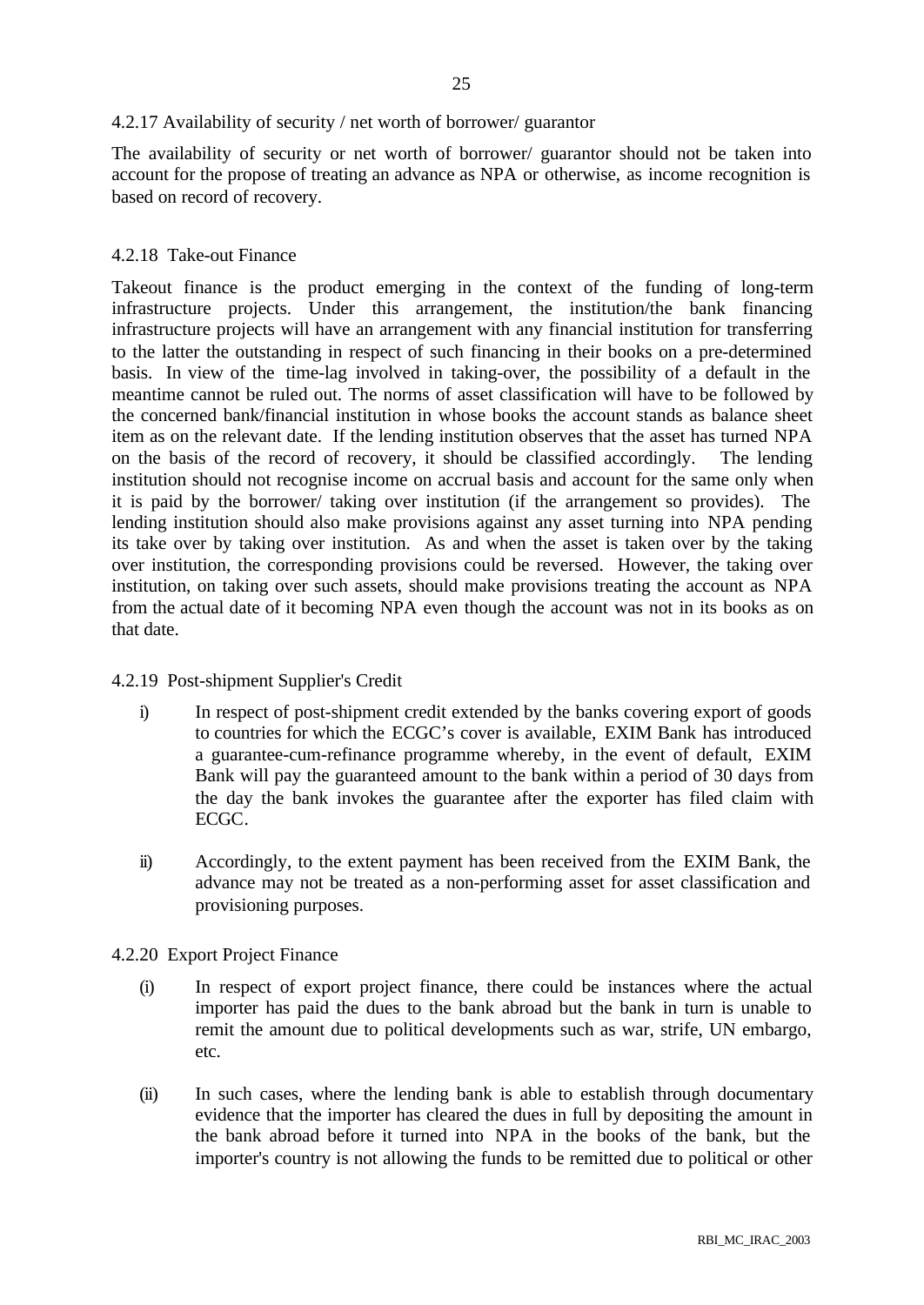reasons, the asset classification may be made after a period of one year from the date the amount was deposited by the importer in the bank abroad.

## 4.2.21 Advances under rehabilitation approved by BIFR/ TLI

Banks are not permitted to upgrade the classification of any advance in respect of which the terms have been re-negotiated unless the package of re-negotiated terms has worked satisfactorily for a period of one year. While the existing credit facilities sanctioned to a unit under rehabilitation packages approved by BIFR/term lending institutions will continue to be classified as sub-standard or doubtful as the case may be, in respect of additional facilities sanctioned under the rehabilitation packages, the Income Recognition, Asset Classification norms will become applicable after a period of one year from the date of disbursement.

## **5 PROVISIONING NORMS**

## 5.1 General

5.1.1 In order to narrow down the divergences and ensure adequate provisioning by banks, t was suggested that a bank's statutory auditors, if they so desire, could have a dialogue with RBI's Regional Office/ inspectors who carried out the bank's inspection during the previous year with regard to the accounts contributing to the difference.

5.1.2 Pursuant to this, regional offices were advised to forward a list of individual advances, where the variance in the provisioning requirements between the RBI and the bank is above certain cut off levels so that the bank and the statutory auditors take into account the assessment of the RBI while making provisions for loan loss, etc.

5.1.3 The primary responsibility for making adequate provisions for any diminution in the value of loan assets, investment or other assets is that of the bank managements and the statutory auditors. The assessment made by the inspecting officer of the RBI is furnished to the bank to assist the bank management and the statutory auditors in taking a decision in regard to making adequate and necessary provisions in terms of prudential guidelines.

5.1.4 In conformity with the prudential norms, provisions should be made on the nonperforming assets on the basis of classification of assets into prescribed categories as detailed in paragraphs 4 supra. Taking into account the time lag between an account becoming doubtful of recovery, its recognition as such, the realisation of the security and the erosion over time in the value of security charged to the bank, the banks should make provision against sub-standard assets, doubtful assets and loss assets as below:

#### 5.2 Loss assets

The entire asset should be written off. If the assets are permitted to remain in the books for any reason, 100 percent of the outstanding should be provided for.

## 5.3 Doubtful assets

i) 100 percent of the extent to which the advance is not covered by the realisable value of the security to which the bank has a valid recourse and the realisable value is estimated on a realistic basis.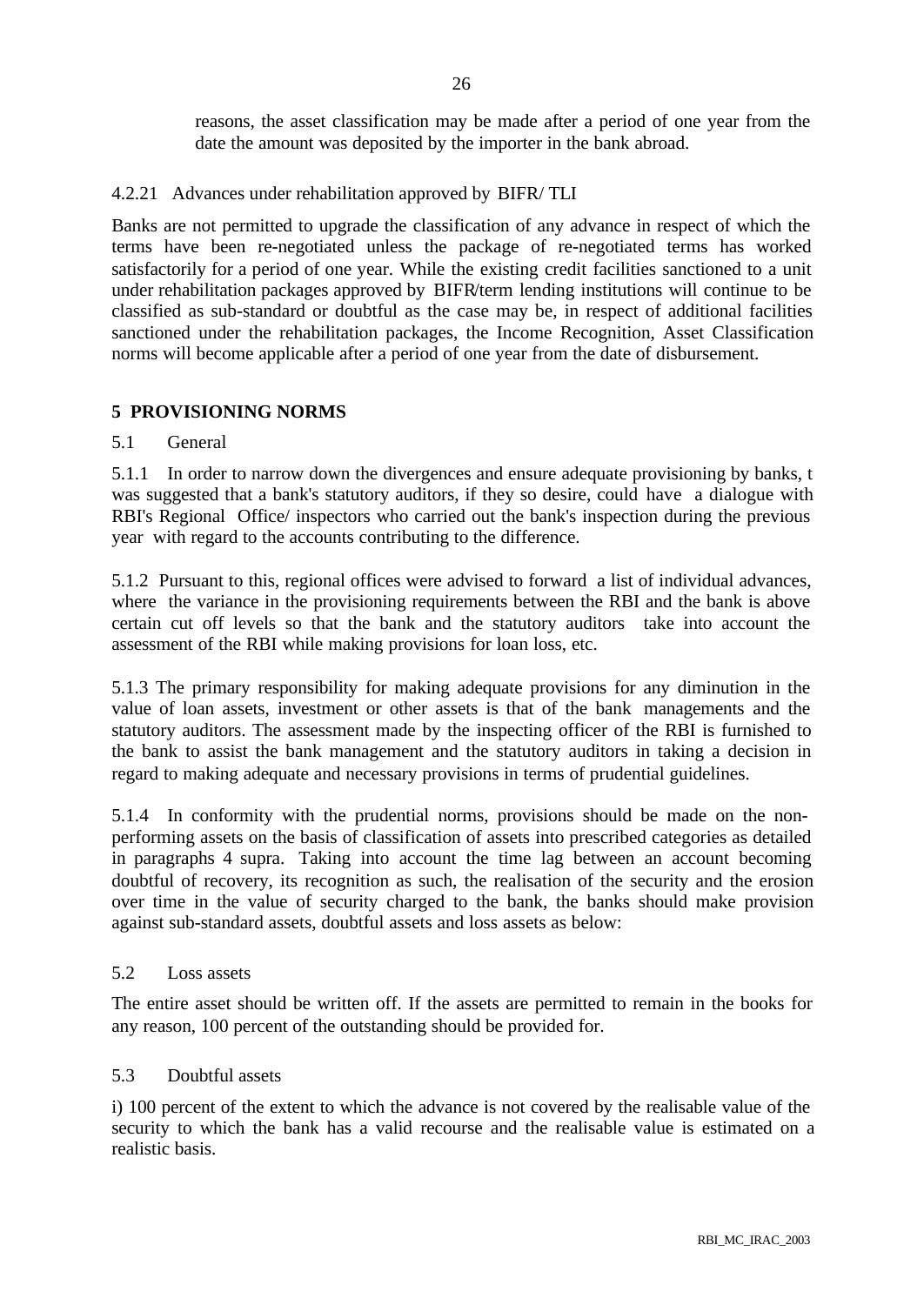ii) In regard to the secured portion, provision may be made on the following basis, at the rates ranging from 20 percent to 50 percent of the secured portion depending upon the period for which the asset has remained doubtful:

| Period for which the advance has been<br>considered as doubtful | <b>Provision requirement</b><br>(%) |
|-----------------------------------------------------------------|-------------------------------------|
| Up to one year                                                  |                                     |
| One to three years                                              | 30                                  |
| More than three years                                           | 50                                  |

iii) Additional provisioning consequent upon the change in the definition of doubtful assets (vide para 4.1.2 above) effective from March 31, 2001 was to be made in phases as under:

- As on 31.03.2001, 50 percent of the additional provisioning requirement on the assets which became doubtful on account of new norm of 18 months for transition from substandard asset to doubtful category.
- As on 31.03.2002, balance of the provisions not made during the previous year, in addition to the provisions needed, as on 31.03.2002.
- iv) Banks are permitted to phase the additional provisioning consequent upon the reduction in the transition period from substandard to doubtful asset from 18 to 12 months over a four year period commencing from the year ending March 31, 2005, with a minimum of 20 % each year.
- Note: Valuation of Security for provisioning purposes

With a view to bringing down divergence arising out of difference in assessment of the value of security, in cases of NPAs with balance of Rs. 5 crore and above stock audit at annual intervals by external agencies appointed as per the guidelines approved by the Board would be mandatory in order to enhance the reliability on stock valuation. Collaterals such as immovable properties charged in favour of the bank should be got valued once in three years by valuers appointed as per the guidelines approved by the Board of Directors.

## 5.4 Sub-standard assets

A general provision of 10 percent on total outstanding should be made without making any allowance for DICGC/ECGC guarantee cover and securities available.

## 5.5 Standard assets

(i) From the year ending 31.03.2000, the banks should make a general provision of a minimum of 0.25 percent on standard assets on global loan portfolio basis.

(ii) The provisions on standard assets should not be reckoned for arriving at net NPAs.

(iii)The provisions towards Standard Assets need not be netted from gross advances but shown separately as 'Contingent Provisions against Standard Assets' under 'Other Liabilities and Provisions - Others' in Schedule 5 of the balance sheet.

## 5.6 Floating provisions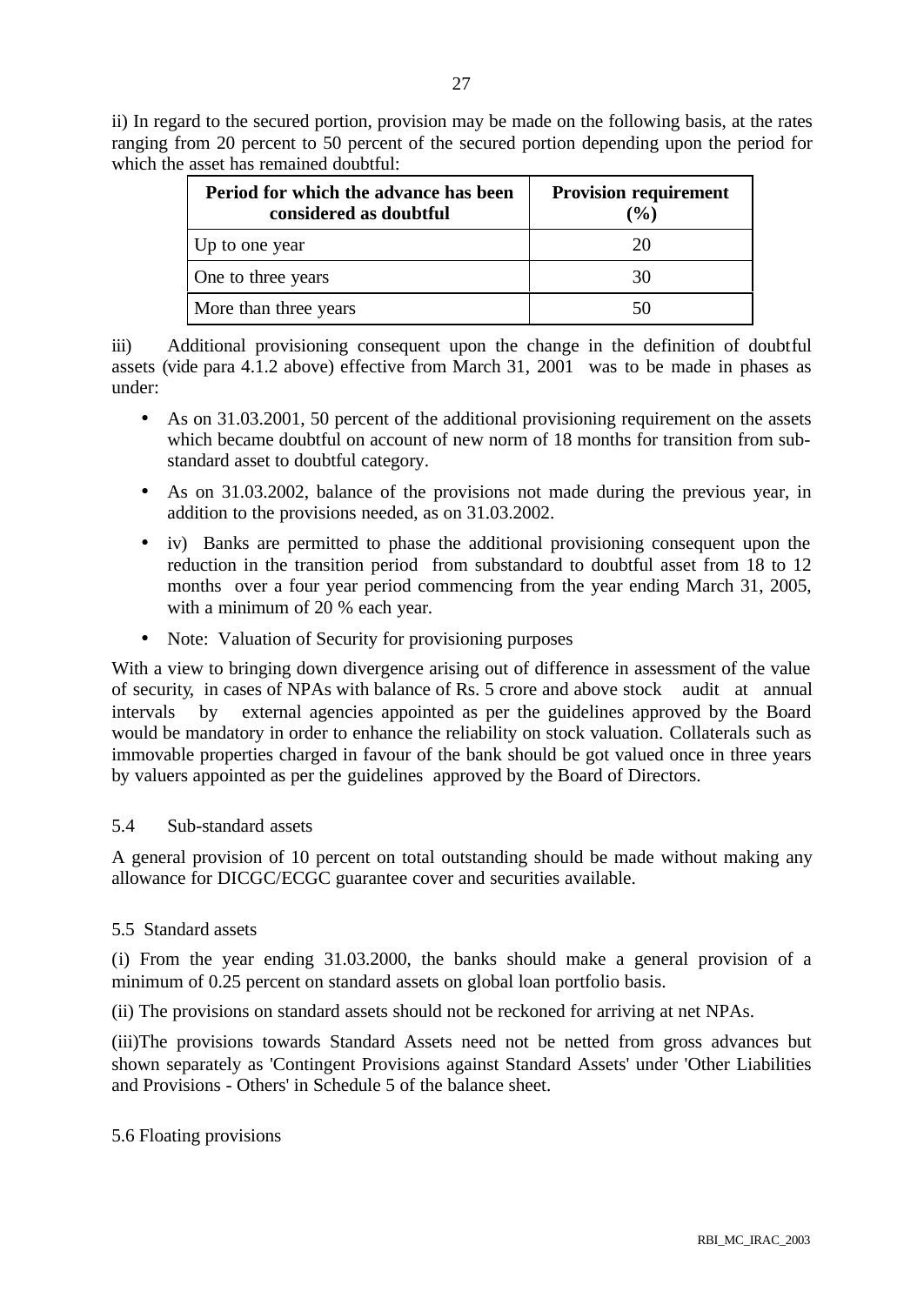Some of the banks make a 'floating provision' over and above the specific provisions made in respect of accounts identified as NPAs. The floating provisions, wherever available, could be set-off against provisions required to be made as per above stated provisioning guidelines. Considering that higher loan loss provisioning adds to the overall financial strength of the banks and the stability of the financial sector, banks are urged to voluntarily set apart provisions much above the minimum prudential levels as a desirable practice.

#### 5.7 Provisions on Leased Assets

#### i) Sub-standard assets

a) 10 percent of the 'net book value'.

b) As per the 'Guidance Note on Accounting for Leases' issued by the ICAI, 'Gross book value' of a fixed asset is its historical cost or other amount substituted for historical cost in the books of account or financial statements. Statutory depreciation should be shown separately in the Profit & Loss Account. Accumulated depreciation should be deducted from the Gross Book Value of the leased asset in the balance sheet of the lessor to arrive at the 'net book value'.

c) Also, balance standing in 'Lease Adjustment Account' should be adjusted in the 'net book value' of the leased assets. The amount of adjustment in respect of each class of fixed assets may be shown either in the main balance sheet or in the Fixed Assets Schedule as a separate column in the section related to leased assets.

#### ii) Doubtful assets

100 percent of the extent to which the finance is not secured by the realisable value of the leased asset. Realisable value to be estimated on a realistic basis. In addition to the above provision, the following provision on the net book value of the secured portion should be made, depending upon the period for which asset has been doubtful:

| Period                | % age of provision |
|-----------------------|--------------------|
| Up to one year        | 20                 |
| One to three years    | 30                 |
| More than three years |                    |

#### iii) Loss assets

The entire asset should be written-off. If for any reason, an asset is allowed to remain in books, 100 percent of the **'net book value'** should be provided for.

- 5.8 Guidelines for Provisions under Special Circumstances
- 5.8.1 Government guaranteed advances
	- (i) With effect from 31 March 2000, in respect of advances sanctioned against State Government guarantee, if the guarantee is invoked and remains in default for more than two quarters (180 days at present), the banks should make normal provisions as prescribed in paragraph 4.1.2 above.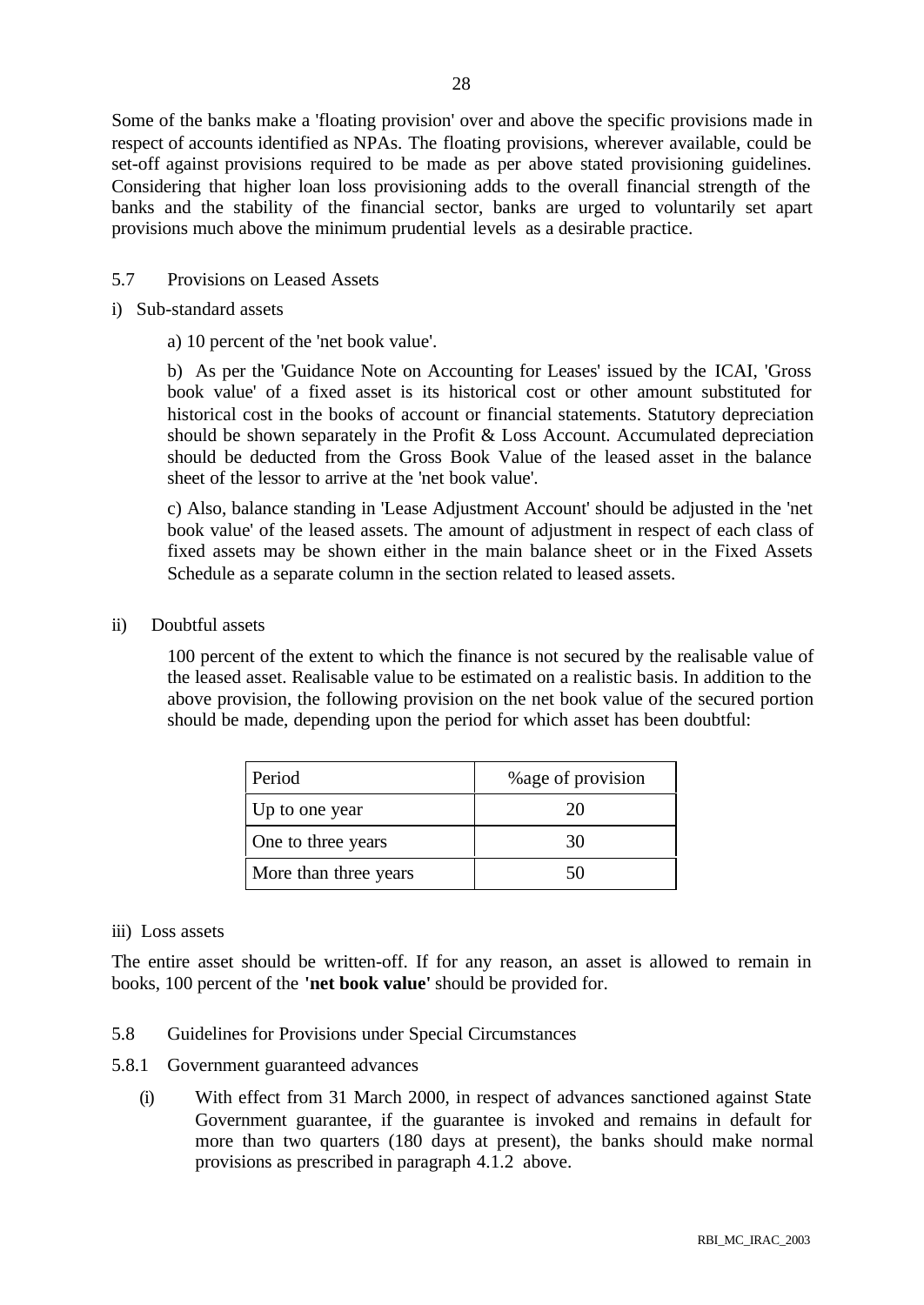(ii) As regards advances guaranteed by State Governments, in respect of which guarantee stood invoked as on 31.03.2000, necessary provision was allowed to be made, in a phased manner, during the financial years ending 31.03.2000 to 31.03.2003 with a minimum of 25 percent each year.

5.8.2 Advances granted under rehabilitation packages approved by BIFR/term lending institutions

- (i) In respect of advances under rehabilitation package approved by BIFR/term lending institutions, the provision should continue to be made in respect of dues to the bank on the existing credit facilities as per their classification as sub-standard or doubtful asset.
- (ii) As regards the additional facilities sanctioned as per package finalised by BIFR and/or term lending institutions, provision on additional facilities sanctioned need not be made for a period of one year from the date of disbursement.
- (iii) In respect of additional credit facilities granted to SSI units which are identified as sick [as defined in RPCD circular No.PLNFS.BC.57 /06.04.01/2001-2002 dated 16 January 2002] and where rehabilitation packages/nursing programmes have been drawn by the banks themselves or under consortium arrangements, no provision need be made for a period of one year.

5.8.3 Advances against term deposits, NSCs eligible for surrender, IVPs, KVPs, and life policies are exempted from provisioning requirements.

5.8.4 However, advances against gold ornaments, government securities and all other kinds of securities are not exempted from provisioning requirements.

## 5.8.5 Treatment of interest suspense account

Amounts held in Interest Suspense Account should not be reckoned as part of provisions. Amounts lying in the Interest Suspense Account should be deducted from the relative advances and thereafter, provisioning as per the norms, should be made on the balances after such deduction.

#### 5.8.6 Advances covered by ECGC/ DICGC guarantee

In the case of advances guaranteed by DICGC/ECGC, provision should be made only for the balance in excess of the amount guaranteed by these Corporations. Further, while arriving at the provision required to be made for doubtful assets, realisable value of the securities should first be deducted from the outstanding balance in respect of the amount guaranteed by these Corporations and then provision made as illustrated hereunder:

| <b>Outstanding Balance</b>                                             | Rs. 4 lakhs           |
|------------------------------------------------------------------------|-----------------------|
| <b>DICGC Cover</b>                                                     | 50 percent            |
| Period for which the advance has remained   More than 3 years remained |                       |
| doubtful                                                               | doubtful              |
| Value of security held                                                 | <b>Rs.</b> 1.50 lakhs |
| (excludes worth of Rs.)                                                |                       |

#### *Example*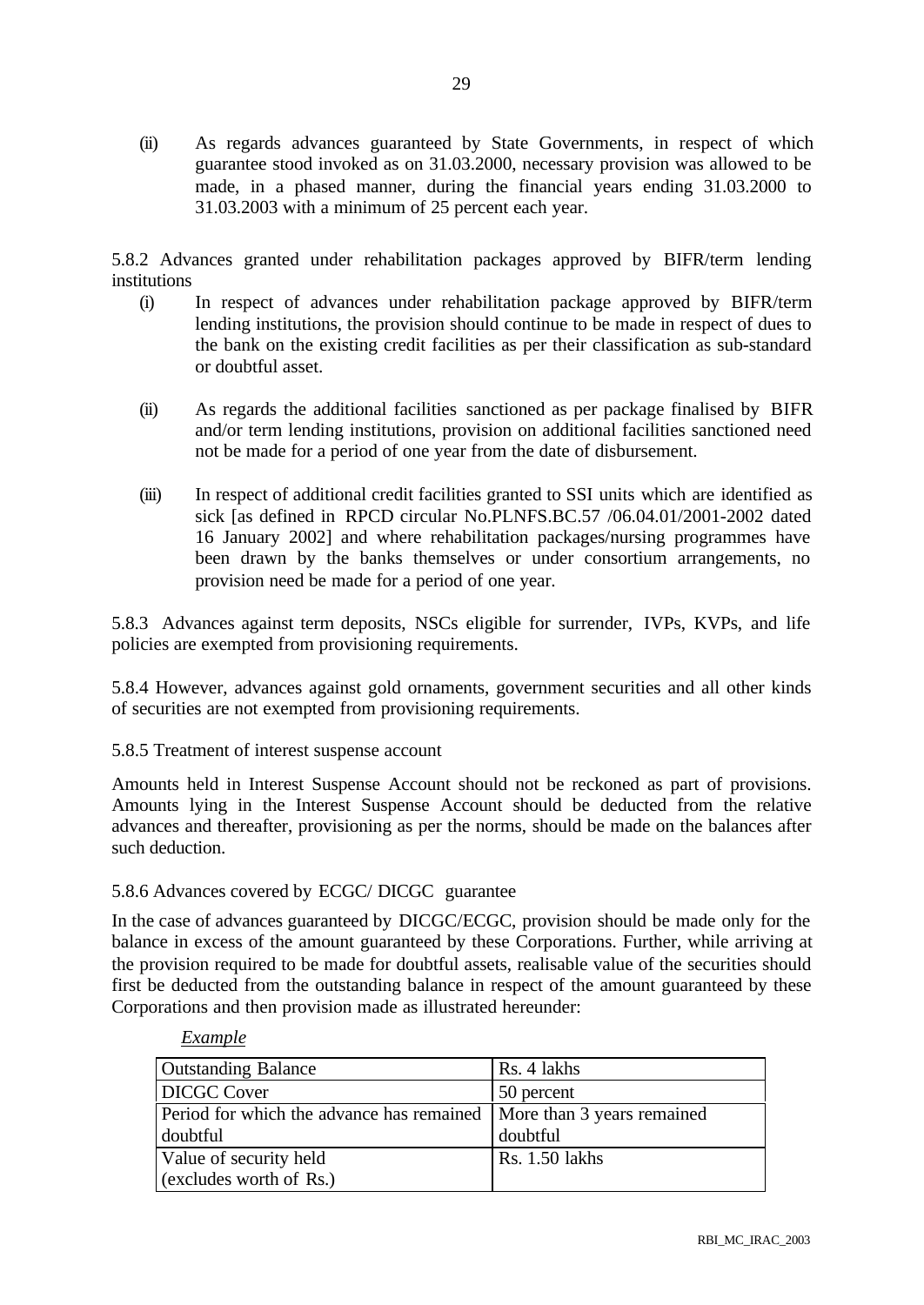*Provision required to be made*

| Outstanding balance                        | <b>Rs. 4.00 lakhs</b>               |
|--------------------------------------------|-------------------------------------|
| Less: Value of security held               | <b>Rs. 1.50 lakhs</b>               |
| Unrealised balance                         | <b>Rs. 2.50 lakhs</b>               |
| Less: DICGC Cover                          | Rs. 1.25 lakhs                      |
| (50% of unrealisable balance)              |                                     |
| Net unsecured balance                      | <b>Rs.</b> 1.25 lakhs               |
| Provision for unsecured portion of advance | Rs. 1.25 lakhs ( $@$ 100 percent of |
|                                            | unsecured portion)                  |
| Provision for secured portion of advance   | Rs. 0.75 lakhs ( $@$ 50 percent of  |
|                                            | secured portion)                    |
| Total provision required to be made        | <b>Rs. 2.00 lakhs</b>               |

## 5.8.7 Advance covered by CGTSI guarantee

In case the advance covered by CGTSI guarantee becomes non-performing, no provision need be made towards the guaranteed portion. The amount outstanding in excess of the guaranteed portion should be provided for as per the extant guidelines on provisioning for non-performing advances. Two illustrative examples are given below:

| Asset classification status: | Doubtful – More than 3 years;    |                             |
|------------------------------|----------------------------------|-----------------------------|
| <b>CGTSI</b> Cover           | 75% of the amount outstanding or |                             |
|                              | 75% of the unsecured amount or   |                             |
|                              | Rs.18.75 lakh, whichever is the  |                             |
|                              | least                            |                             |
| Realisable value of Security | Rs.1.50 lakh                     |                             |
| Balance outstanding          | Rs.10.00 lakh                    |                             |
| Less Realisable value of     | Rs. 1.50 lakh                    |                             |
| security                     |                                  |                             |
| Unsecured amount             | Rs. 8.50 lakh                    |                             |
| Less CGTSI cover (75%)       | Rs. 6.38 lakh                    |                             |
| Net unsecured and uncovered  | Rs. 2.12 lakh                    |                             |
| portion:                     |                                  |                             |
|                              |                                  | <b>Provision Required</b>   |
| Secured portion              | Rs.1.50 lakh                     | Rs. $0.75$ lakh ( $@50\%$ ) |
| Unsecured & uncovered        | Rs.2.12 lakh                     | Rs. 2.12 lakh (100%)        |
| portion                      |                                  |                             |
| Total provision required     |                                  | Rs. 2.87 lakh               |

## *Example I*

## *Example II*

| Asset classification status  | Doubtful – More than $3$ years; |  |
|------------------------------|---------------------------------|--|
| CGTSI Cover                  | 75% of the amount outstanding   |  |
|                              | or 75% of the unsecured amount  |  |
|                              | or Rs.18.75 lakh, whichever is  |  |
|                              | the least                       |  |
| Realisable value of Security | Rs.10.00 lakh                   |  |
| Balance outstanding          | Rs.40.00 lakh                   |  |
| Less Realisable value of     | Rs. 10.00 lakh                  |  |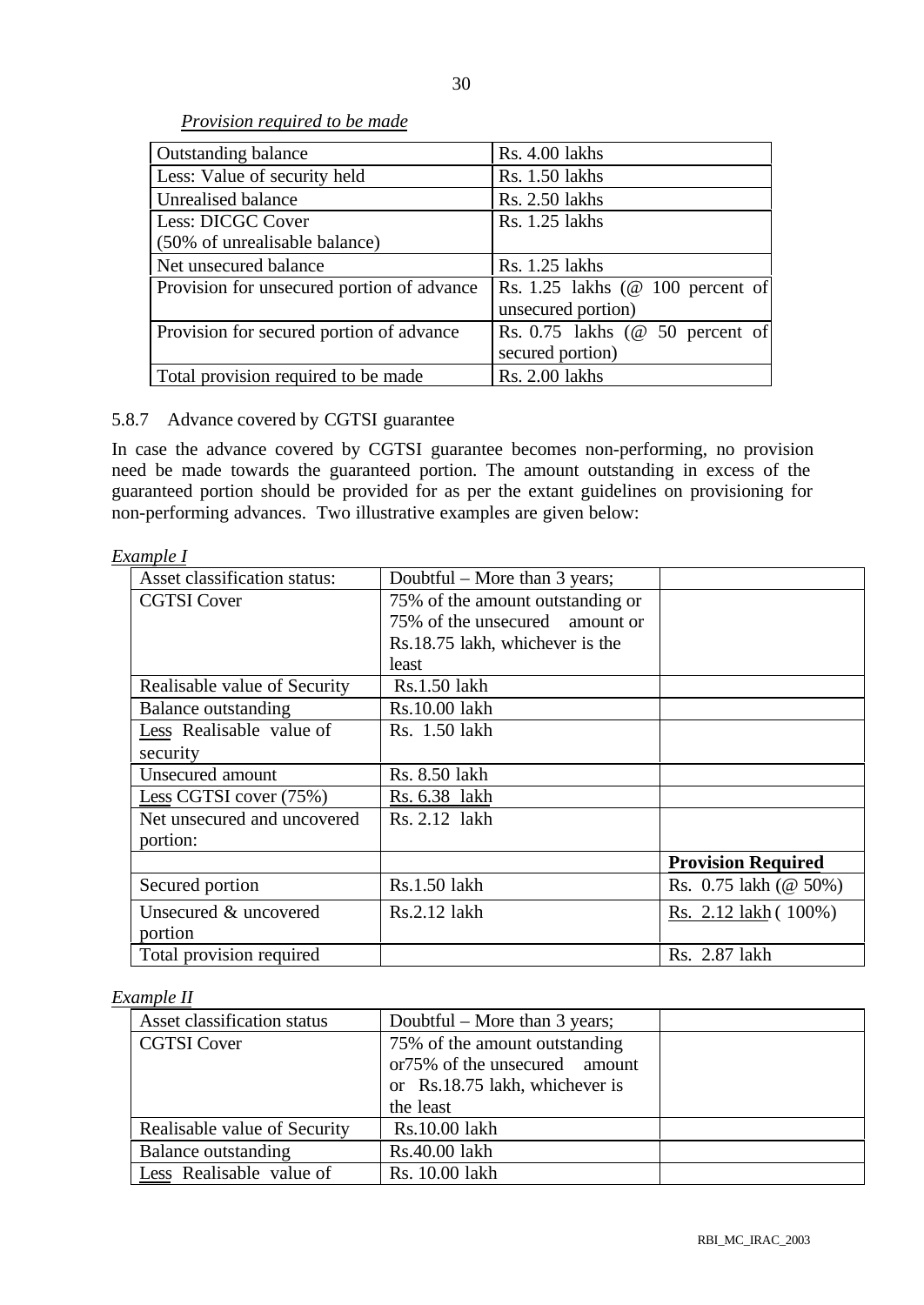| security                    |                |                             |
|-----------------------------|----------------|-----------------------------|
| Unsecured amount            | Rs. 30.00 lakh |                             |
| Less CGTSI cover (75%)      | Rs. 18.75 lakh |                             |
| Net unsecured and uncovered | Rs. 11.25 lakh |                             |
| portion:                    |                |                             |
|                             |                | <b>Provision Required</b>   |
| Secured portion             | Rs.10.00 lakh  | Rs. $5.00$ lakh ( $@50\%$ ) |
| Unsecured & uncovered       | Rs.11.25 lakh  | Rs.11.25 lakh (100%)        |
| portion                     |                |                             |
| Total provision required    |                | Rs. 16.25 lakh              |

## 5.8.8 Take-out finance

The lending institution should make provisions against a 'take-out finance' turning into NPA pending its take-over by the taking-over institution. As and when the asset is taken-over by the taking-over institution, the corresponding provisions could be reversed.

## 5.8.9 Reserve for Exchange Rate Fluctuations Account (RERFA)

When exchange rate movements of Indian rupee turn adverse, the outstanding amount of foreign currency denominated loans (where actual disbursement was made in Indian Rupee) which becomes overdue, goes up correspondingly, with its attendant implications of provisioning requirements. Such assets should not normally be revalued. In case such assets need to be revalued as per requirement of accounting practices or for any other requirement, the following procedure may be adopted:

- The loss on revaluation of assets has to be booked in the bank's Profit & Loss Account.
- Besides the provisioning requirement as per Asset Classification, banks should treat the full amount of the Revaluation Gain relating to the corresponding assets, if any, on account of Foreign Exchange Fluctuation as provision against the particular assets.

#### 5.8.10 Provisioning for country risk

Banks shall make provisions, with effect from the year ending 31 March 2003, on the net funded country exposures on a graded scale ranging from 0.25 to 100 percent according to the risk categories mentioned below. To begin with, banks shall make provisions as per the following schedule:

| <b>Risk category</b> | <b>ECGC</b><br>classification | <b>Provisioning requirement</b><br>(per cent) |
|----------------------|-------------------------------|-----------------------------------------------|
| Insignificant        | Al                            | 0.25                                          |
| Low                  | A2                            | 0.25                                          |
| Moderate             | B1                            |                                               |
| High                 | B <sub>2</sub>                | 20                                            |
| Very high            | $\cap$ 1                      | 25                                            |
| Restricted           | $\mathbin{\cap}$              | 100                                           |
| Off-credit           |                               | $\alpha$                                      |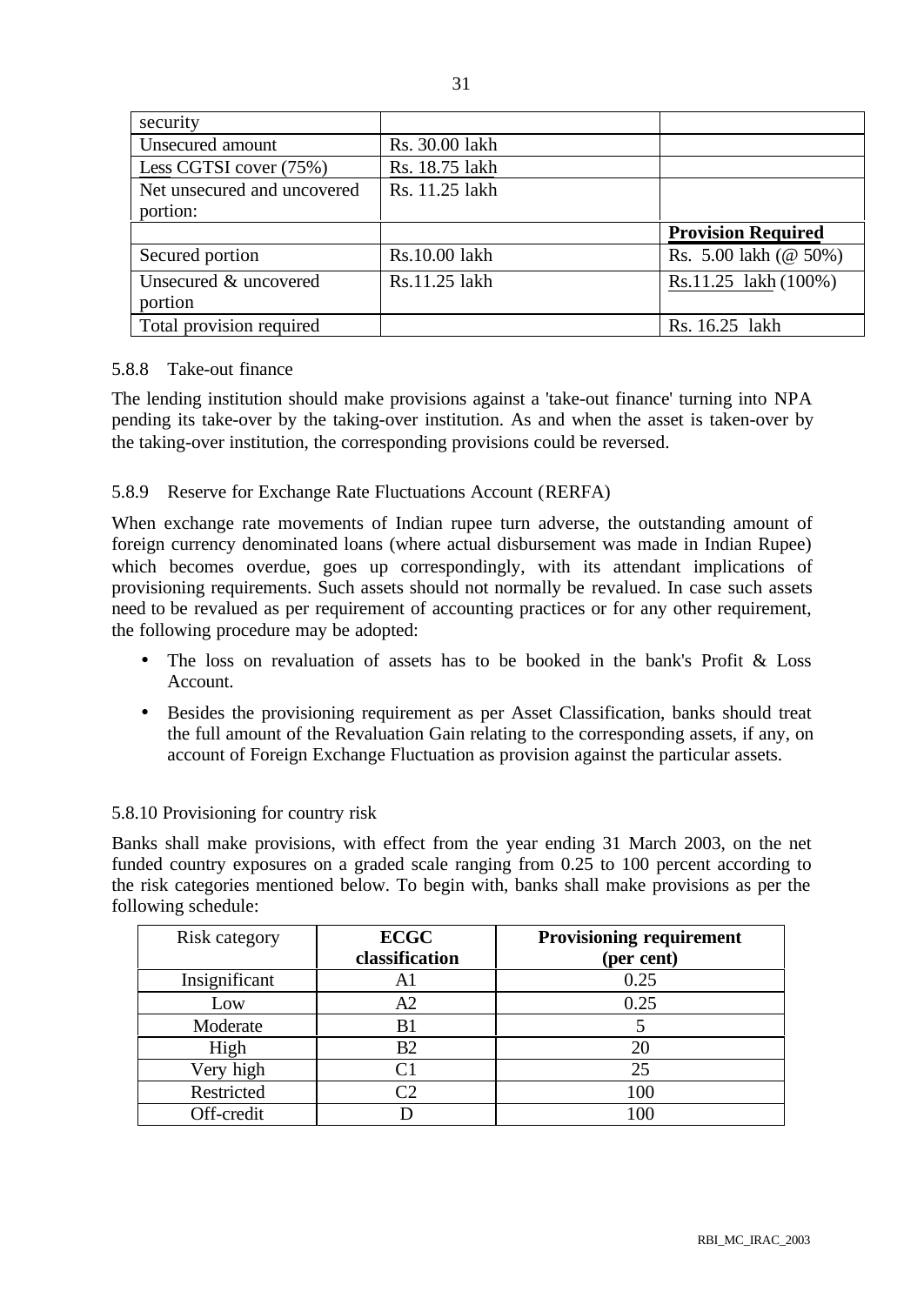For the present, only in respect of the country, where a bank's net funded exposure is 2 per cent or more of its total assets, the bank is required to make provision for dealing with that country risk exposure.

The provision for country risk shall be in addition to the provisions required to be held according to the asset classification status of the asset. In the case of 'loss assets' and 'doubtful assets', provision held, including provision held for country risk, may not exceed 100% of the outstanding.

Banks may not make any provision for 'home country' exposures i.e exposure to India. The exposures of foreign branches of Indian banks to the host country should be included. Foreign banks shall compute the country exposures of their Indian branches and shall hold appropriate provisions in their Indian books. However, their exposures to India will be excluded.

Banks may make a lower level of provisioning (say 25% of the requirement) in respect of short-term exposures (i.e. exposures with contractual maturity of less than 180 days).

5.8.11 Provisioning norms for sale of financial assets to Securitisation Company SC) / Reconstruction company (RC) –

- (i) If the sale of financial assets to SC/RC, is at a price below the net book value (NBV) ( i.e. book value less provisions held) , the shortfall should be debited to the profit and loss account of that year.
- (ii) If the sale is for a value higher than the NBV, the excess provision will not be reversed but will be utilized to meet the shortfall/loss on account of sale of other financial assets to SC/RC.
- (iii) With a view to enabling banks to meet the shortfall , if any, banks are advised to build up provisions significantly above the minimum regulatory requirements for their NPAs, particularly for those assets which they propose to sell to securitisation/reconstruction companies.

## **6. WRITING-OFF OF NPAS**

6.1 In terms of Section 43(D) of the Income Tax Act 1961, income by way of interest in relation to such categories of bad and doubtful debts as may be prescribed having regard to the guidelines issued by the RBI in relation to such debts, shall be chargeable to tax in the previous year in which it is credited to the bank's profit and loss account or received, whichever is earlier.

6.2 This stipulation is not applicable to provisioning required to be made as indicated above. In other words, amounts set aside for making provision for NPAs as above are not eligible for tax deductions.

6.3 Therefore, the banks should either make full provision as per the guidelines or write-off such advances and claim such tax benefits as are applicable, by evolving appropriate methodology in consultation with their auditors/tax consultants. Recoveries made in such accounts should be offered for tax purposes as per the rules.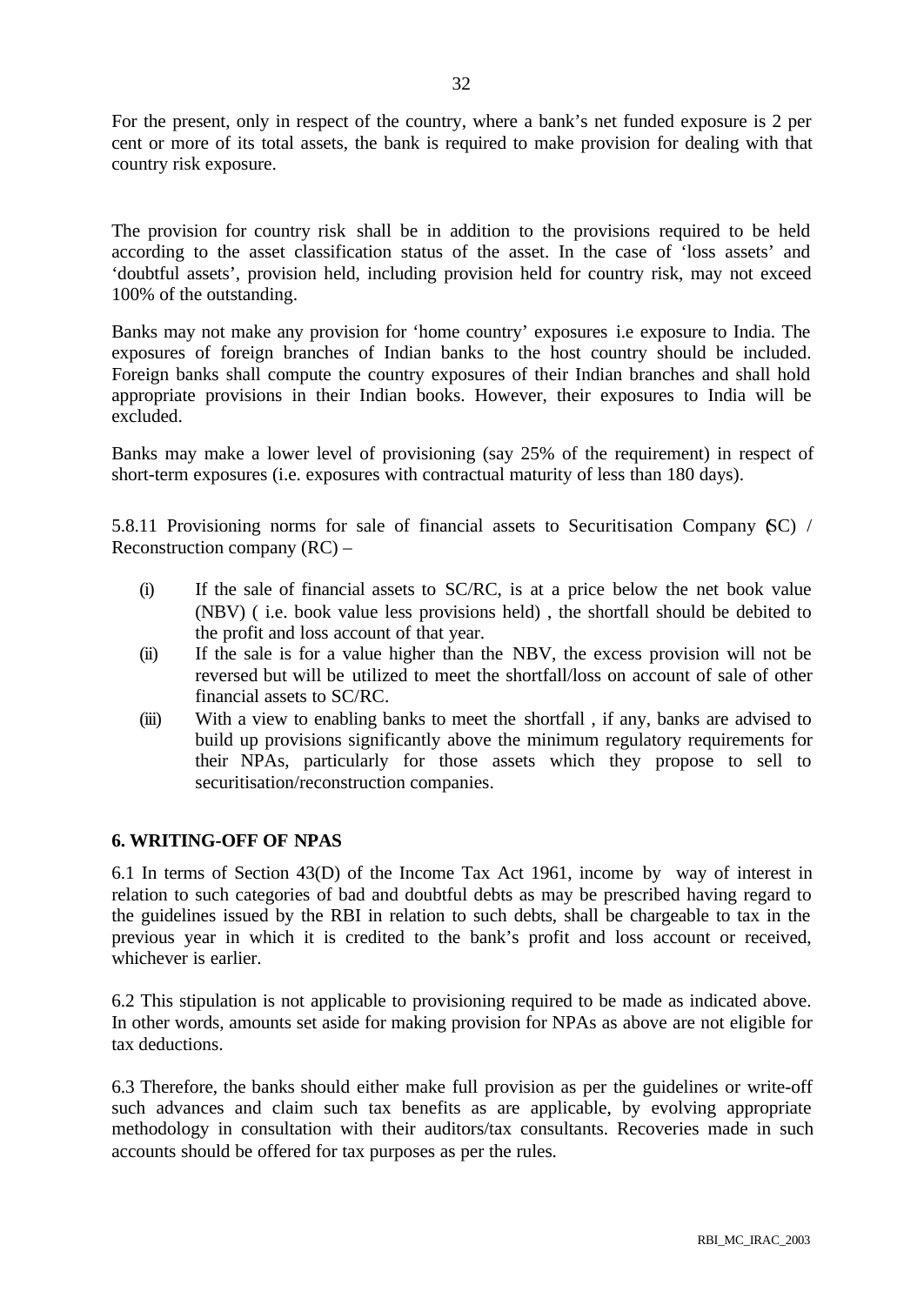#### 6.4 Write-off at Head Office Level

Banks may write-off advances at Head Office level, even though the relative advances are still outstanding in the branch books. However, it is necessary that provision is made as per the classification accorded to the respective accounts. In other words, if an advance is a loss asset, 100 percent provision will have to be made therefor.

---xxx---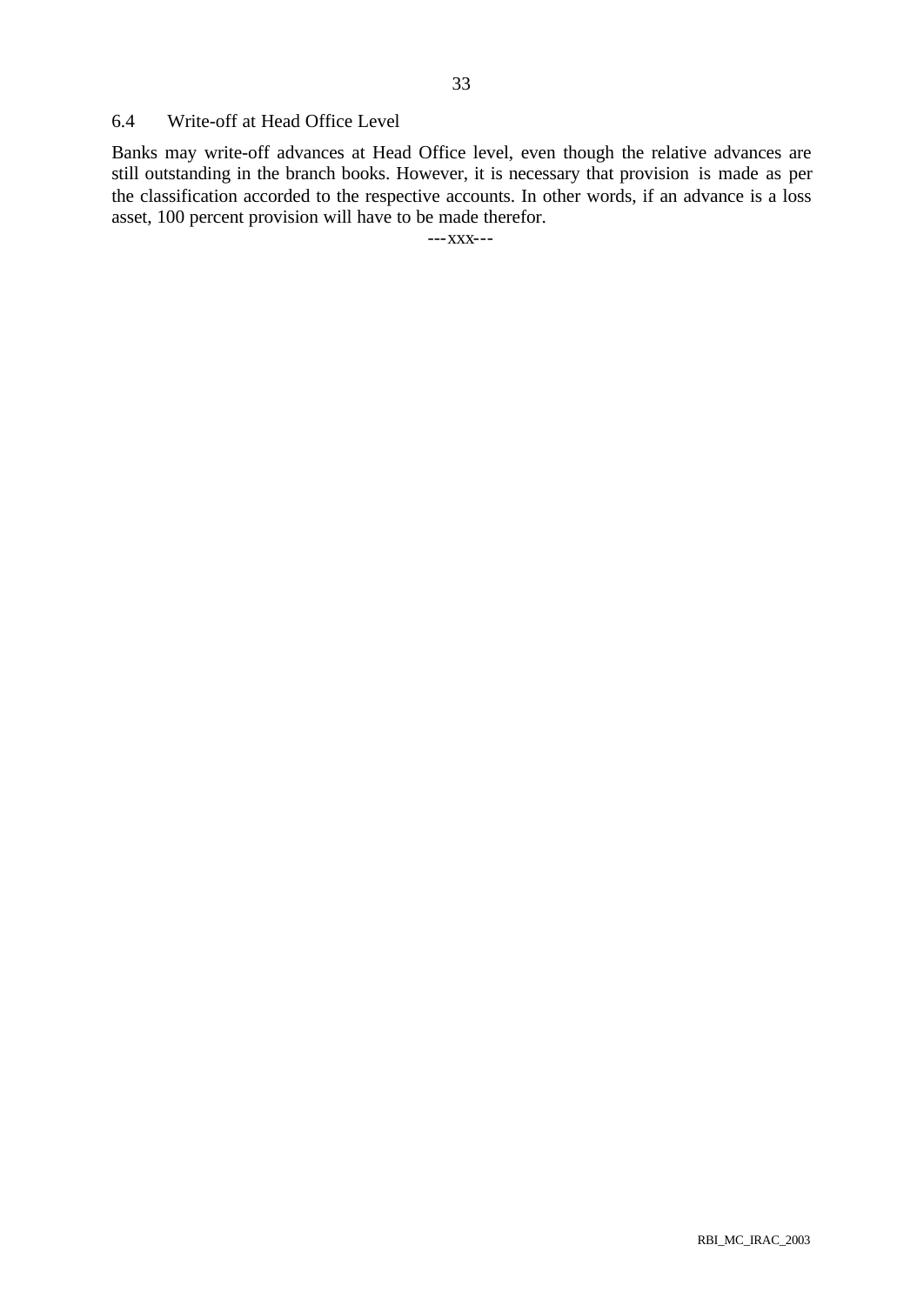### **Annexure I**

## **Reporting Format for Non-Performing Assets – Gross and Net Position**

*[Vide paragraph 3.5]*

## **Name of the Bank:**

**Position as on …………………………..**

| (Rupees in crore up to two decimals)                       |        |
|------------------------------------------------------------|--------|
| Particulars                                                | Amount |
| <b>1. GROSS ADVANCES *</b>                                 |        |
| 2. Gross NPAs *                                            |        |
| 3. GROSS NPAS AS A PERCENTAGE OF GROSS ADVANCES            |        |
| 4. Total Deductions (i+ii+iii+iv)                          |        |
| i) Balance in Interest Suspense account\$                  |        |
| ii) DICGC/ECGC claims received and held pending adjustment |        |
| iii) Part payment received and kept in suspense account    |        |
| iv) Total provisions held **                               |        |
| 5. Net advances (1-4)                                      |        |
| 6. Net NPAs (2-4)                                          |        |
| 7. NET NPAS AS A PERCENTAGE OF NET ADVANCES                |        |

\*excluding Technical write off of Rs. ………. crore.

\*\* excluding amount of technical write off (Rs…….. …crores) and provision on standard assets (Rs………..crore)

\$ banks which do not maintain an Interest Suspense account to park the accrued interest on NPAs, may furnish the amount of interest receivable on NPAs as a foot note to this statement

**Note**: For the purpose of this Statement, 'gross advances' mean all outstanding loans and advances including advances for which refinance has been received but excluding rediscounted bills, and advances written off at Head Office level (Technical write off).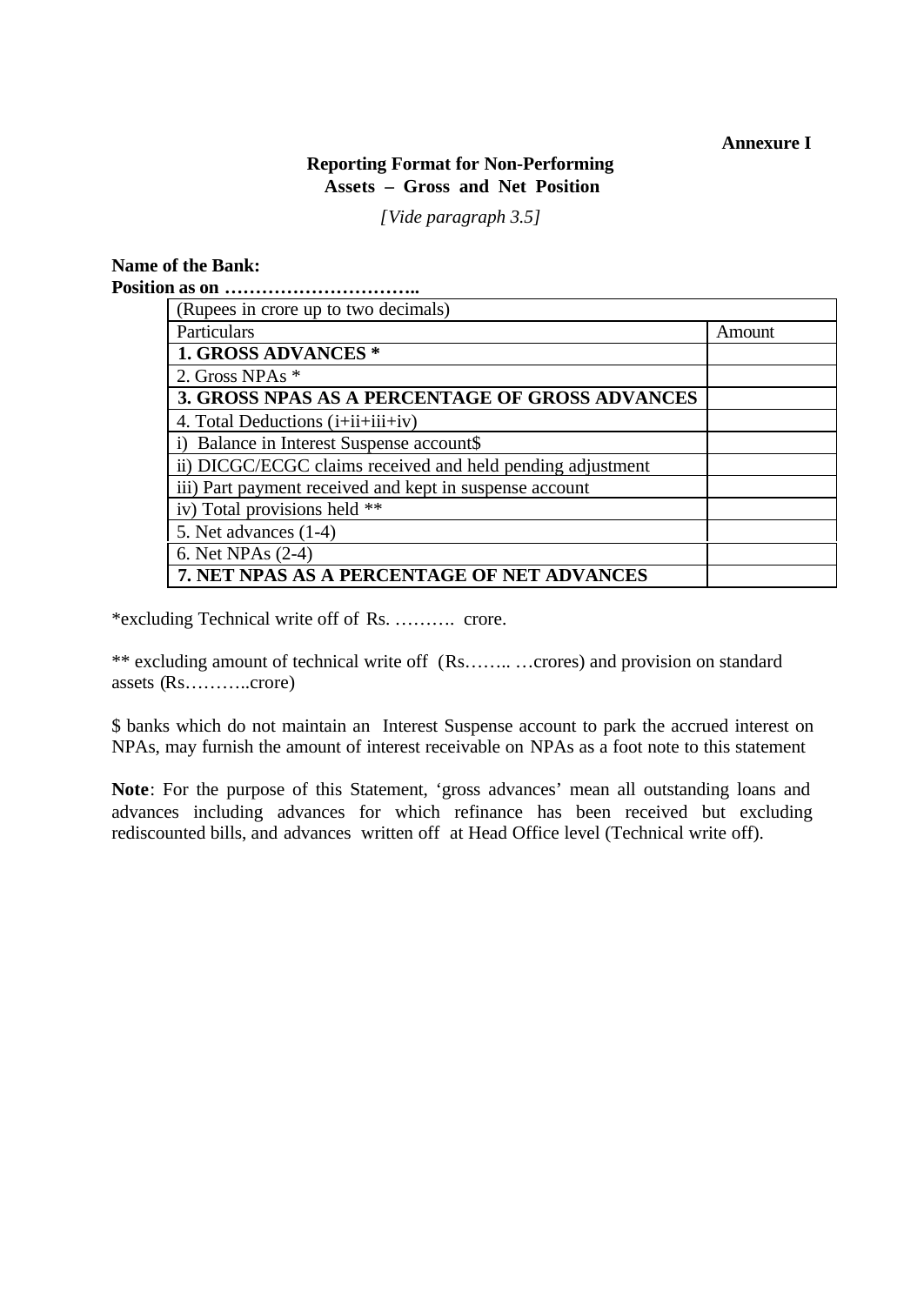## **Annexure II Relevant extract of the list of direct agricultural advances from the Master Circular on lending to priority sector - RPCD. PLAN. BC. 42A/ 04.09.01/ 2001-02 dated 11 November, 2002.**

## 1.1 **Direct Finance to Farmers for Agricultural Purposes**

1.1.1 Short-term loans for raising crops i.e. for crop loans. In addition, advances upto Rs.5 lakh to farmers against pledge/ hypothecation of agricultural produce (including warehouse receipts) for a period not exceeding 12 months, where the farmers were given crop loans for raising the produce, provided the borrowers draw credit from one bank.

1.1.2 Medium and long-term loans (**Provided directly to farmers** for financing production and development needs).

## (i) **Purchase of agricultural implements and machinery**

(a) Purchase of agricultural implements - Iron ploughs, harrows, hose, land-levellers, bundformers, hand tools, sprayers, dusters, hay-press, sugarcane crushers, thresher machines, etc.

(b) Purchase of farm machinery - Tractors, trailers, power tillers, tractor accessories viz., disc ploughs, etc.

(c) Purchase of trucks, mini-trucks, jeeps, pick-up vans, bullock carts and other transport equipment, etc. to assist the transport of agricultural inputs and farm products.

- (d) Transport of agricultural inputs and farm products.
- (e) Purchase of plough animals.

## (ii) **Development of irrigation potential through –**

(a) Construction of shallow and deep tube wells, tanks, higher etc., and purchase of drilling units.

(b) Constructing, deepening clearing of surface wells, boring of wells, electrification of wells, purchase of oil engines and installation of electric motor and pumps.

(c) Purchase and installation of turbine pumps, construction of field channels (open as well as underground), etc.

(d) Construction of lift irrigation project.

(e) Installation of sprinkler irrigation system.

(f) Purchase of generator sets for energisation of pumpsets used for agricultural purposes.

## (iii) **Reclamation and Land Development Schemes**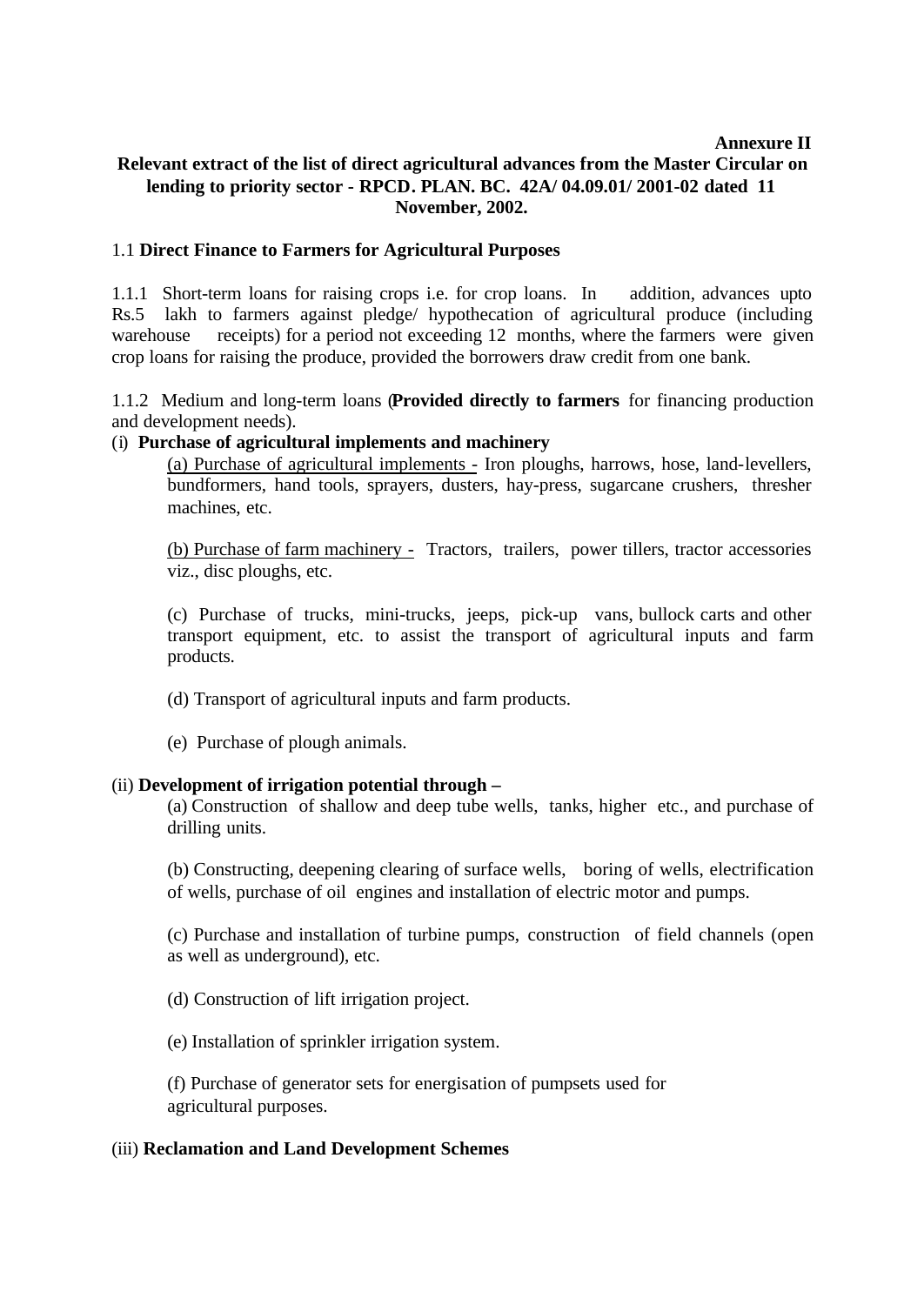Bunding of farm lands, levelling of land, terracing, conversion of dry paddy lands into wet irrigable paddy lands, wasteland development, development of farm drainage, reclamation of soil lands and prevention of salinisation, reclamation of ravine lands, purchase of bulldozers, etc.

## (iv) **Construction of farm buildings and structures, etc.**

Bullock sheds, implement sheds, tractor and truck sheds, farm stores, etc.

## (v) **Construction and running of storage facilities**

Construction and running of warehouses, godowns, silos and loans granted to farmer for establishing cold storages used for storing own produce.

#### (vi) **Production and processing of hybrid seeds for crops**.

#### (vii) **Payment of irrigation charges, etc.**

Charges for hired water from wells and tube wells, canal water charges, maintenance and upkeep of oil engines and electric motors, payment of labour charges, electricity charges, marketing charges, service charges to Customs Service Units, payment of development cess, etc.

#### (viii) **Other types of direct finance to farmers**

(a) Short-term loans

To traditional/non-traditional plantations and horticulture.

(b) Medium and long term loans

1. Development loans to all plantations, horticulture, forestry and wasteland.

2. Financing of small and marginal farmers for purchase of land for agricultural purposes.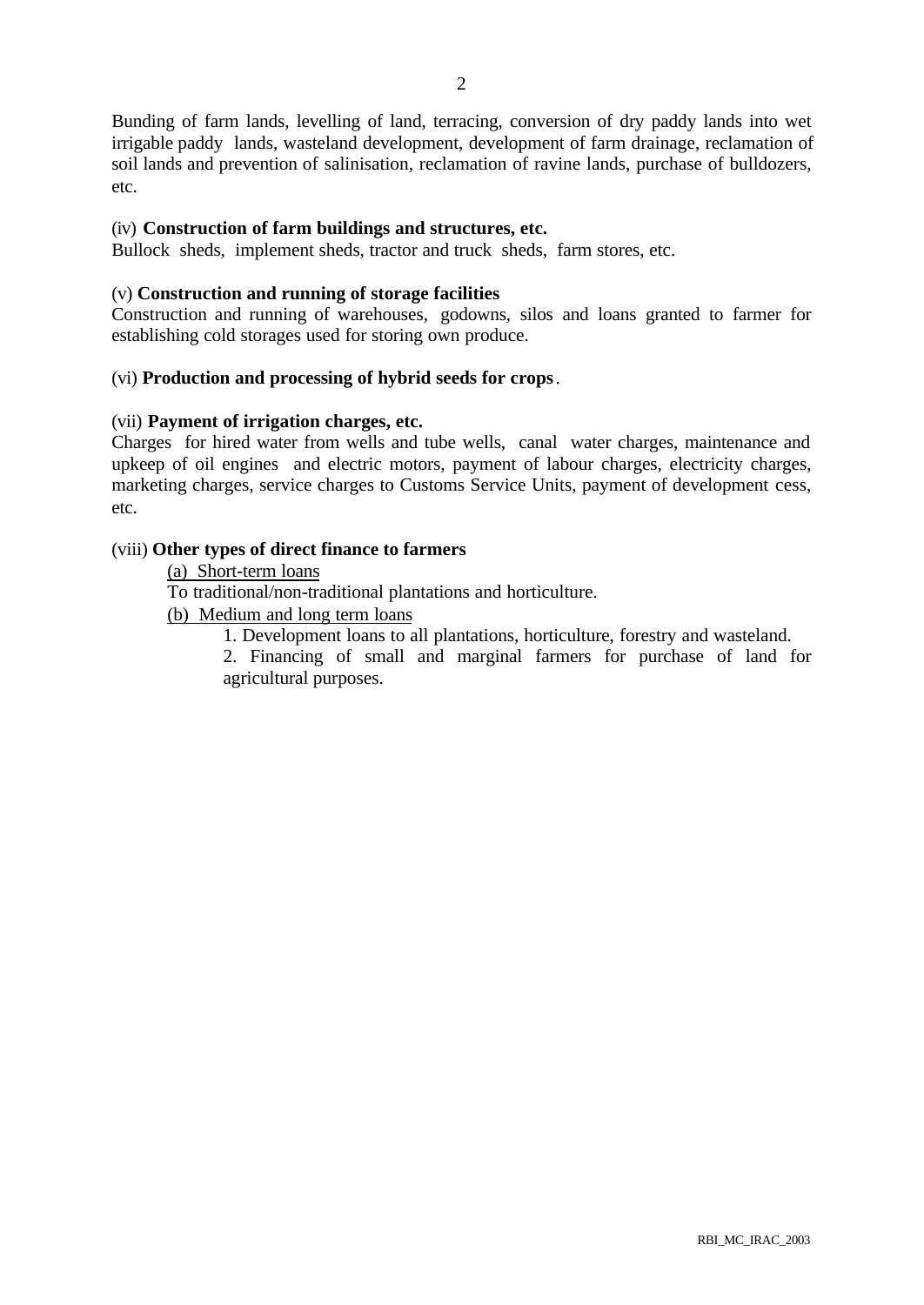# **Master Circular on Prudential Norms on Income Recognition, Asset Classification and Provisioning Pertaining to Advances**

| No.              | <b>Circular No.</b>                        | <b>Date</b> | <b>Subject</b>                                                                                                                                           | Para No.     |
|------------------|--------------------------------------------|-------------|----------------------------------------------------------------------------------------------------------------------------------------------------------|--------------|
| 1.               | DBOD No. BP.BC<br>96/21.04.048/2002-03     | 23.04.2003  | Guidelines on sale of<br>financial assets to<br>Securitisation /<br>reconstruction company<br>and related issues                                         | 5.8.11       |
| 2.               | DBOD BP.BC. NO.<br>74/21.04.048/2002-2003  | 27.02.2003  | Projects under<br>implementation involving<br>time overrun                                                                                               | 4.2.16       |
| 3.               | DBOD No. BP.BC.<br>71/21.04.103/2002-2003  | 19.02.2003  | <b>Risk Management Systems</b><br>in Banks - Guidelines on<br><b>Country Risk Management</b>                                                             | 5.8.10       |
| $\overline{4}$ . | DBOD BP.BC. No.<br>69/21.04.048/2002-03    | 10.02.2003  | Upgradation of loan<br>accounts classified as<br><b>NPAs</b>                                                                                             | 4.2.4        |
| 5.               | DBOD. BP.BC No.<br>68/21.04.132/2002-03    | 05.02.2003  | Corporate Debt<br>Restructuring (CDR)                                                                                                                    | 4.2.15       |
| 6.               | DBOD. BP.BC No.<br>44/21.04.048/2003-03    | 30.11.2002  | Agricultural loans affected<br>by natural calamities                                                                                                     | 4.2.12       |
| 7.               | DBOD No.BP.BC. 108/<br>21.04.048/2001-2002 | 28.05.2002  | Income recognition, asset<br>classification and<br>provisioning on advances<br>- treatment of projects<br>under implementation<br>involving time overrun | 4.2.16       |
| 8.               | DBOD No.BP.BC. 101/<br>21.01.002/2001-02   | 09.05.2002  | Corporate Debt<br>Restructuring                                                                                                                          | 4.2.15       |
| 9.               | DBOD No.BP.BC. 100/<br>21.01.002/2001-02   | 09.05.2002  | Prudential norms on asset<br>classification                                                                                                              | 4.1.2        |
| 10.              | DBOD No.BP.BC. 59/<br>21.04.048/2001-2002  | 22.01.2002  | Prudential norms on<br>income recognition, asset<br>classification and<br>provisioning- agricultural<br>advances                                         | 4.2.12(i)    |
| 11.              | DBOD No.BP.BC. 25/<br>21.04.048/2000-2001  | 11.09.2001  | Prudential norms on<br>income recognition, asset<br>classification and<br>provisioning                                                                   | $4.2.14$ (v) |
| 12.              | DBOD No.BP.BC. 15 /<br>21.04.114/2000-2001 | 23.08.2001  | Corporate Debt<br>Restructuring                                                                                                                          | 4.2.15       |

## **List of Circulars consolidated by the Master Circular**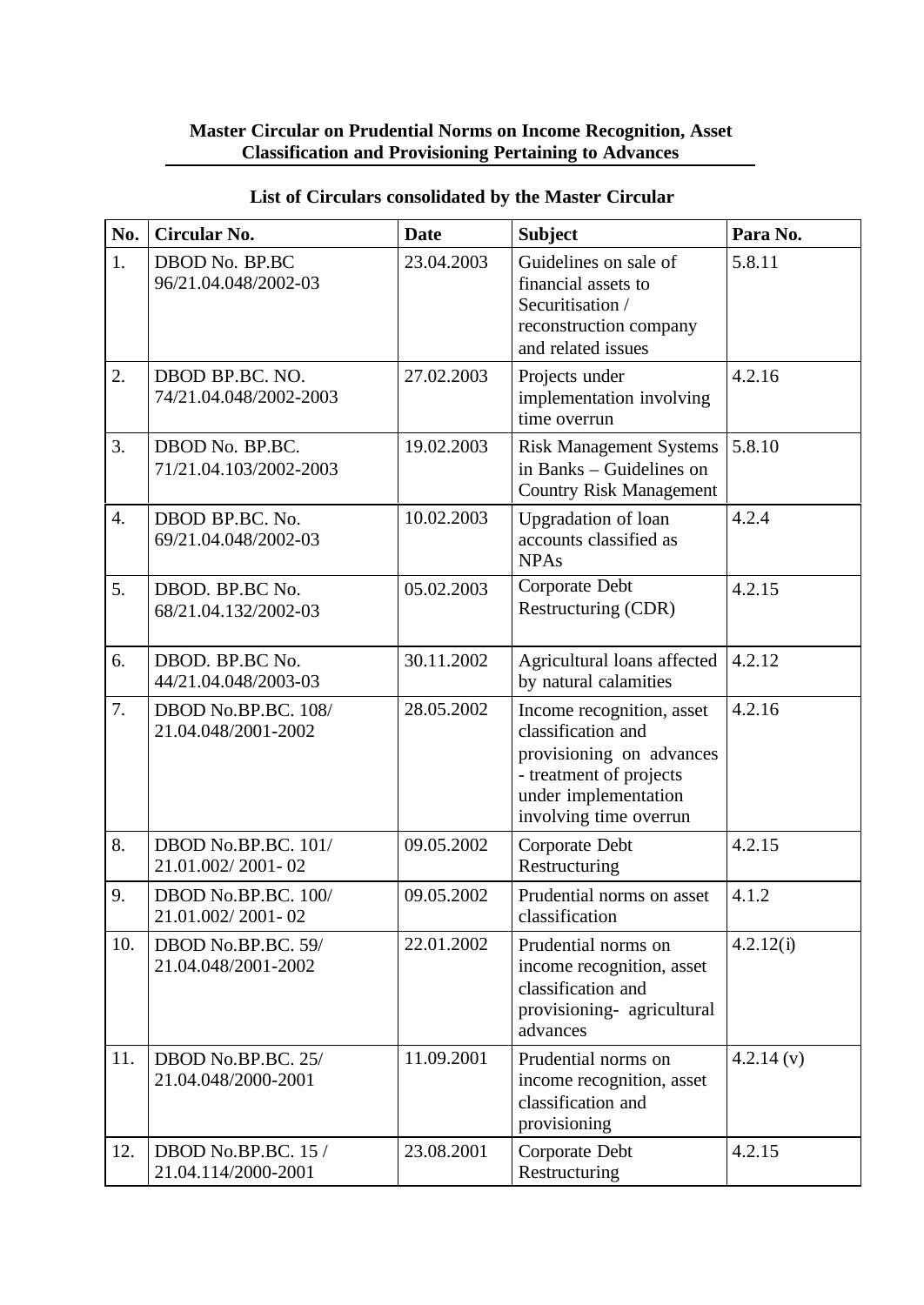| No. | <b>Circular No.</b>                          | <b>Date</b> | <b>Subject</b>                                                                                                                                                                           | Para No.                                              |
|-----|----------------------------------------------|-------------|------------------------------------------------------------------------------------------------------------------------------------------------------------------------------------------|-------------------------------------------------------|
| 13. | DBOD No.BP.BC. 132/<br>21.04.048/2000-2001   | 14.06.2001  | Income Recognition, Asset<br>Classification and<br>Provisioning for<br><b>Advances</b>                                                                                                   | 4.2.2, 4.2.3,<br>$4.2.5, 4.2.6(ii)$ ,<br>4.2.7, 4.2.8 |
| 14. | DBOD No. BP.BC. 128/<br>21.04.048/2000-2001  | 07.06.2001  | <b>SSI Advances Guaranteed</b><br>by CGTSI-Risk-weight<br>and provisioning norms                                                                                                         | 5.8.7                                                 |
| 15. | DBOD No. BP. BC. 116<br>/21.04.048/2000-2001 | 02.05.2001  | Monetary & Credit Policy<br>Measures 2001-02                                                                                                                                             | 2.1.2, 2.1.3                                          |
| 16. | DBOD No. BP. BC. 98/<br>21.04.048/2000-2001  | 30.03.2001  | <b>Treatment of Restructured</b><br><b>Accounts</b>                                                                                                                                      | 4.2.14                                                |
| 17. | DBOD No. BP. BC. 40/<br>21.04.048/2000-2001  | 30.10.2000  | Income Recognition, Asset 3.5<br>Classification and<br>Provisioning - Reporting<br>of NPAs to RBI                                                                                        |                                                       |
| 18. | DBOD.No.BP.BC.161/21.04.0<br>48/2000         | 24.04.2000  | <b>Prudential Norms on</b><br>Capital Adequacy, Income<br>Recognition, Asset<br>Classification and<br>Provisioning, etc.                                                                 | 5.5                                                   |
| 19. | DBOD.No.BP.BC.144/21.04.0<br>48/2000         | 29.02.2000  | Income Recognition, Asset  <br>Classification and<br>Provisioning and Other<br><b>Related Matters and</b><br><b>Adequacy Standards -</b><br><b>Takeout Finance</b>                       | 4.2.18, 5.8.8                                         |
| 20. | DBOD.No.BP.BC.138/21.04.0<br>48/2000         | 07.02.2000  | Income Recognition, Asset<br>Classification and<br>Provisioning - Export<br>Project Finance                                                                                              | 4.2.20                                                |
| 21. | DBOD.No.BP.BC.103/21.04.0<br>48/99           | 21.10.99    | Income Recognition, Asset 4.2.9<br>Classification and<br>Provisioning - Agricultural<br>Finance by Commercial<br><b>Banks through Primary</b><br><b>Agricultural Credit</b><br>Societies |                                                       |
| 22. | DBOD.No.FSC.BC.70/24.01.0<br>01/99           | 17.07.99    | <b>Equipment Leasing</b><br>Activity - Accounting/<br>Provisioning Norms                                                                                                                 | 3.2.3, 5.7                                            |
| 23. | DBOD.No.BP.BC.45/21.04.04<br>8/99            | 10.05.99    | Income Recognition, Asset<br>Classification and<br>Provisioning - Concept of<br>Commencement of<br><b>Commercial Production</b>                                                          | 4.2.14                                                |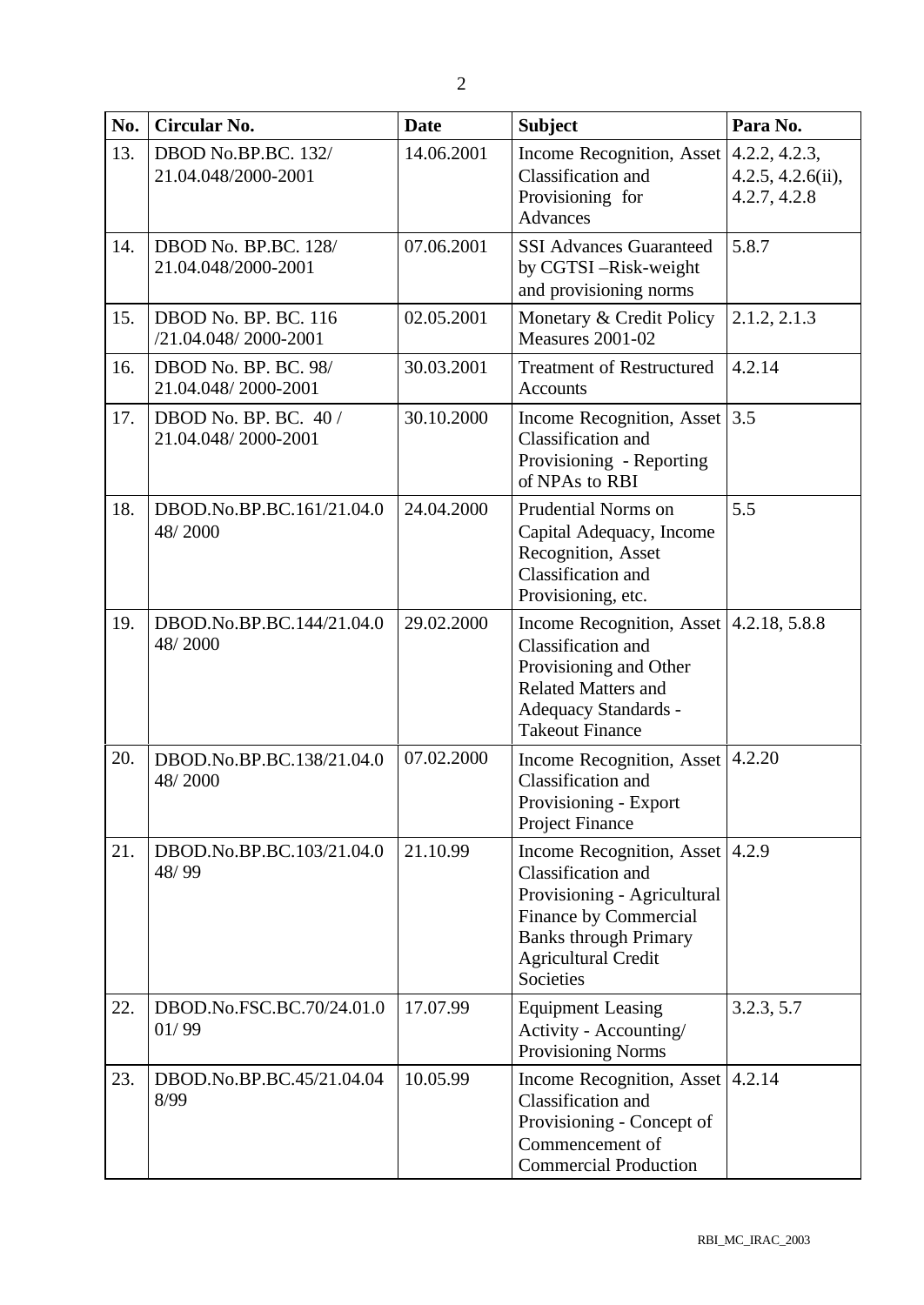| No. | <b>Circular No.</b>                      | <b>Date</b> | <b>Subject</b>                                                                                                                                   | Para No.                    |
|-----|------------------------------------------|-------------|--------------------------------------------------------------------------------------------------------------------------------------------------|-----------------------------|
| 24. | DBOD.No.BP.BC.120/21.04.0<br>48/98       | 29.12.98    | Prudential Norms on<br>Income Recognition, Asset<br>Classification and<br>Provisioning - Agricultural<br>Loans Affected by Natural<br>Calamities | 4.2.12(ii) & (iii)          |
| 25. | DBOD.No.BP.BC.103/21.01.0<br>02/98       | 31.10.98    | Monetary & Credit Policy<br><b>Measures</b>                                                                                                      | 4.1.1, 4.1.2, 5.5,<br>5.8.1 |
| 26. | DBOD.No.BP.BC.17/21.04.04<br>8/98        | 04.03.98    | Prudential Norms on<br>Income Recognition, Asset<br>Classification and<br>Provisioning - Agricultural<br>Advances                                | 4.2.12                      |
| 27. | DOS. No. CO.PP. BC.6/<br>11.01.005/96-97 | 15.05.97    | Assessments relating to<br>asset valuation and loan<br>loss provisioning                                                                         | 5.1.3                       |
| 28. | DBOD.No.BP.BC.29/21.04.04<br>8/97        | 09.04.97    | Income Recognition, Asset 4.2.12<br>Classification and<br>Provisioning - Agricultural<br>Advances                                                |                             |
| 29. | DBOD.No.BP.BC.14/21.04.04<br>8/97        | 19.02.97    | Income Recognition, Asset   4.2.12<br>Classification and<br>Provisioning - Agricultural<br>Advances                                              |                             |
| 30. | DBOD.No.BP.BC.9/21.04.048/<br>97         | 29.01.97    | Prudential Norms - Capital<br>Adequacy, Income<br>Recognition, Asset<br>Classification and<br>Provisioning                                       | 4.2.3, 4.2.4,<br>4.2.7      |
| 31. | DBOD.No.BP.BC.163/21.04.0<br>48/96       | 24.12.96    | <b>Classification of Advances</b><br>with Balance Less than Rs.<br>$25,000/-$                                                                    | 4.1                         |
| 32. | DOS. No.CO.BC.21/<br>11.02.826/96-97     | 31.10.96    | Assessments relating to<br>asset valuation and loan<br>loss provisioning                                                                         | 5.1.1                       |
| 33. | DBOD.No.BP.BC.65/21.04.04<br>8/96        | 04.06.96    | Income Recognition, Asset<br>Classification and<br>Provisioning                                                                                  | 4.2.7                       |
| 34. | DBOD.No.BP.BC.26/21.04.04<br>8/96        | 19.03.96    | <b>Non-Performing Advances</b><br>- Reporting to RBI                                                                                             | 3.5                         |
| 35. | DBOD.No.BP.BC.25/21.04.04<br>8/96        | 19.03.96    | Income Recognition, Asset<br>Classification and<br>Provisioning                                                                                  | 4.2.7, 4.2.13,<br>6.4       |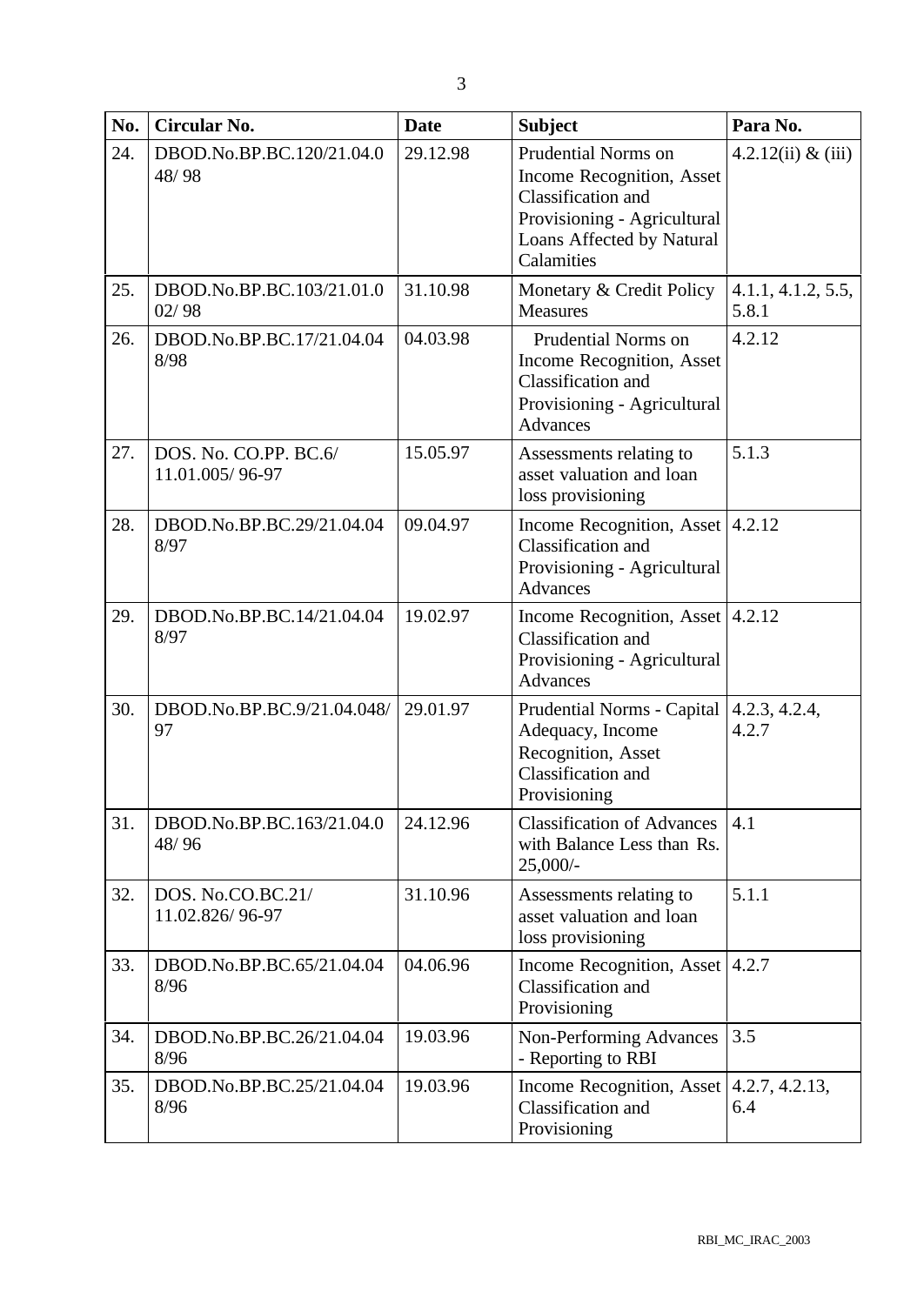| No. | <b>Circular No.</b>                   | <b>Date</b> | <b>Subject</b>                                                                                                                                                                  | Para No.                                                                                          |
|-----|---------------------------------------|-------------|---------------------------------------------------------------------------------------------------------------------------------------------------------------------------------|---------------------------------------------------------------------------------------------------|
| 36. | DBOD.No.BP.BC.134/21.04.0<br>48/95    | 20.11.95    | <b>EXIM Bank's New</b><br>Lending Programme<br><b>Extension of Guarantee-</b><br>cum-Refinance to<br>Commercial Bank in<br>respect of Post-shipment<br><b>Supplier's Credit</b> | 4.2.19                                                                                            |
| 37. | DBOD.No.BP.BC.36/21.04.04<br>8/95     | 03.04.95    | Income Recognition, Asset<br>Classification and<br>Provisioning                                                                                                                 | 3.2.2, 3.3,<br>$4.2.19, 5.8.2(i)$ ,<br>(ii)                                                       |
| 38. | DBOD.No.BP.BC.134/21.04.0<br>48/94    | 14.11.94    | Income Recognition, Asset<br>Classification,<br>Provisioning and Other<br><b>Related Matters</b>                                                                                | 4.2.19, 5.8.2                                                                                     |
| 39. | DBOD.No.BP.BC.58/21.04.04<br>8-94     | 16.05.94    | Income Recognition, Asset<br>Classification and<br>Provisioning and Capital<br>Adequacy Norms -<br>Clarifications                                                               | 5.8.6                                                                                             |
| 40. | DBOD.No.BP.BC.50/21.04.04<br>8/94     | 30.04.94    | Income Recognition, Asset 5.8.6<br>Classification and<br>Provisioning                                                                                                           |                                                                                                   |
| 41. | DOS.BC.4/16.14.001/93-94              | 19.03.94    | <b>Credit Monitoring System</b><br>- Health Code System for<br><b>Borrowal Accounts</b>                                                                                         | 1.3                                                                                               |
| 42. | DBOD.No.BP.BC.8/21.04.043/<br>94      | 04.02.94    | Income Recognition,<br>Provisioning and Other<br><b>Related Matters</b>                                                                                                         | 3.1.2, 3.4,<br>4.2.10, 4.2.21,<br>5.6, 5.8. 3, 5.8. 4,<br>5.8.5                                   |
| 43. | DBOD.No.BP.BC.195/21.04.0<br>48/93    | 24.11.93    | Income Recognition, Asset 4.2.13<br>Classification and<br>Provisioning -<br>Clarifications                                                                                      |                                                                                                   |
| 44. | DBOD.No.BP.BC.95/21.04.04<br>8/93     | 23.03.93    | Income Recognition, Asset 6.1 to 6.3<br>Classification,<br>Provisioning and Other<br><b>Related Matters</b>                                                                     |                                                                                                   |
| 45. | DBOD.No.BP.BC.59/21.04.04<br>$3 - 92$ | 17.12.92    | Income Recognition, Asset<br>Classification and<br>Provisioning -<br>Clarifications                                                                                             | 2.1.2, 3.2.1,<br>$3.2.2, 4.2.6(i)$ ,<br>$4.2.7, 4.2.8(ii)$ ,<br>4.2.11, 4.2.12,<br>4.2.13, 4.2.15 |